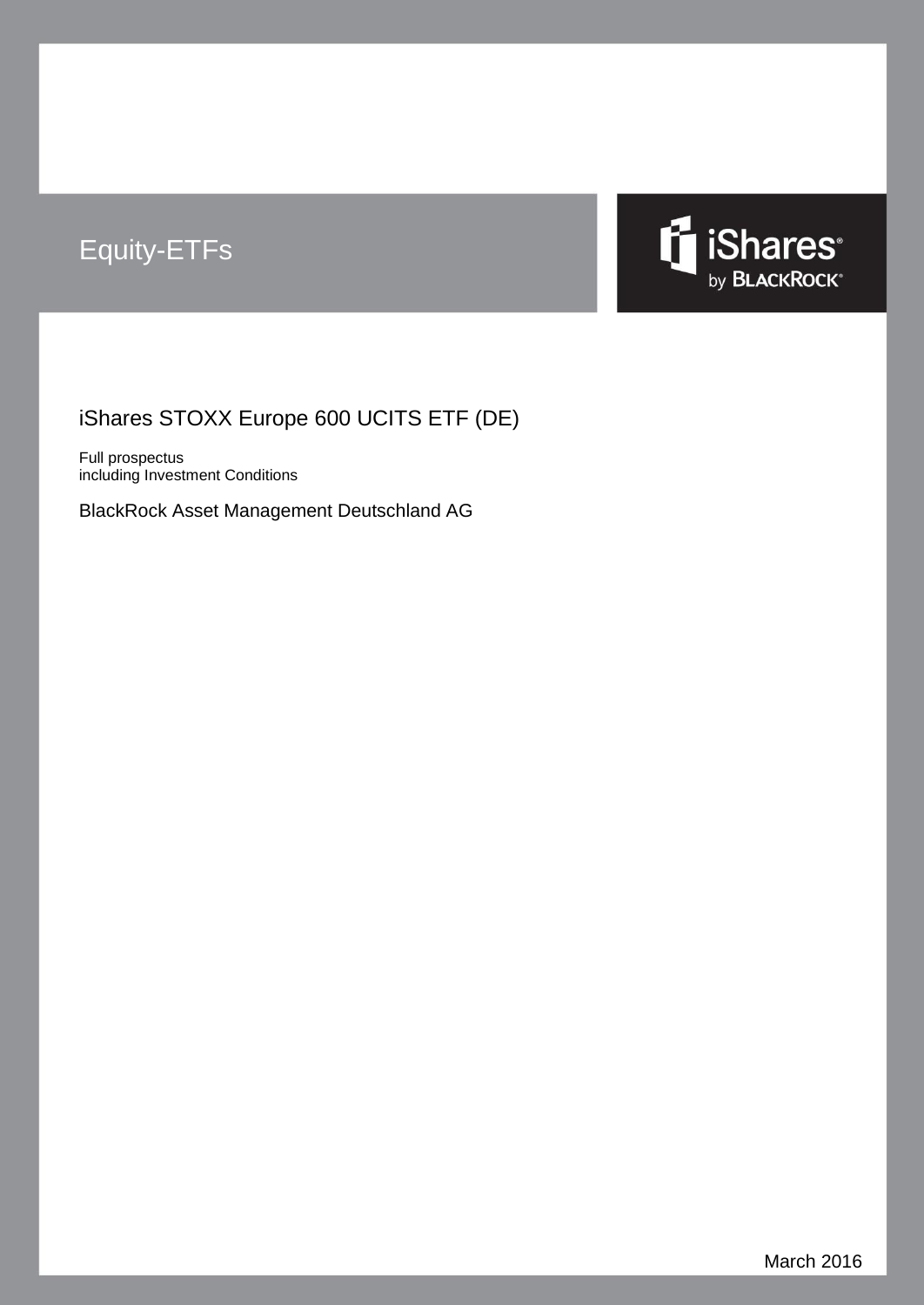# Names and addresses

**Investment Management Company BlackRock Asset Management Deutschland AG Max-Joseph-Str. 6 80333 Munich, Germany Germany Tel: +49 (0) 89 42729 – 5858 Fax: +49 (0) 89 42729 – 5958 info@iShares.de www.iShares.de AG Munich, HRB 134 527** 

**Legal Representatives Christian Staub Alexander Mertz** 

### **Custodian Bank (Paying Agent and Depository)**  State Street Bank GmbH Brienner Str. 59 80333 Munich, Germany Tel.: +49 (0) 89 55 878 100

### **Auditor**

Deloitte & Touche GmbH Audit company Munich Branch Rosenheimer Platz 4 81620 Munich, Germany Tel: +49 (0) 89 29036 – 0

#### **Designated Sponsor(s) for listing on the**

**Frankfurt Stock Exchange**  UniCredit Bank AG Equity Linked Index Group Arabellastr. 12 81925 Munich, Germany

Commerzbank AG Mainzer Landstr. 153 60327 Frankfurt/Main, Germany

Susquehanna International Securities George's Dock House 4th Floor IFSC, Dublin 1, Ireland

UBS Ltd. 1 Finsbury Avenue EC2M 2PP London, UK

#### **Market Maker for listing on the Borsa Italiana.**

UniCredit Bank AG Equity Linked Index Group Arabellastr. 12 81925 Munich, Germany

#### **Market Maker for listing on SIX Swiss Exchange.**

Susquehanna International Securities George's Dock House 4th Floor IFSC, Dublin 1, Ireland

KCG Europe Limited City Place House 55 Basinghall Street London EC2V 5DU, UK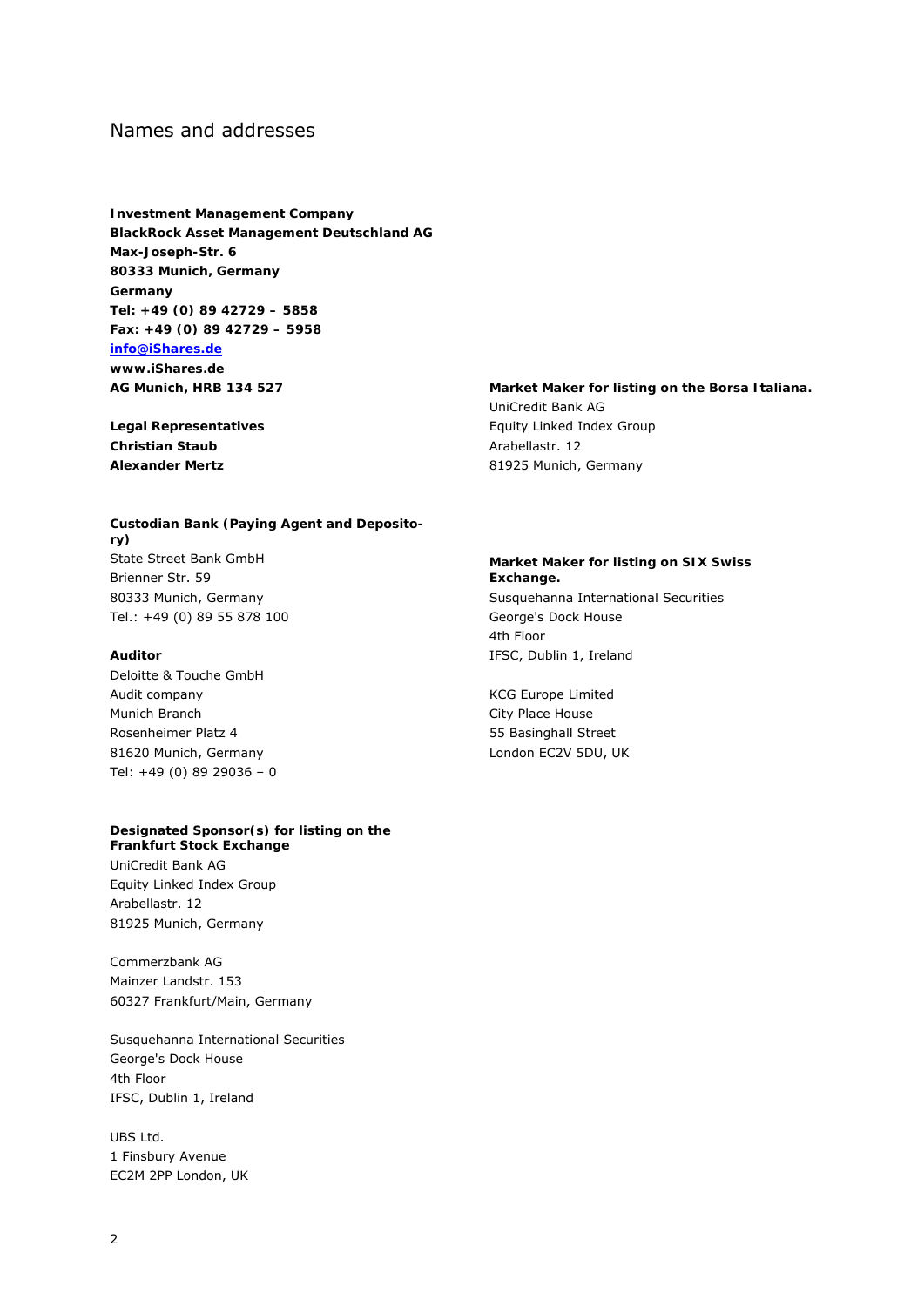# Sales Prospectus including Investment Conditions

German Securities Code (WKN):

| <b>Name</b>              | <b>WKN</b> |
|--------------------------|------------|
| iShares STOXX Europe 600 | 263 530    |
| <b>UCITS ETF (DE)</b>    |            |

**The most recent Sales Prospectus, the Key Investor Information and the "General Investment Conditions" in conjunction with the "Special Investment Conditions" form the basis for the purchase or sale of fund units. The Investment Conditions are appended to this Sales Prospectus.** 

**This Sales Prospectus is a legally prescribed sales document and is to be provided to investors together with the latest annual report and the latest semi-annual report, if one has been published after the annual report, upon request at no charge upon acquisition of a fund unit. The Key Investor Information Document is also to be provided to investors free of charge and in a timely manner prior to the conclusion of a sales contract.** 

**No information or statements deviating from this Sales Prospectus may be issued. Any purchase of units based on information or statements not contained in the Sales Prospectus or in the Key Investor Information is at the sole risk of the investor. This Sales Prospectus is supplemented by the latest annual report and the latest semi-annual report, if one has been published after the annual report. If the reporting date of the latest annual report is more than eight months ago, then the most recent semi-annual report must be offered to the purchaser prior to conclusion of a sales contract.** 

All publications and promotional literature must be drawn up in German or must include a German translation. The Investment Management Company shall furthermore conduct all communication with its investors in German. The legal relationship between the investment management company and the investors and the pre-contractual relationship are based on German law. The place of jurisdiction for disputes arising from the contractual relationship shall be the registered office of the Company. If the investor has no general place of jurisdiction in Germany, the non-exclusive place of jurisdiction shall be the registered office of the Company. The enforcement of judicial judgments is based on the German Code of Civil Procedure and, as applicable, the German Act on Enforced Auction and Receivership or the German Insolvency Statute. As the investment management company is subject to German law, domestic judgements do not need to be recognised before their enforcement.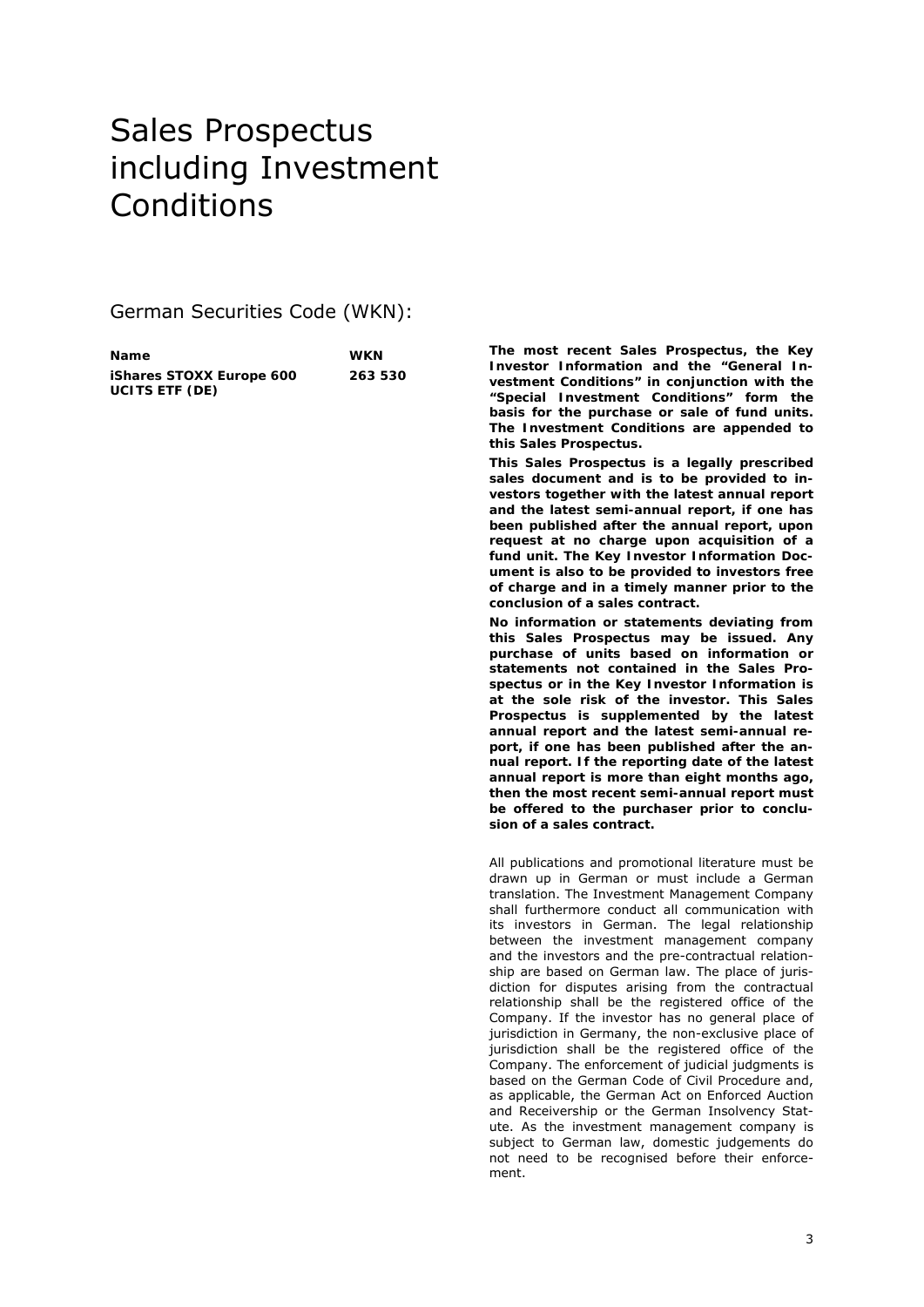To exercise their rights, investors may take legal action before the ordinary courts of law or, if available, initiate alternative dispute resolution proceedings.

In disputes relating to provisions of the German Investment Code (KAGB), consumers can call the "ombudsman for investment funds" of the BVI Bundesverband Investment und Asset Management eV. With its funds, BlackRock Asset Management Deutschland AG takes part in dispute resolution procedures before this arbitration board.

The contact details for the "Ombudsman for Investment Funds" of the Bundesverband Investment und Asset Management e.V. are:

> Büro der Ombudsstelle BVI Bundesverband Investment und Asset Management e.V. Unter den Linden 42 10117 Berlin, Germany Telephone: (030) 6449046-0 Fax: (030) 6449046-29 Email: info@ombudsstelle-investmentfonds.de www.ombudsstelle-investmentfonds.de

Consumers are natural persons that invest in the Fund for a purpose that cannot be attributed to their commercial or freelance professional activity and that are therefore acting privately.

In the event of any dispute arising from implementation of the provisions in the German Civil Code (BGB) concerning distance-selling contracts for financial services, the parties involved may contact the Arbitration Board of the Deutsche Bundesbank, P.O. Box 11 12 32 in 60047 Frankfurt/Main, tel.: 069 2388-1907 or -1906, fax: 069 2388-1919, schlichtung@bundesbank.de. \

Participation in arbitration proceedings does not affect the right to appeal to courts of law.

The Sales Prospectus, originally drafted in German, has been translated into one or more languages. Only the German version is legally binding.

Unless regulated differently in individual cases, all terms used in this Sales Prospectus correspond to those used in the German Investment Code (KAGB).

#### **Restrictions on the issue of units:**

The distribution of the information contained in this Sales Prospectus and the offer of the units described in this Sales Prospectus as part of a public sale are only permissible in countries in which a distribution licence has been granted.

In particular, units may not be distributed in the United States of America or to U.S. citizens. The Investment Management Company and/or the fund(s) described in this Sales Prospectus are not and will not be registered in accordance with the *United States Investment Company Act* of 1940, as amended. The units of the fund(s) have not been, and will not be, registered under the *United States Securities Act* of 1933, as amended, or the securities laws of any of the states of the United States. Units of the fund (s) may not be offered or sold within the United States nor to a U.S. person or for

their account. Persons interested in purchasing shares may be required to declare that they are not a U.S. person and that they are neither acquiring units on behalf of U.S. persons nor for resale to U.S. persons. U.S. persons are natural persons who reside in the United States. U.S. persons may also be persons or corporations that are incorporated under the laws of the U.S. or a U.S. state, territory or U.S. possession.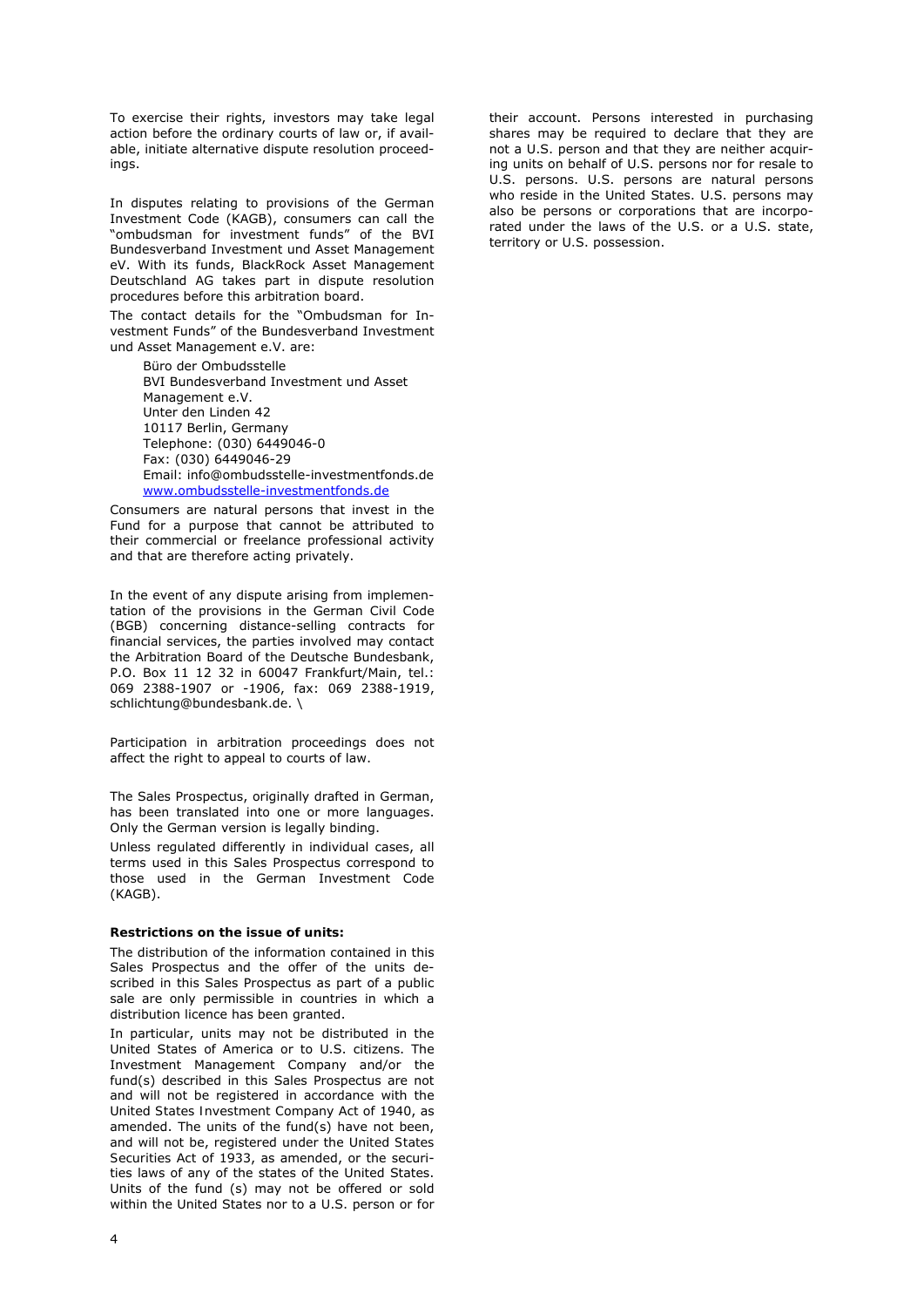# **Contents**

| <b>Names and addresses</b>                                                                                                                                                             | 2                    |
|----------------------------------------------------------------------------------------------------------------------------------------------------------------------------------------|----------------------|
| <b>German Securities Code (WKN):</b>                                                                                                                                                   | З                    |
| 1. General provisions<br>1.1. Sales documents and                                                                                                                                      | 8                    |
| information disclosure<br>1.2. Investment Conditions and their                                                                                                                         | 8                    |
| amendments                                                                                                                                                                             | 8                    |
| 2. Management Company<br>2.1. Company, legal form and                                                                                                                                  | 8                    |
| registered office<br>2.2. Shareholders' equity,                                                                                                                                        | 8                    |
| Supervisory Board and<br>Management Board                                                                                                                                              | 9                    |
| 3. Licensor and licence<br>agreement                                                                                                                                                   | 9                    |
| 3.1. Licensor and licence agreement<br>3.2. Disclaimer of liability by the                                                                                                             | 9                    |
| Licensor                                                                                                                                                                               | 9                    |
| 4. Custodian Bank<br>4.1. General information                                                                                                                                          | 9<br>9               |
| 4.2. Company, legal form, registered<br>office and main activities of the<br>Custodian Bank<br>4.3. Sub-custody<br>4.4. Liability of the Custodian Bank<br>4.5. Additional information | 10<br>10<br>10<br>10 |
| 5. Launch date, term and<br>investment objective of the                                                                                                                                |                      |
| <b>Fund</b><br>5.1. Launch date and term                                                                                                                                               | 10<br>10             |
| 5.2. Investment objective<br>5.3. Achievability of the investment                                                                                                                      | 10                   |
| objective                                                                                                                                                                              | 11                   |
| 6. Investment principles<br>6.1. General information                                                                                                                                   | 11<br>11             |
| 6.2. Description of the Index<br>6.3. Effects of index adjustments                                                                                                                     | 11<br>11             |
| 6.4. Replication of the index and<br>priority of direct duplication                                                                                                                    | 11                   |
| 6.5. Duplication percentage<br>6.6. Expected tracking error                                                                                                                            | 11<br>11             |
| 7. Fair treatment of investors and<br>unit classes                                                                                                                                     | 12                   |

| 8. Investment instruments in                  |    |
|-----------------------------------------------|----|
| detail                                        | 12 |
| 8.1. Securities                               | 12 |
| 8.2. Money market instruments                 | 13 |
| 8.3. Bank accounts                            | 14 |
| 8.4. Derivatives                              | 14 |
| 8.4.1. Futures contracts                      | 15 |
| 8.4.2. Option contracts                       | 15 |
| 8.4.3. Swaps                                  | 15 |
| 8.4.4. Swaptions                              | 15 |
|                                               | 15 |
| 8.4.5. Credit default swaps                   |    |
| 8.4.6. Securitised financial instruments      | 15 |
| 8.4.7. Over-the-counter (OTC) transactions 15 |    |
| 8.5. Other investment instruments             | 15 |
| 8.6. Investment fund units                    | 16 |
| 9. Issuer and investment limits               | 16 |
| 9.1. Issuer limits                            | 16 |
| 9.2. Investment restrictions                  | 17 |
| 10. Securities lending                        |    |
| transactions and repurchase                   |    |
| agreements                                    | 17 |
| 10.1. Securities lending transactions         | 17 |
| 10.2. Securities repurchase                   |    |
| agreements                                    | 17 |
|                                               |    |
| 11. Collateral strategy                       | 18 |
| 11.1. Types of eligible collateral            | 18 |
| 11.2. Level of collateral                     | 18 |
| 11.3. Strategy for discounting                |    |
| valuations (haircut strategy)                 | 18 |
| 11.4. Investment of cash collateral           |    |
|                                               | 18 |
| 11.5. Holding securities as collateral        | 19 |
| 12. Leverage                                  | 19 |
| 13. Borrowing                                 | 19 |
|                                               |    |
| 14. Valuation                                 | 19 |
| 14.1. General rules for asset                 |    |
| valuation                                     | 19 |
| 14.2. Special valuation rules for             |    |
| individual assets                             | 19 |
|                                               |    |
| 15. Performance                               | 20 |
| 16. Risk warnings                             | 20 |
| 16.1. General risks of investment in          |    |
| the Fund                                      | 20 |
| 16.1.1. Fluctuation of the unit value of the  |    |
| Fund                                          | 20 |
| 16.1.2. The influence of tax aspects on       |    |
| individual performance                        | 20 |
| 16.1.3. Suspension of redemption              | 20 |
| 16.1.4. Amending the Investment Conditions    |    |
|                                               | 20 |
| 16.1.5. Liquidation of the Fund               | 21 |

16.1.6. Merger 21

5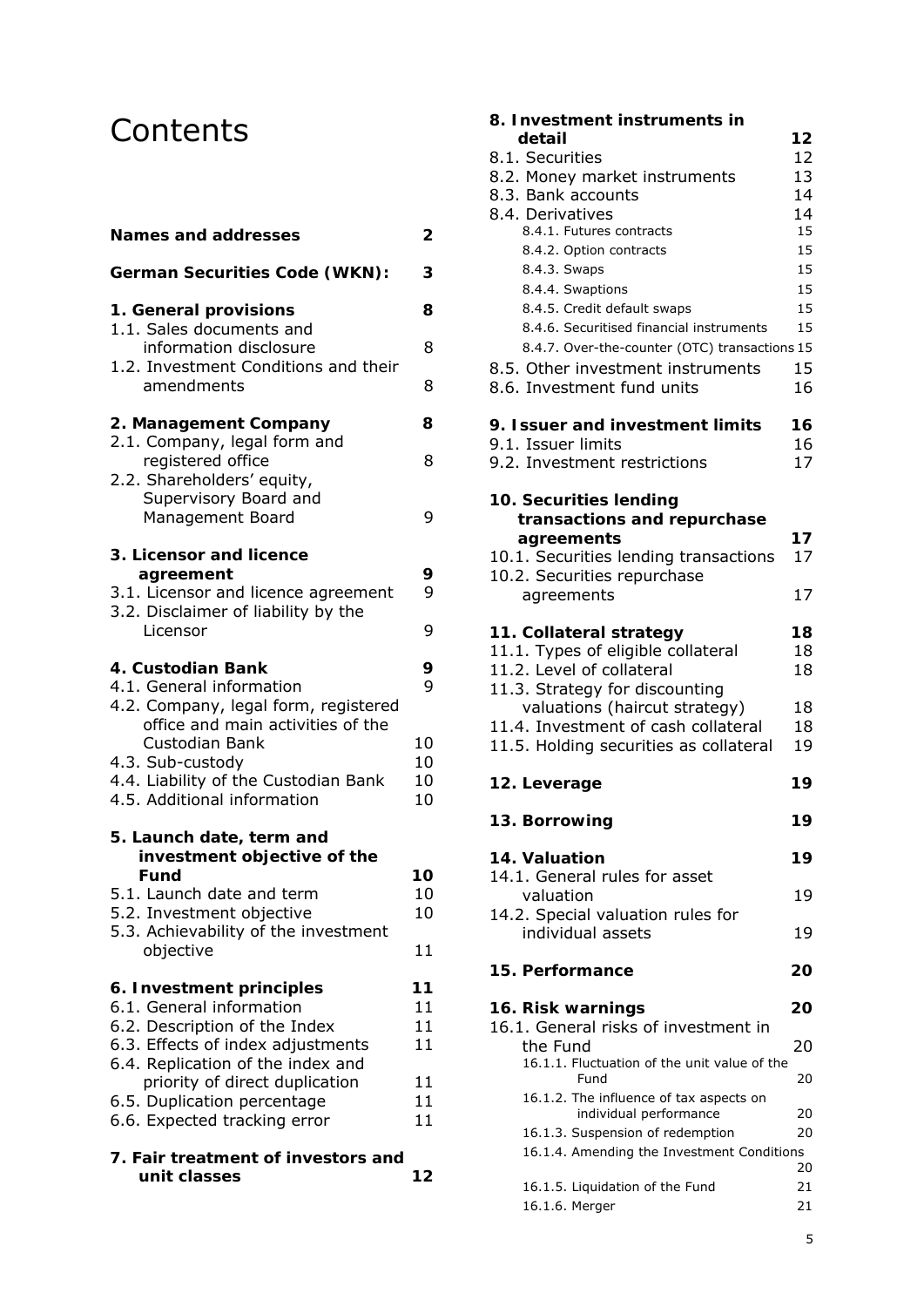| 16.1.7. Transfer to another investment                                                                  |    |
|---------------------------------------------------------------------------------------------------------|----|
| management company                                                                                      | 21 |
| 16.1.8. Profitability and meeting the<br>investment objectives                                          | 21 |
| 16.1.9. Specific risks of securities index<br><b>UCITS</b>                                              | 21 |
| 16.2. Risk of negative price                                                                            |    |
| performance (market risk)                                                                               | 22 |
| 16.2.1. Risk of change in value                                                                         | 22 |
| 16.2.2. Capital market risk                                                                             | 22 |
| 16.2.3. Risk of price changes in equities                                                               | 22 |
| 16.2.4. Risk of changes in interest rates                                                               | 22 |
| 16.2.5. Risk of negative credit interest                                                                | 22 |
| 16.2.6. Risks in connection with derivative<br>transactions                                             | 22 |
| 16.2.7. Risk of price changes of convertible<br>bonds and bonds with warrants                           | 23 |
| 16.2.8. Risks associated with securities<br>lending transactions                                        | 23 |
| 16.2.9. Risks in repurchase agreements                                                                  | 23 |
| 16.2.10. Risks associated with the receipt of<br>collateral                                             | 23 |
| 16.2.11. Inflation risk                                                                                 | 23 |
| 16.2.12. Currency risk                                                                                  | 23 |
| 16.2.13. Concentration risk                                                                             | 23 |
| 16.2.14. Risks associated with investing in<br>investment units                                         | 24 |
| 16.2.15. Risks arising from the investment<br>spectrum                                                  | 24 |
| 16.3. Risks of restricted or increased<br>liquidity of the Fund (liquidity                              |    |
| risk)                                                                                                   | 24 |
| 16.3.1. Risk arising from investing in assets24                                                         |    |
| 16.3.2. Risk due to borrowing                                                                           | 24 |
| 16.3.3. Risks posed by increased redemptions<br>or subscriptions                                        | 24 |
| 16.3.4. Risk related to public holidays in<br>certain regions/countries                                 | 24 |
| 16.4. Counterparty risks including<br>credit and collection risk<br>16.4.1. Risk of settlement default/ | 24 |
| counterparty risk (except central<br>counterparties)                                                    | 24 |
| 16.4.2. Risk arising from central<br>counterparties                                                     | 25 |
| 16.4.3. Default risks in repurchase<br>agreements                                                       | 25 |
| 16.4.4. Risks associated with securities<br>lending transactions                                        | 25 |
| 16.5. Operational and other risks of                                                                    |    |
| the Fund                                                                                                | 25 |
| 16.5.1. Risks posed by criminal actions,<br>irregularities or natural disasters                         | 25 |
|                                                                                                         | 25 |
| 16.5.2. Country or transfer risk<br>16.5.3. Legal and political risks                                   | 25 |
| 16.5.4. Change in the tax environment                                                                   | 25 |
| 16.5.5. FATCA and other international                                                                   |    |
| reporting systems                                                                                       | 26 |
| 16.5.6. Key personnel risk                                                                              | 26 |
| 16.5.7. Custodial risk                                                                                  | 26 |
|                                                                                                         |    |

| 16.5.8. Risks of trading and clearing<br>mechanisms (settlement risk)<br>16.5.9. Risk of investment restrictions                                                                                          | 26<br>26                   |
|-----------------------------------------------------------------------------------------------------------------------------------------------------------------------------------------------------------|----------------------------|
| 17. Explanation of the risk profile<br>of the Fund                                                                                                                                                        | 26                         |
| 18. Profile of a typical investor                                                                                                                                                                         | 26                         |
| 19. Units                                                                                                                                                                                                 | 26                         |
| 20. Issue and redemption of units 26<br>20.1. Issue of units<br>20.2. Redemption of units<br>20.3. Settlement of issue and<br>redemption of units<br>20.4. Suspension of redemption of<br>units           | 26<br>26<br>27<br>27       |
| 21. Liquidity management                                                                                                                                                                                  | 27                         |
| 22. Exchanges and markets<br>22.1. General information<br>22.2. Function of the Designated<br>Sponsors<br>22.3. Risks of exchange trading<br>22.4. Issue and redemption of units<br>on the stock exchange | 27<br>27<br>28<br>28<br>28 |
| 23. Portfolio transparency<br>strategy and indicative net<br>asset value<br>23.1. Portfolio transparency strategy<br>23.2. Indicative net asset value                                                     | 28<br>28<br>28             |
| 24. Issue and redemption prices<br>and expenses<br>24.1. Issue and redemption prices<br>24.2. Suspension of calculation of<br>issue and redemption prices                                                 | 28<br>28<br>29             |
| 24.3. Issue premium                                                                                                                                                                                       | 29                         |
| 24.4. Redemption fee<br>24.5. Publication of issue and<br>redemption prices<br>24.6. Costs incurred on the issue and                                                                                      | 29<br>29                   |
| redemption of units                                                                                                                                                                                       | 29                         |
| 25. Management and<br>miscellaneous expenses<br>25.1. Fixed fee<br>25.2. Other expenses<br>25.3. Composition of the total<br>expense ratio<br>25.4. Remuneration policy                                   | 29<br>29<br>29<br>29<br>30 |
| 26. Details on the acquisition of<br>other investment fund units                                                                                                                                          | 30                         |

**27. Sub-funds 30**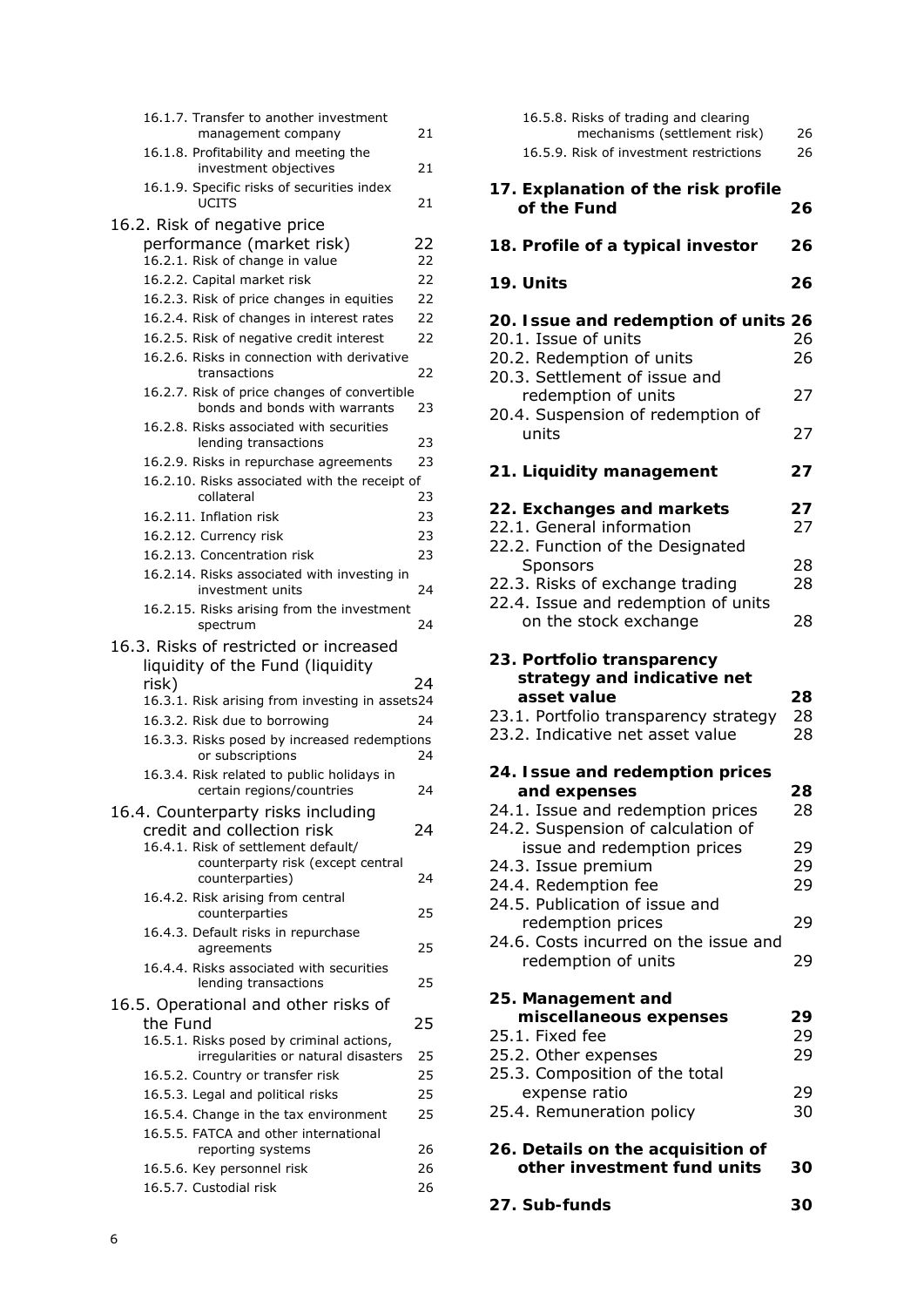| 28. Rules for the calculation and<br>appropriation of income                                                          | 30       |
|-----------------------------------------------------------------------------------------------------------------------|----------|
| 29. Financial year and                                                                                                |          |
| distributions                                                                                                         | 30       |
| 29.1. Financial year                                                                                                  | 30       |
| 29.2. Distribution mechanism                                                                                          | 30       |
| 30. Liquidation, transfer and                                                                                         |          |
| merger of the Fund                                                                                                    | 31       |
| 30.1. General information                                                                                             | 31       |
| 30.2. Procedure for the liquidation of                                                                                |          |
| the Fund                                                                                                              | 31<br>31 |
| 30.3. Transfer of the Fund<br>30.4. Merger                                                                            | 31       |
| 30.5. Rights of investors in the event                                                                                |          |
| of a merger                                                                                                           | 31       |
| 31. Summary of tax regulations                                                                                        |          |
| applying to investors                                                                                                 | 32       |
| 31.1. Units held in personal assets                                                                                   |          |
| (taxpayers resident in Germany)                                                                                       | 32       |
| 31.1.1. Gains from the sale of securities,<br>gains from futures contracts and                                        |          |
| income from writing options                                                                                           | 32       |
| 31.1.2. Interest, dividends and other income                                                                          |          |
|                                                                                                                       | 32       |
| 31.1.3. Negative taxable income                                                                                       | 33       |
| 31.1.4. Distributions of capital                                                                                      | 33       |
| 31.1.5. Capital gains at investor level                                                                               | 33       |
| 31.2. Units held in operating assets<br>(taxpayers resident in Germany)<br>31.2.1. Gains from the sale of securities, | 33       |
| gains from futures contracts and<br>income from writing options                                                       | 33       |
| 31.2.2. Interest and related income                                                                                   | 34       |
| 31.2.3. German and foreign dividends                                                                                  | 34       |
| 31.2.4. Negative taxable income                                                                                       | 34       |
| 31.2.5. Distributions of capital                                                                                      | 34       |
| 31.2.6. Capital gains at investor level                                                                               | 34       |
| 31.2.7. Summary overview for standard                                                                                 |          |
| commercial investor groups                                                                                            | 35       |
| 31.3. Non-resident taxpayers                                                                                          | 37       |
| 31.4. Solidarity surcharge                                                                                            | 37       |
| 31.5. Church tax<br>31.6. Foreign withholding tax                                                                     | 38<br>38 |
| 31.7. Income adjustment                                                                                               | 38       |
| 31.8. Separate determination,                                                                                         |          |
| external audit                                                                                                        | 38       |
| 31.9. Taxation of interim profits                                                                                     | 38       |
| 31.10. Consequences of the merger                                                                                     |          |
| of investment funds                                                                                                   | 38       |
| 31.11. Transparent, semi-transparent<br>and non-transparent taxation for                                              |          |
| investment funds                                                                                                      | 38       |
| 31.12. EU Savings Tax Directive/                                                                                      |          |
| <b>Interest Information Regulation</b>                                                                                | 39       |
| 31.13. FATCA and other international                                                                                  |          |
| reporting systems                                                                                                     | 39       |

| 40<br>40 |
|----------|
| 40       |
| 40       |
| 40       |
| 40       |
| 41       |
| 42       |
| 45       |
| 46       |
| 54       |
|          |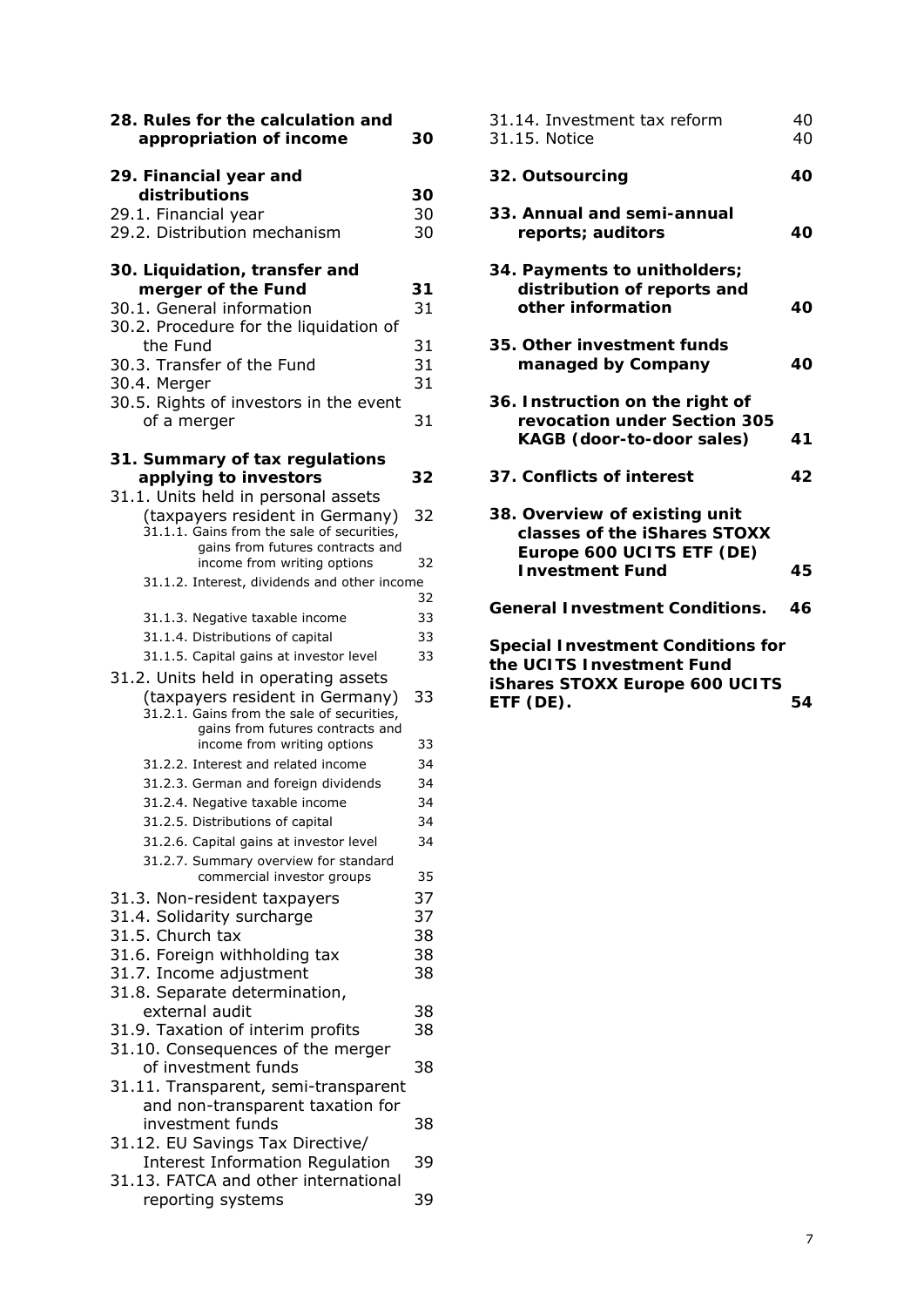# Sales Prospectus

# 1. General provisions

The Investment Fund iShares STOXX Europe 600 UCITS ETF (DE) (hereinafter referred to as "the Fund") is an investment fund pursuant to Directive 2009/65/EC of the European Parliament and the Council of 13 July 2009 on the coordination of laws, regulations and administrative provisions relating to undertakings for collective investment in transferable securities (UCITS) (hereinafter "UCITS Directive") within the meaning of the German Investment Code ("**KAGB**"). It is managed by BlackRock Asset Management Deutschland AG (hereinafter referred to as the "Company").

Management of the Fund consists primarily of investing the capital that investors have deposited with the Company in their own name for the collective account of the investors in various assets permitted under the KAGB, separated from the assets of the Company in the form of investment funds and in accordance with the principle of risk diversification. The business purpose of the Fund is limited to investment in accordance with a defined investment policy as part of a collective asset management approach using the funds deposited in it; operational functions and the active entrepreneurial management of assets held are excluded.

The Fund does not form part of the bankruptcy estate of the Company.

The KAGB, its ordinances, the German Investment Tax Act (Investmentsteuergesetz – InvStG) and the Investment Conditions, which govern the legal relationship between the investors and the Company, stipulate the kind of assets the Company may invest the investors' funds in and which provisions it must follow in making such investments. The Investment Conditions comprise a General and a Special part ("**General Investment Conditions**" and "**Special Investment Conditions**"). The application of the Investment Conditions to an investment fund is subject to the prior approval of the German Federal Financial Supervisory Authority (Bundesanstalt für Finanzdienstleistungsaufsicht – **BaFin**).

### 1.1. **Sales documents and information disclosure**

The Sales Prospectus, the Key Investor Information, the Investment Conditions, and the current annual and semi-annual reports can be obtained free of charge from BlackRock Asset Management Deutschland AG, Max-Joseph-Str. 6, 80333 Munich, Germany.

Additional information on the investment restrictions of this Fund, risk management methods and the latest developments concerning risks and returns of the most important categories of assets may be obtained in electronic form from the Company.

### 1.2. **Investment Conditions and their amendments**

The Investment Conditions are appended to this Sales Prospectus.

The Company may amend the Investment Conditions. Amendments to the Investment Conditions require the approval of BaFin. Amendments to the investment principles of the Fund also require the approval of the Supervisory Board of the Company. All planned amendments shall be published in the Federal Gazette (Bundesanzeiger) and at www.iShares.de. Investors will additionally be informed via the institution maintaining their custody account by means of a durable medium (e.g. in hard copy or electronically) of any amendments that concern fees and the reimbursement of expenses that may be withdrawn from the Fund, or the Fund's investment principles or significant investor rights. This information includes the essential content of the proposed amendments, their background, the rights of investors in connection with the amendment and an indication about where and how additional information can be obtained.

The amendments shall take effect no earlier than the day after their publication in the Bundesanzeiger. Amendments to rules for fees and reimbursement of expenses shall take effect no earlier than three months after their publication in the Bundesanzeiger, unless an earlier date was specified with the consent of BaFin. Amendments to the current investment policies of the Fund also take effect no earlier than three months after their publication in the Bundesanzeiger and are only permitted under the condition that the Company offers investors the opportunity to exchange their units at no cost for units in other investment funds with comparable investment principles, insofar as such investment funds are managed by the Company or by another company that is part of the same Group, or the Company offers investors the opportunity to redeem their units without any additional costs before the amendments enter into force.

# 2. Management Company

### 2.1. **Company, legal form and registered office**

The Fund is managed by BlackRock Asset Management Deutschland AG, whose registered office is in Munich, Germany. The Company was incorporated on 23 October 2000.

BaFin has licensed BlackRock Asset Management Deutschland AG as a management company as defined in the German Investment Act ("**InvG**"). As such, the licence as a UCITS investment management company within the meaning of the KAGB is considered to have been granted. BlackRock Asset Management Deutschland AG was established in the legal form of a German public limited company (AG).

BlackRock Asset Management Deutschland AG has been authorised to manage security index investment funds since 22 December 2000. Since 30 July 2004, following its conformance with the Investment Act, the Company has been authorised to manage UCITS-compliant investment funds and Mixed Investment Funds (non-UCITS-compliant security index investment funds) as well as exter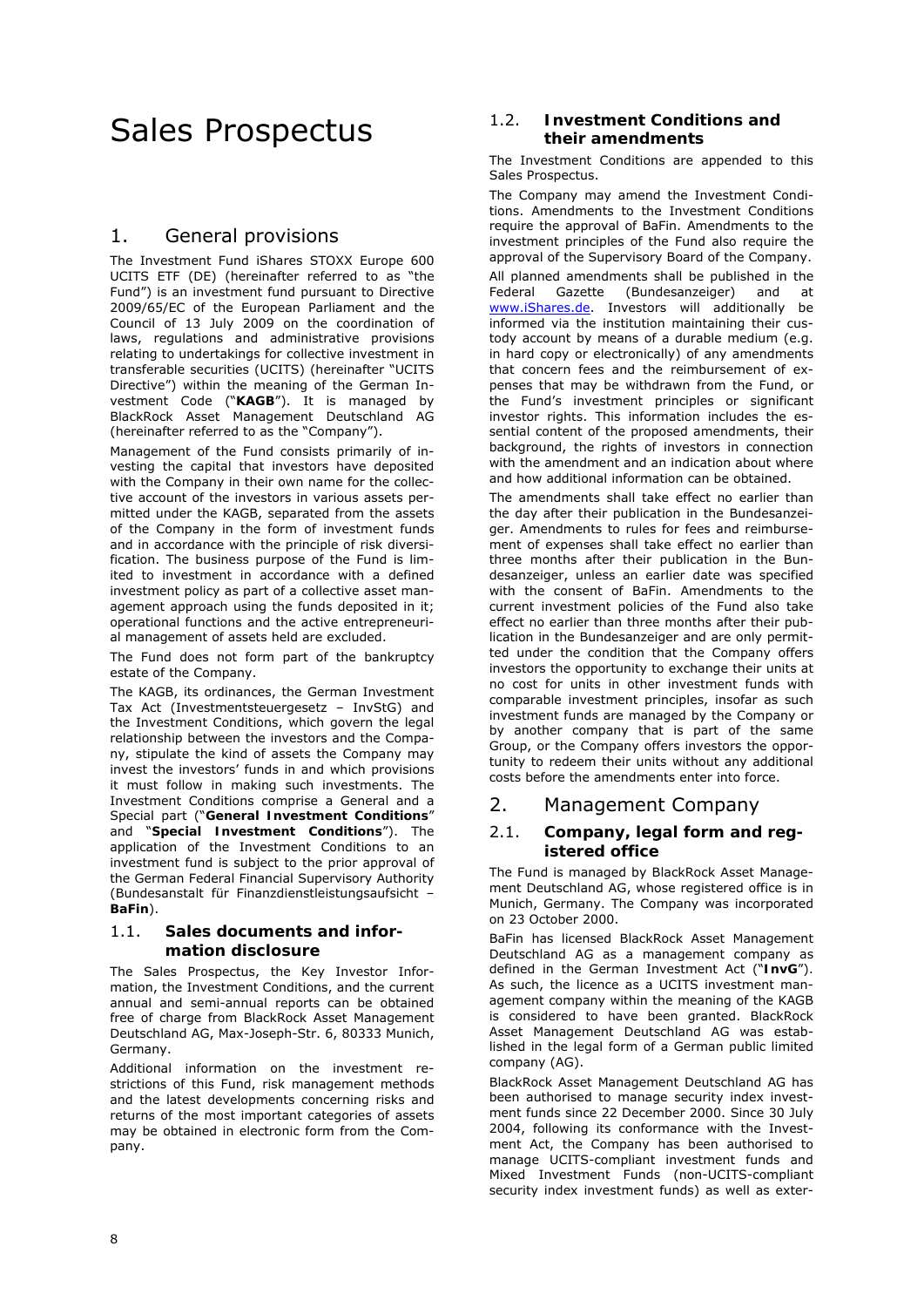nally managed investment stock corporations within the meaning of Section 94 Paragraph 4 InvG.

Since the entry into force of the KAGB the Company may therefore manage investment funds, including externally managed investment stock corporations in accordance with the UCITS Directive. The Company has not applied for a licence as an Alternative Investment Funds Manager ("AIFM") in accordance with the KAGB.

### 2.2. **Shareholders' equity, Supervisory Board and Management Board**

The share capital of the Company is EUR 5 million and is fully paid up.

Liable equity amounts to EUR 10 million. No payments on subscribed shares are outstanding.

The Supervisory Board comprises three members:

- Rachel Lord,
- BlackRock, Managing Director, Head of EMEA iShares
- Patrick Olson BlackRock, Managing Director, Chief Operating Officer (COO) EMEA and

as an independent member of the Supervisory Board in accordance with Section 18 Paragraph 3 Sentence 1 KAGB

– Friedrich Merz (Chair), Lawyer, Düsseldorf.

The members of the Supervisory Board have unanimously appointed the following persons as members of the Management Board:

- Christian Staub, born 1971, Managing Director of BlackRock, Regional Manager for Switzerland, Germany, Austria and Eastern Europe, Chief Executive Officer (CEO) of BlackRock Asset Management Deutschland AG and iShares (DE) I Investmentaktiengesellschaft mit Teilgesellschaftsvermögen and member of the Supervisory Board and the Board of Directors of BlackRock Asset Management Schweiz AG, Zurich, previously Managing Director of PIMCO (Switzerland) GmbH, Zurich,
- Alexander Mertz, born in 1973, BlackRock Managing Director, Head of Portfolio Management BlackRock Asset Management Deutschland AG, Board of iShares (DE) I Investmentaktiengesellschaft mit Teilgesellschaftsvermögen, previously Head of Corporates (Portfolio Management) at Deka Investment GmbH.

# 3. Licensor and licence agreement

### 3.1. **Licensor and licence agreement**

The STOXX® Europe 600 (hereinafter referred to as the "Underlying Index") is a registered trademark of STOXX Ltd. (hereinafter referred to as the "Licensor") and is thus protected against unauthorised use. The Licensor grants licences for the use of the Underlying Index as a benchmark for capital market products.

The Company has the right to use the index underlying the Fund.

### 3.2. **Disclaimer of liability by the Licensor**

The Fund is not sponsored, promoted, sold or distributed by the Licensor. Aside from the licensing of the Underlying Index and the permitted use of the trademark in connection with naming the Fund, the Licensor has no connection whatsoever with the Company.

The Licensor gives no guarantee of the accuracy or the completeness of the Underlying Index and the data contained therein. It assumes no liability for errors, omissions or interruptions to the Underlying Index. The Licensor gives no direct or indirect guarantee concerning the results achieved by the Company through the use of the Underlying Index or of the other data contained therein. The Licensor provides no direct or indirect guarantee and assumes no liability as regards the marketability, suitability or use for a specific purpose of the Underlying Index or the data contained therein.

Unless provided for by the law and notwithstanding any of the above, the Licensor shall under no circumstances accept responsibility for any damages caused by or in connection with the Underlying Index or the Fund it underlies. This disclaimer of liability also applies to indirect losses, special damages or consequential losses (including loss of profits) in relation to the Underlying Index or the Fund it underlies, even if the Licensor has been made aware of the assertion of such a claim.

No third party shall benefit from any contracts or agreements between the Licensor and the Company.

# 4. Custodian Bank

### 4.1. **General information**

The KAGB provides for the segregation of duties between the management and the custody of the Investment Fund. The Company has commissioned a credit institution as Custodian Bank of the assets of the Fund.

The Custodian Bank holds the assets in custody in blocked investment accounts or in blocked accounts. For assets that cannot be held, the Custodian Bank shall verify whether the Company has acquired ownership of these assets. The Custodian Bank shall monitor whether the rights of the Company over the assets comply with the provisions of the KAGB and the Investment Conditions. The investment in bank deposits with another credit institution is permitted only with the consent of the Custodian Bank. The Custodian Bank must give its consent if the investment is compatible with the Investment Conditions and the provisions of the KAGB. The Custodian Bank assumes in particular the issue and redemption of units of the Fund, it ensures that the issue and redemption of units and the calculation of the net asset value per unit meet the requirements of KAGB and the Investment Conditions of the Fund, it ensures that the equivalent value for transactions executed for the joint account of the investors is placed in their custody within the usual period, it ensures that the income of the Fund is used in accordance with the provisions of the KAGB and the Investment Conditions, it monitors them or gives its consent to the taking up of loans on behalf of the Fund by the Company and it must ensure that the collateral for securities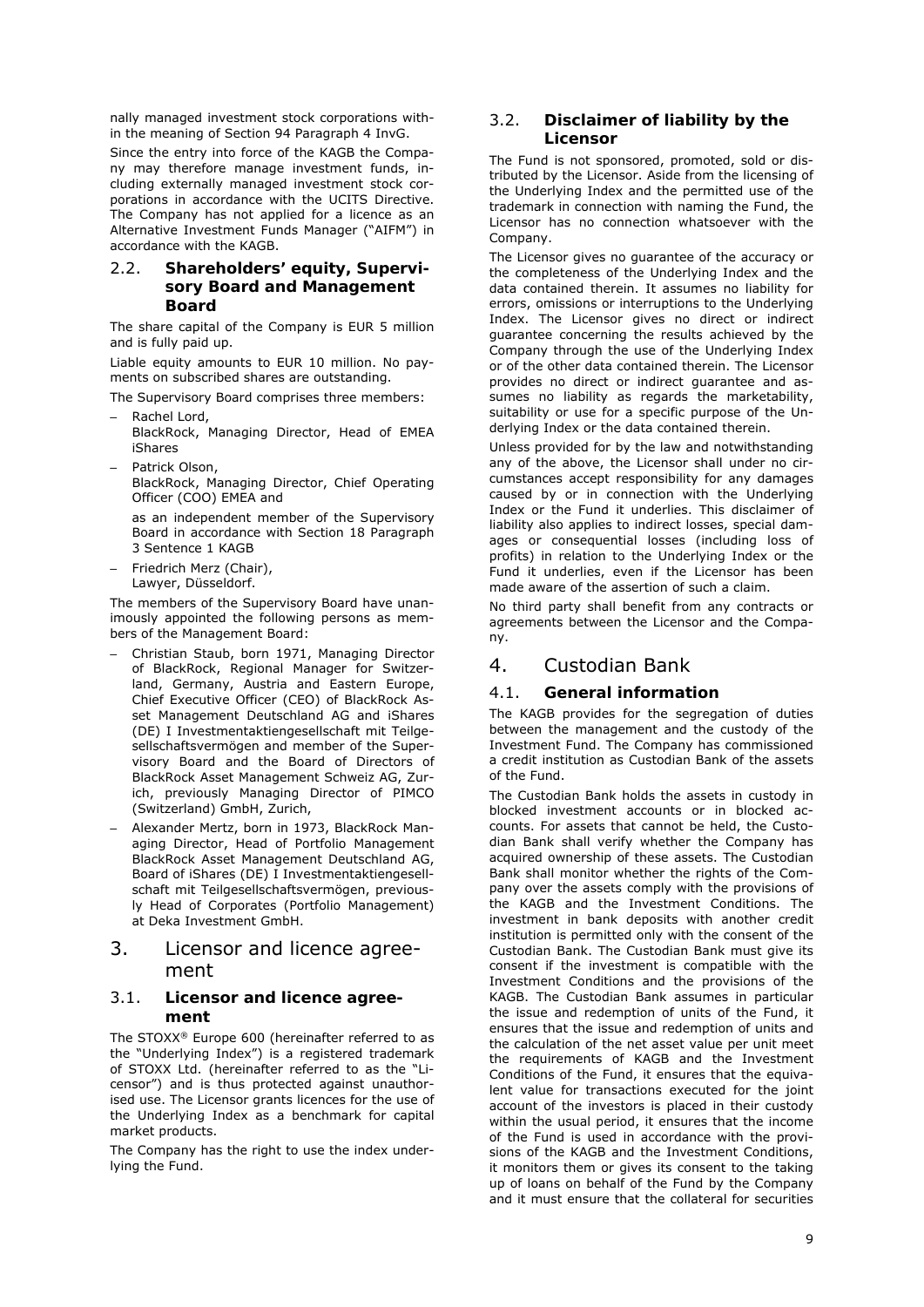loans is effectively reserved and available at all times.

### 4.2. **Company, legal form, registered office and main activities of the Custodian Bank**

State Street Bank GmbH, which has its registered office at Brienner Str. 59, 80333 Munich, Germany, shall act as the Custodian Bank for the Fund. The Custodian Bank is a credit institution under German law. Its main activities are deposits and securities transactions.

Under corporate law, the Company is not directly or indirectly affiliated with the Custodian Bank. From the Company's perspective, there are therefore no conflicts of interest between the Custodian Bank and the Company.

#### 4.3. **Sub-custody**

The Custodian Bank has delegated custody tasks in individual countries to another company (subcustodian). The sub-custodians for the various countries are currently as follows:

| Country                                 | Name of Sub-Custodian                                            |
|-----------------------------------------|------------------------------------------------------------------|
| Australia                               | HSBC Bank, Sydney                                                |
| Austria                                 | UniCredit Bank Austria AG,<br>Vienna                             |
| Canada                                  | <b>State Street Bank &amp; Trust</b><br>Company, Toronto         |
| Czech Republic                          | Československá Obchodní<br>Banka, A.S., Prague                   |
| Denmark                                 | Skandinaviska Enskilda<br>Banken AB, Copenhagen                  |
| Euroclear/United States<br>of America   | State Street Bank & Trust<br>Company, Boston                     |
| Finland                                 | SEB Merchant Banking,<br>Helsinki                                |
| France/Netherlands/Belg<br>ium/Portugal | Deutsche Bank, Amsterdam                                         |
| Germany (CBF)                           | State Street Bank, Munich                                        |
| Greece                                  | <b>BNP Paribas Securities</b><br>Services, S.C.A., Athens        |
| Hong Kong                               | <b>Standard Chartered Bank</b><br>(Hong Kong) Ltd., Hong<br>Kong |
| Hungary                                 | UniCredit Bank Hungary<br>Zrt., Budapest                         |
| Israel                                  | Bank Hapoalim B.M., Tel<br>Aviv                                  |
| Italy                                   | Deutsche Bank S.p.A., Milan                                      |
| Japan                                   | <b>HSBC Corporation, Tokyo</b>                                   |
| New Zealand                             | HSBC Bank, Auckland                                              |
| Norway                                  | SEB Merchant Banking, Oslo                                       |
| Poland                                  | Bank Handlowy w War-<br>szawie S.A., Warsaw                      |
| Romania                                 | Citibank Europe plc, Bucha-<br>rest                              |

| Singapore      | Citibank N.A., Singapore                     |
|----------------|----------------------------------------------|
| Slovenia       | UniCredit Banka Slovenija,<br>Ljubljana      |
| Spain          | Deutsche Bank S.A.E.,<br>Madrid              |
| Sweden         | Skandinaviska Enskilda<br>Banken, Stockholm  |
| Switzerland    | Credit Suisse AG, Zurich                     |
| United Kingdom | State Street Bank & Trust<br>Company, London |

Other sub-custodians in other countries may be requested free of charge at the Company or the Custodian Bank.

Due to the management activities they carry out for the Fund, the Fund may acquire an interest in one or more sub-custodians. Under corporate law, the Company itself is not affiliated with the subcustodians.

There are no conflicts of interest between the Custodian Bank and the above sub-custodians.

#### 4.4. **Liability of the Custodian Bank**

The Custodian Bank is, in principle, responsible for all assets that it holds in custody or that are held in custody by another institution with its consent. In case of loss of such an asset, the Custodian Bank is liable to the Fund and its investors, unless the loss is due to events beyond the control of the Custodian Bank. For damages that do not involve the loss of an asset, the Custodian Bank is liable only if it has been at least negligent in failing to comply with its obligations under the provisions of KAGB.

### 4.5. **Additional information**

Upon request, the Company shall send investors up-to-date information on the Custodian Bank and its duties, information on the sub-custodians and information on any possible conflicts of interest associated with the activities of the Custodian or sub-custodians.

# 5. Launch date, term and investment objective of the Fund

### 5.1. **Launch date and term**

The Fund was launched on 13/02/2004 and is of unlimited duration.

The investors own an equity interest in the assets of the Fund as co-owners in proportion to the number of units held. Investors may not access Fund assets. Units are not associated with voting rights.

### 5.2. **Investment objective**

The objective of the Fund is to achieve the same investment performance as the Underlying Index. For this purpose, it shall track the Underlying Index as closely and as completely as possible. The Investment Fund shall adopt a passive management strategy to achieve these objectives. In contrast to the active management approach, the Underlying Index is used as the basis for making decisions on the purchase and sale of assets and their respective weightings in the Fund. The passive management strategy and the trading of units on an ex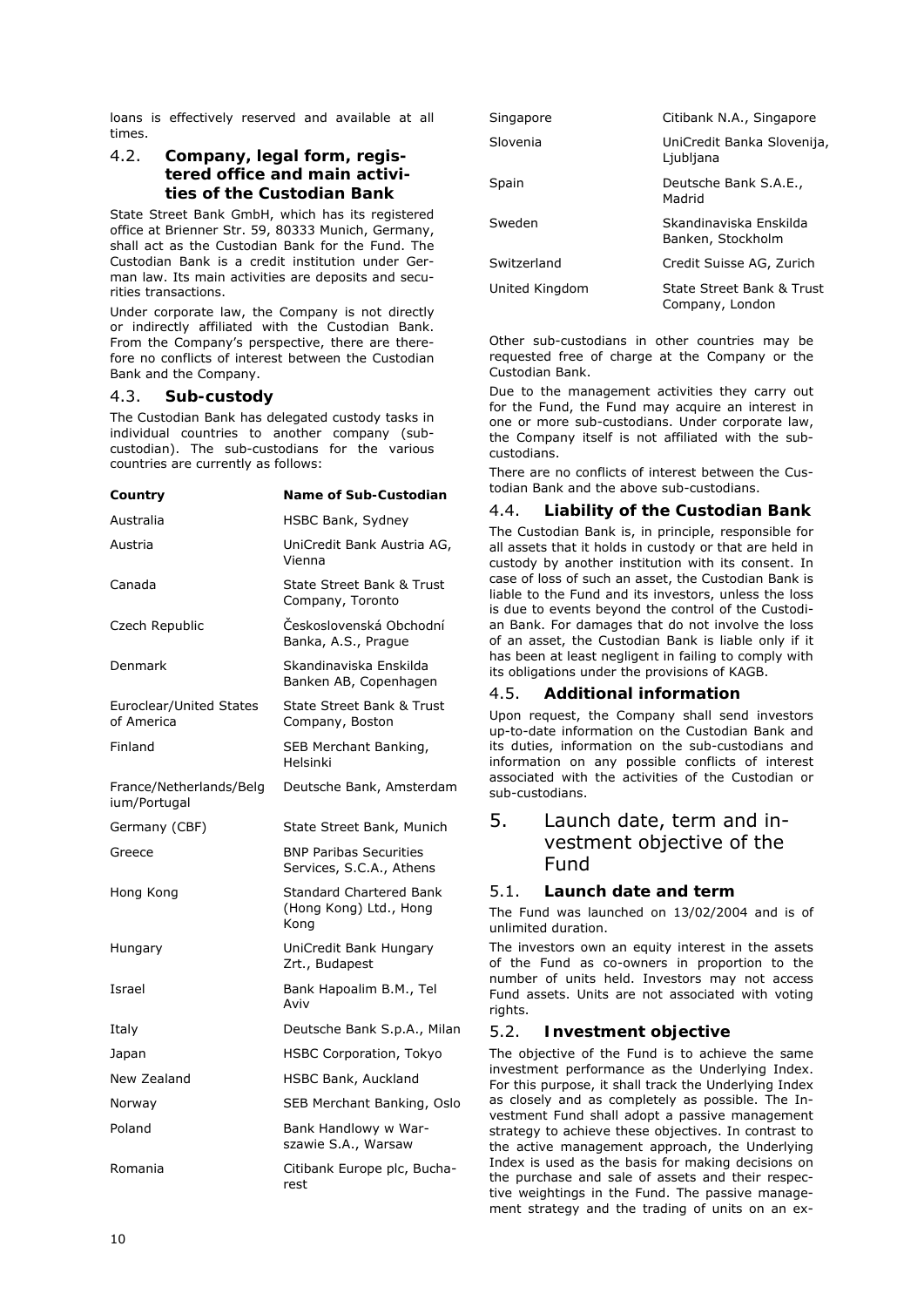change have the effect of limiting management fees and transaction costs charged to the Fund.

#### 5.3. **Achievability of the investment objective**

#### **No assurance can be given that the investment objective will be achieved.**

One obstacle to replicating the performance of the Underlying Index is the fact that the Underlying Index is a statistical model based on certain assumptions. It is assumed, for example, that no transaction costs will be incurred when securities are purchased or sold. In addition, management fees and some tax payments are deducted from the fund unit prices, whereas they are ignored completely in the Underlying Index.

Detailed information about the Underlying Index may be obtained in printed or electronic form from the Company or from the Licensor.

### 6. Investment principles

### 6.1. **General information**

The Company may only acquire the following assets on behalf of the Fund:

- a) Securities pursuant to Section 193 KAGB,
- b) Money market instruments pursuant to Section 194 KAGB,
- c) Bank accounts pursuant to Section 195 KAGB,
- d) Derivatives pursuant to Section 197 KAGB,
- e) Other investment instruments pursuant to Section 198 KAGB,
- f) Investment units pursuant to Section 196 KAGB,

if they are oriented towards replicating the Underlying Index, while maintaining an appropriate risk diversification. Any restrictions on the eligibility result from the "General Investment Conditions" and the "Special Investment Conditions". The Underlying Index is recognised by BaFin and meets the following requirements of KAGB:

- The composition of the index is sufficiently diversified.
- The index represents an adequate benchmark for the market to which it relates.
- The index is published in an appropriate manner.

Details of the equities included in the Underlying Index are also contained in the most recent annual report or semi-annual report published for the Fund.

**Because of the relationship between the Fund and the Underlying Index and because certain issuer and investment limits may be exceeded as a result, the principle of risk diversification finds only limited application.** 

### 6.2. **Description of the Index**

The STOXX® Europe 600 Index measures the performance of the 600 largest (based on free-float market capitalisation) equities of 18 developed European countries. The index is reweighted quarterly, and its components are weighted according to the free-float market capitalisation and limited to 20 percent in order to maintain diversity. The free-float market capitalisation is the market value of all shares of a company in free circulation available at any time. Further details on the Underlying

Index (including its components) are available on the website of the index provider at www.stoxx.com.

### 6.3. **Effects of index adjustments**

In order to replicate the Underlying Index as closely as possible, the aim is that fund management shall replicate all changes in the composition and weighting of the Underlying Index for the Investment Fund.

Fund management may, at its discretion, determine the timeframes in which funds should be adjusted and whether an adjustment is appropriate in view of the investment objective.

### 6.4. **Replication of the index and priority of direct duplication**

To replicate the Underlying Index, only the following assets may be acquired:

- securities included in the Security Index or introduced to it following a change to the index (index securities),
- securities issued on the Underlying Index (index certificates),
- securities issued on individual stocks of the Underlying Index (certificates on individual securities),
- futures contracts on the Underlying Index (index futures),
- futures contracts on individual stocks of the Underlying Index (futures on individual securities),
- warrants on the Underlying Index (index warrants),
- warrants on individual stocks of the Underlying Index (warrants on individual securities), and
- investment fund units pursuant to Section 8 of the "General Investment Conditions".

In replicating the Underlying Index, within the meaning of a direct duplication of the index, priority shall be given to investments in index securities over investments in other assets listed above approved for use in replicating indices. The Underlying Index may only be replicated using assets that indirectly replicate the index for purposes of maintaining the investment restrictions listed in the second sentence under Point 9.2.

### 6.5. **Duplication percentage**

In order to replicate the Underlying Index, the duplication percentage must not be less than 95 percent of the total assets in the Fund as defined in Point 6.4. Futures contracts shall be included in the calculation of the duplication percentage with their weighted market risk using the simple approach in accordance with the regulation on risk management and risk measurement for the use of derivatives, securities lending and repurchasing agreements in investment funds pursuant to KAGB (hereinafter referred to as "DerivateV"). The duplication percentage reflects the proportion of the above-named securities, certificates, futures contracts, warrants and investment fund units in the Fund which matches the weighting of the Underlying Index.

### 6.6. **Expected tracking error**

The tracking error is defined as the annualised standard deviation of the difference between the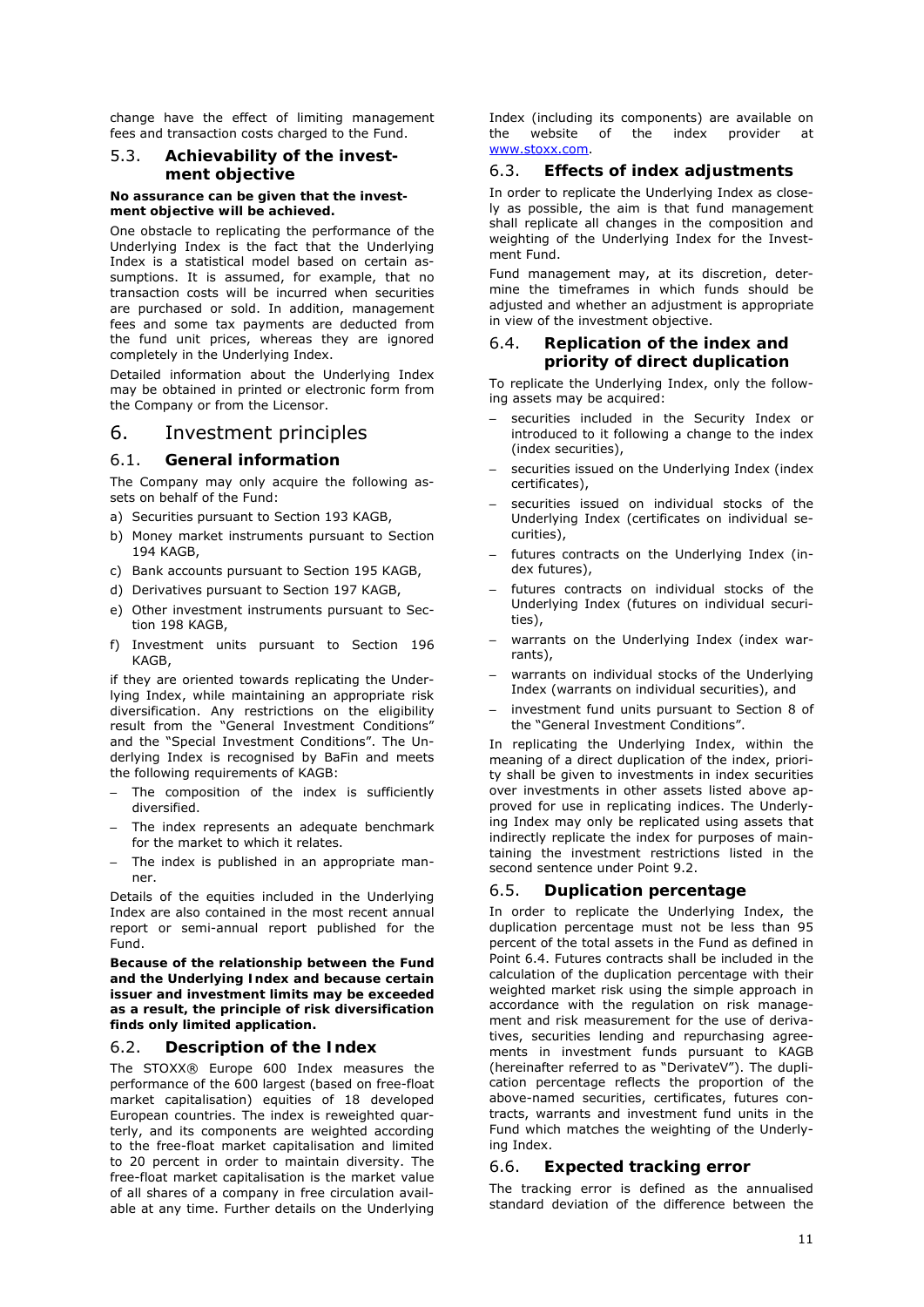returns of a fund and the underlying index. The expected tracking error of the Fund refers to the net monthly total returns of the Fund and the Underlying Index over a period of three years.

This figure is often of particular interest to investors who trade regularly with index investment assets and hold shares in investment funds only a few days or weeks. For long-term investors with a longer investment horizon the tracking difference between the Fund and the Underlying Index over the intended investment horizon is usually more important. The tracking difference measures the actual difference between the returns of a fund and the returns of the index (i.e., how accurately a fund replicates its underlying index). The tracking error, however, measures the increase and decrease of the tracking difference (i.e. the volatility of the tracking difference). Investors should take both figures into consideration when evaluating an index investment fund.

The tracking error may depend on the sampling methodology selected by the index investment fund. In general, historical data provide evidence that synthetic replication generates a lower tracking error than physical replication, but the same data also often suggest that physical replication generates a lower tracking difference than synthetic replication.

The expected tracking error is based on the expected volatility of the deviations between the returns of the Fund and the returns of the Underlying Index. Liquidity management, transaction costs for index adjustments as well as differences between the Fund and the Underlying Index in the valuation methodology and the valuation date may also have an effect on the tracking error and the difference between the returns of the Fund and the Underlying Index. The effects can be positive or negative depending on the underlying circumstances.

The Fund may also have a tracking error as a result of withholding taxes payable by the Fund on investment income. The extent of the tracking error resulting from withholding taxes depends on various factors such as refund requests made by the Fund to different tax authorities, tax relief for the Fund under a double-taxation agreement or on the basis of securities lending transactions.

The expected tracking error for the Fund is: 0.55%

Investors should note that these are only estimated values for the tracking error under normal market conditions and are therefore not to be understood as fixed limits.

# 7. Fair treatment of investors and unit classes

The Fund may comprise different unit classes, i.e. the issued units have different characteristics depending on the class to which they belong. The existing unit classes are listed in the "Overview of existing unit classes" before the "General Investment Conditions" in this Sales Prospectus.

The unit classes may differ with respect to appropriation of income, issue premiums, management fees, minimum investment amount, currency of account, unit value, currency hedging transactions, or a combination of these characteristics.

Due to the different setups, the economic result obtained by an investor with his investment in the Fund may vary, depending on the unit class of the units he has acquired.

This applies both to the returns obtained by the investor before income tax and to the returns after income tax. The purchase of assets is permissible only en bloc for the Fund as a whole, and not for a single unit class or groups of unit classes.

Nevertheless, the formation of additional unit classes does not affect the rights of investors who have acquired units in existing unit classes. The costs incurred in introducing a unit class may only be charged to the investors in this new unit class.

The Company shall treat the investors in the fund fairly. In managing its liquidity risk and in the redemption of units it may not prioritise the interests of one investor or group of investors over the interests of another investors or group of investors.

Please see "Settlement of issue and redemption of units" and "Liquidity management" on the method by which the Company ensures the fair treatment of investors.

# 8. Investment instruments in detail

### 8.1. **Securities**

- 1. Provided that the "Special Investment Conditions" do not include any additional restrictions, the Company may, subject to Section 198 KAGB, only acquire securities if:
	- a) they are admitted for trading on a stock exchange in a member state of the European Union (EU) or in another state that is a party to the Agreement on the European Economic Area (EEA), or they are admitted for trading or included in another regulated market in one of these states,
	- b) are admitted for trading exclusively on a stock exchange outside the member states of the EU or outside other states that are party to the Agreement on the EEA, or they are admitted for trading or included in another regulated market in one of these states, provided the choice of such stock exchange or regulated market is permitted by the German Federal Financial Supervisory Authority (BaFin).<sup>1</sup>

New issues of securities may be acquired provided that their issue conditions require that admission to or inclusion in one of the stock exchanges or regulated markets mentioned in a) and b) above be applied for, and that the admission or inclusion takes place within one year after their issue.

- 2. In this context, the following are also considered securities
	- a) Units in closed funds in contractual or legal form, subject to control by the unitholders (so-called corporate control), i.e. the uni-

-

<sup>&</sup>lt;sup>1</sup> The list of stock exchanges is published on the BaFin website. www.bafin.de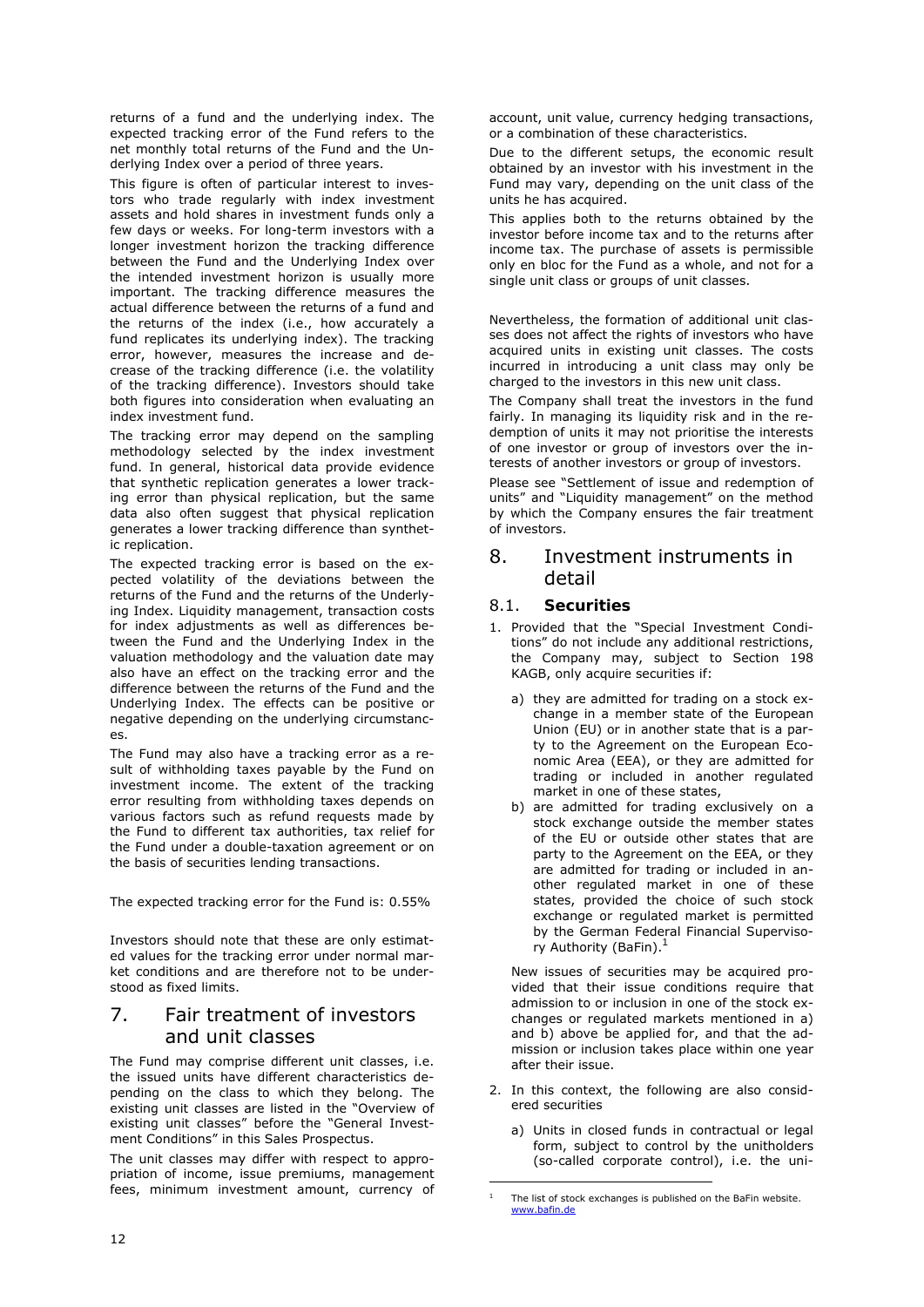tholder must have voting rights in relation to the key decisions, as well as the right to control the investment policy through the appropriate mechanisms. The Fund must also be administered and managed by an entity that is subject to the regulations for the protection of investors, unless the fund is established in the form of a company and the asset management activity is not carried out by another legal entity.

- b) Financial instruments that are secured by other assets or linked to the performance of other assets. To the extent that components of derivatives are embedded in such financial instruments, further requirements apply before the Company may acquire these as securities.
- 3. The securities may only be acquired under the following conditions:
	- a) The potential loss that the Fund could incur may not exceed the purchase price of the security. No additional payment may be required.
	- b) A lack of liquidity of the securities acquired by the Fund may not result in the Fund no longer being able to meet the legal requirements for the redemption of units. This takes into account the legal option of suspending redemptions in certain cases (see section "Suspension of redemptions" (Point 20.4)).
	- c) A reliable valuation of the security through accurate, reliable and consistent prices must be available; these must be either market prices or have been provided by a valuation system that is independent of the issuer of the security.
	- d) Adequate information on the security through regular, accurate and comprehensive market information on the security or, where relevant, on the securitised portfolio it belongs to is available.
	- e) The security is negotiable.
	- f) The purchase of the security is consistent with the investment objectives and the investment strategy of the Fund.
	- g) The risks of the security are appropriately captured by the risk management of the Fund.
- 4. Securities may also be purchased in the following form:
	- a) Equities to which the Fund is entitled in a capital increase from Company assets,
	- b) Securities that are acquired in the exercise of subscription rights belonging to the Fund.
- 5. Subscription rights are also considered to be securities in this context, provided the securities from which the subscription rights are derived could be included in the Fund.

#### 8.2. **Money market instruments**

1. The Company may invest in money market instruments for the account of the Fund. Money market instruments are instruments normally traded on the money market as well as interest-bearing securities with a term or residual term of no more than 397 days at the time of their acquisition for the Fund. If their term is more than 397 days, their interest rate must be regularly adjusted to reflect current market conditions, at least once in each 397-day period. Money market instruments include instruments whose risk profile corresponds to the risk profile of this type of securities. Money market instruments may be acquired for the Fund, if they:

- a) are admitted for trading on a stock exchange in a member state of the European Union or in another state that is a party to the Agreement on the EEA, or they are admitted for trading or included in another regulated market there,
- b) are admitted for trading exclusively on a stock exchange outside the member states of the EU or outside other states that are party to the Agreement on the EEA, or they are admitted for trading or included in another regulated market there, provided the choice of such stock exchange or regulated market is permitted by BaFin,
- c) are issued or guaranteed by the EU, the German Federal Government, a specialpurpose fund of the German Federal Government, a German federal state, another member state or another central, regional or local authority or by the central bank of an EU member state, the European Central Bank or the European Investment Bank, a non-EU member state or, in case of a federal state, by one of the members making up the federation, or by a public international body to which one or more EU member states belong,
- d) are issued by a company whose securities are traded on the markets referred to in a) and b),
- e) are issued or guaranteed by a credit institution that is subject to supervision that meets the criteria defined by EU law, or a credit institution that is subject to the prudential rules considered by BaFin as equivalent to those laid down in EU law, and which complies with such rules,
- f) are issued by other bodies and the issuer is
	- i) a company with equity capital of at least 10 million euros, which prepares and publishes its financial statements according to the EU Directive on the annual accounts of limited liability companies,
- ii) a legal entity which, within a group of companies comprising one or more listed companies, is responsible for financing this group, or
- iii) an entity which issues money market instruments that are backed by liabilities through a line of credit granted by a bank. They are products in which loans from banks are securitised (assetbacked securities).
- 2. All the above money market instruments may only be acquired if they are liquid and their value can be determined accurately at any time. Money market instruments are considered liquid if they can be sold within a sufficiently short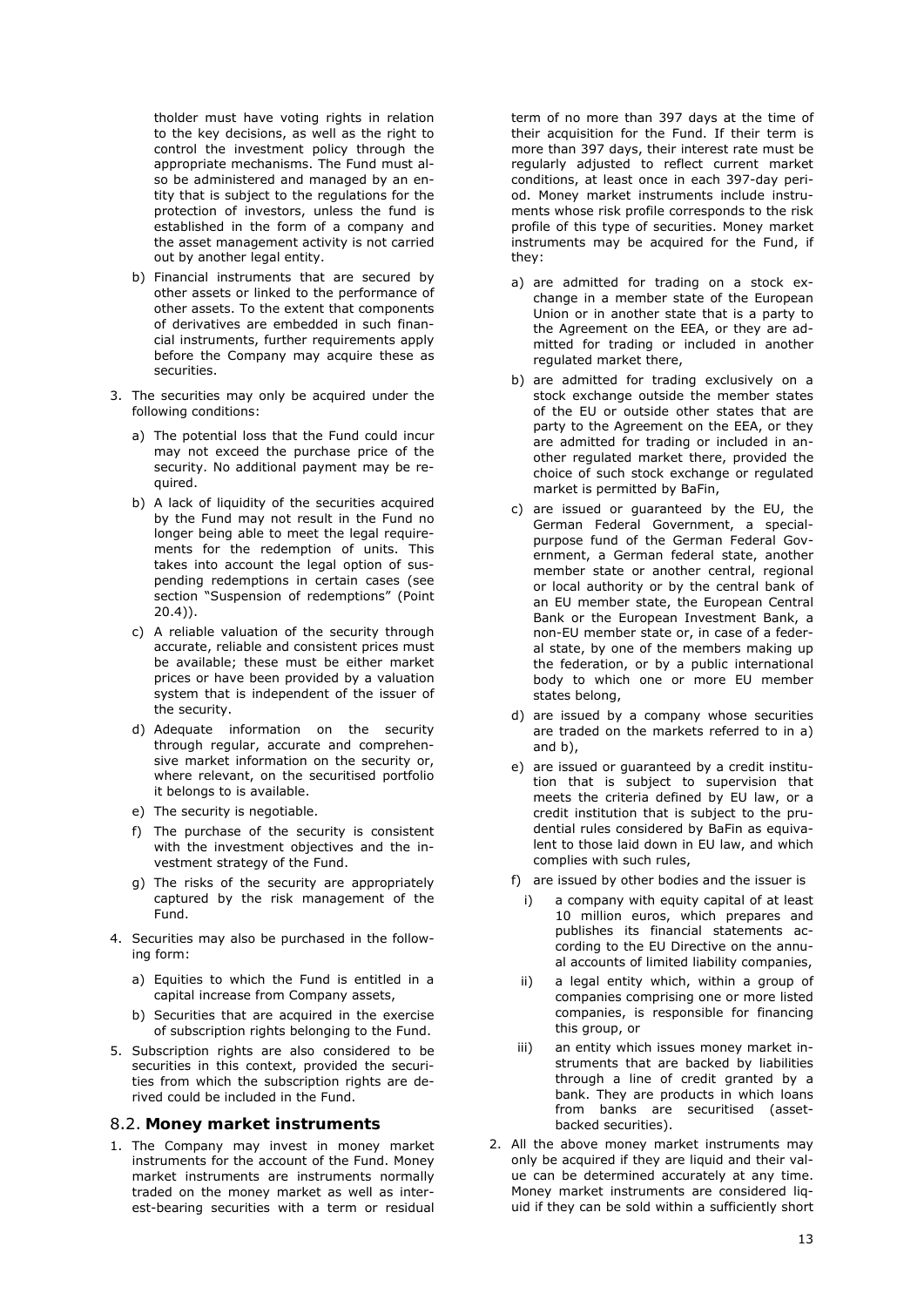time with limited costs. In doing so, the Company's obligation to redeem units in the Fund at the request of investors and to be able to sell such money market instruments on short notice must be taken into account. An accurate and reliable valuation system must also exist for money market instruments which allows the determination of the net asset value of the money market instrument and that is based on market data or on valuation models (including systems that are based on carrying acquisition costs forward). The liquidity aspect of money market instruments is considered to be met if they are listed on a regulated market within the EEA or included in or listed on such a market or on a regulated market outside the EEA, provided that BaFin has approved the selection of this market. This does not apply if the Company is advised that the money market instruments are not sufficiently liquid.

- 3. For money market instruments not listed on a stock exchange or admitted to a regulated market for trading (see above under c) to f)), the issue or issuer of such instruments must additionally be subject to regulations concerning deposit and investor protection. For example, information must exist for these money market instruments that is sufficient to allow a proper assessment of the credit risks associated with the instruments and the money market instruments must be freely transferable. Credit risks may be assessed via a credit assessment by a rating agency, for example. The following additional requirements apply to these money market instruments unless they are issued or guaranteed by the European Central Bank or the central bank of a member state of the European Union:
	- a) If they are issued or guaranteed by one of the bodies listed under c) (with the exception of the European Central Bank), there must be adequate information on the issue or the issuance programme or on the legal and financial situation of the issuer prior to the issue of the money market instrument.
	- b) If they are issued or guaranteed by a credit institution subject to supervision in the EEA (see above under e)), there must be adequate information on the issue or the issuance programme or on the legal and financial situation of the issuer prior to the issue of the money market instrument; this information must be updated regularly and whenever a significant event occurs. In addition, data (e.g. statistics) on the issue or issuance programme must be available which allows the adequate assessment of the credit risks associated with the investment.
	- c) If they are issued by a credit institution that is subject to prudential regulations outside the EEA that are considered by BaFin to be equivalent to those laid down in EU law, one of the following three conditions must be met: (i) The credit institution maintains an office in an OECD country that belongs to the so-called Group of 10 (the group of the most important major industrial countries - G10). (ii) The credit institution has at least

an investment-grade rating. "Investment grade" is deemed to be a rating of "BBB" or "Baa" or better as part of a credit check by a rating agency. (iii) An in-depth analysis of the issuer can establish that the supervisory regulations applicable to the credit institution are at least as stringent as those of EU law.

d) For other money market instruments not listed on an exchange or admitted to a regulated market for trading (see above under c), d) and f)), adequate information on the issue or the issuance programme and the legal and financial situation of the issuer prior to the issue of the money market instrument must be available, which is updated regularly and whenever a significant event occurs, and which is reviewed by a qualified, independent third party. In addition, data (e.g. statistics) on the issue or issuance programme must be available which allows the adequate assessment of the credit risks associated with the investment.

### 8.3. **Bank accounts**

No more than 5 percent of the value of the Fund may be invested in bank accounts with a maturity not exceeding 12 months. These bank accounts must be held on blocked accounts at a credit institution that has its registered office in a member state of the European Union or another state that is a party to the Agreement on the EEA, or at a credit institution that has its registered office in a non-member state, provided that it is subject to the prudential rules considered by BaFin to be equivalent to those laid down in EU law. Unless specified otherwise in the "Special Investment Conditions", these bank accounts may be denominated in foreign currencies.

### 8.4. **Derivatives**

**The Company may conduct transactions with derivatives for the Fund as part of the investment strategy. For purposes of efficient portfolio management, the Company may enter into derivative transactions on behalf of the Fund. This may on occasion increase the risk of loss for the Fund.** 

A derivative is an instrument whose price is linked to fluctuations in prices or the price expectations for other assets (underlying). The following details relate to both derivatives and financial instruments with a derivative element (hereinafter, referred to collectively as the derivatives).

To calculate the utilisation of the market risk limit, the Company applies the "simple" approach as defined in the Derivatives Ordinance. It adds up the total applicable amounts of all derivatives, securities loans and securities repurchase agreements that lead to the increase of the investment level. The market value of the underlying will be taken as a basis for the total applicable amounts of derivatives and financial instruments with derivative components. The total applicable amounts for market risk through the use of derivatives and financial instruments with derivative components cannot exceed the value of the Fund's assets.

The Company may only regularly purchase derivatives if they can, on behalf of the Fund, acquire the underlying assets of such derivatives or if the risks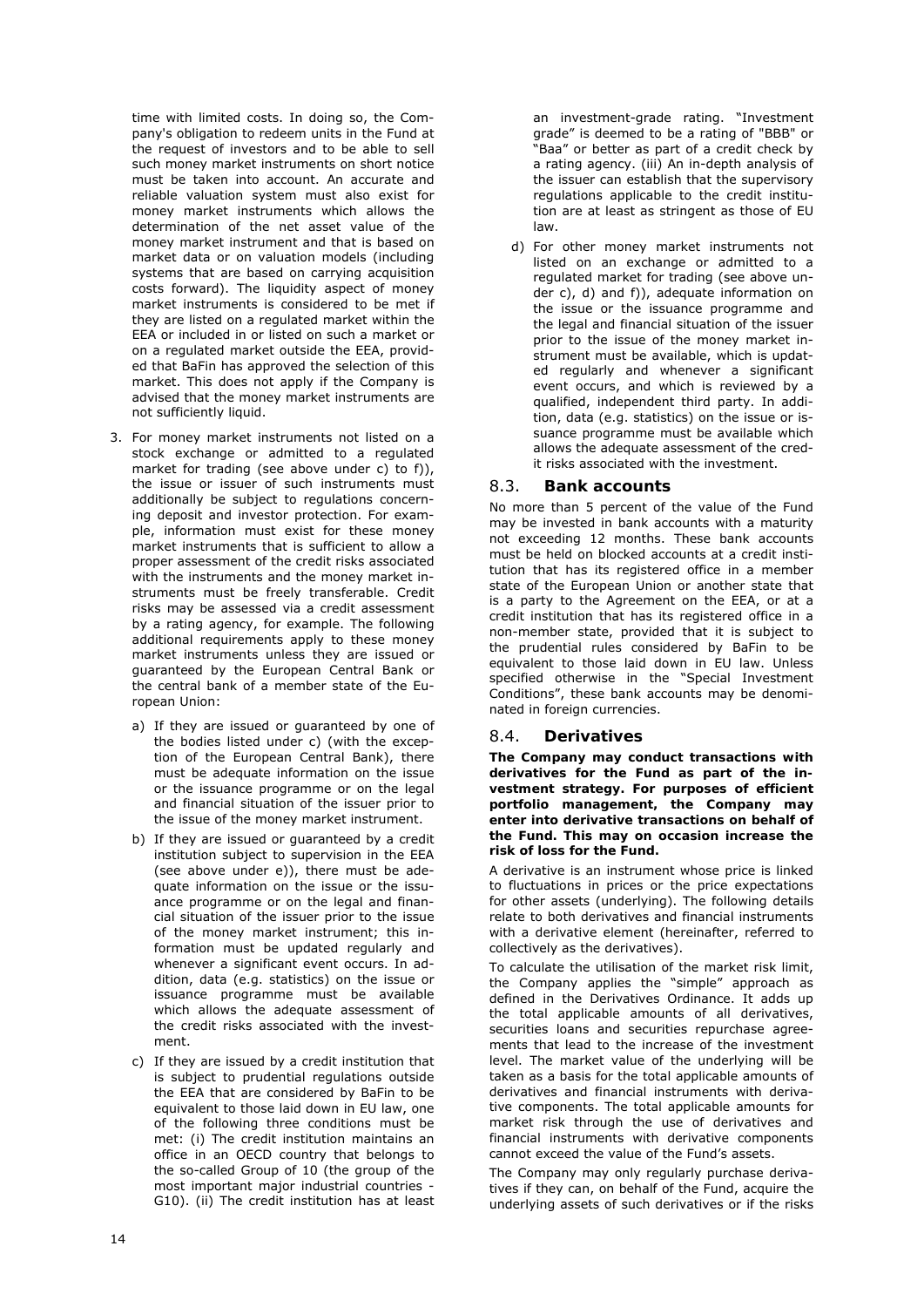represented by the underlying assets could have occurred through assets in the investment fund that the Company may acquire on behalf of the Fund. On behalf of the Fund, the Company may purchase:

- Basic forms of derivatives pursuant to Section 9 of the General Investment Conditions
- Combinations of these derivatives
- Combinations of these derivatives with other assets that may be acquired for the Fund

The Company can adequately and accurately detect and measure all market risks in the Fund which are based on the use of derivatives.

A negligible proportion of the investment strategy may be based on a "complex" strategy. The Company may also invest a negligible proportion in complex derivatives. A negligible proportion is assumed not to exceed 1% of the value of the fund based on the maximum loss.

#### 8.4.1. **Futures contracts**

The Company may acquire futures contracts as defined in Point 6.4 on behalf of the Fund.

Futures contracts are agreements which unconditionally bind both contracting partners to buy or sell a certain volume of a given underlying security at a previously agreed price on a specified date (maturity date), or within a specified period.

### 8.4.2. **Option contracts**

The Company may conclude option contracts as defined in Point 6.4 on behalf of the Fund.

In option contracts, a third party is granted the right, in exchange for consideration (option premium), to request the delivery or acceptance of assets or the payment of a balancing adjustment at a previously agreed price (underlying price) on a specified date or at the end of a specified period, or to acquire the corresponding option rights.

### 8.4.3. **Swaps**

Within the investment principles, the Company may enter into

- interest-rate,
- currency,
- interest-currency and
- single name credit default swaps on behalf of the Fund.

Swaps are agreements whereby the payment flows or risks underlying the transaction are swapped between the contracting parties.

#### 8.4.4. **Swaptions**

Swaptions are options on swaps. A swaption is the right, but not the obligation, to enter into a swap with precisely specified terms and conditions at a specified point in time or within a specified period. In all other respects the principles described in relation to option contracts apply. Only those swaptions consisting of the options and swaps as described above may be acquired for the account of this Fund.

### 8.4.5. **Credit default swaps**

Credit default swaps are credit derivatives enabling a potential volume of credit defaults to be transferred to other parties. In return for transfer of the credit default risk, the seller of the risk pays a premium to its contracting partner. The Company may only acquire on behalf of the Fund simple standardised credit default swaps which are used to hedge particular credit risks in the Fund. In all other respects the comments on swaps apply accordingly.

#### 8.4.6. **Securitised financial instruments**

The Company may also acquire the financial instruments described above for the account of the Fund if these instruments are securitised. Contracts on only partially securitised financial instruments (e.g. bonds with warrants) may also be included. The statements concerning opportunities and risks also apply to such securitised financial instruments; however it should be noted that the risk of loss with securitised financial instruments is limited to the value of the security.

### 8.4.7. **Over-the-counter (OTC) transactions**

The Company may enter into derivative transactions for the account of the Fund that are either admitted for trading on a stock exchange or that are admitted to and included in another regulated market as well as over-the-counter (OTC) derivatives.

Derivatives that are not admitted for trading on a stock exchange or admitted to or included in another regulated market may only be transacted by the Company with suitable banks and financial institutions on the basis of standardised master agreements. For derivatives not traded on an exchange, the counterparty risk of a contractual party is limited to 5 percent of the value of the Fund. If the counterparty is a credit institution that has its registered office in the EU, in another state that is a party to the Agreement on the EEA or in a state that is not a member of either of those organisations but has a comparable level of supervision, the counterparty risk may total 10 percent of the value of the Fund. Derivative transactions traded other than on an exchange that are concluded with a central clearinghouse of a stock exchange or another regulated market are not included when determining the counterparty limit if the derivatives are valued daily at market prices with a daily margin settlement. Claims of the Fund against an intermediary are counted against the limits, however, even if the derivative is traded on an exchange or on another organised market.

### 8.5. **Other investment instruments**

The Company may the following other investment instruments within the meaning of Section 198 KAGB on behalf of the Fund, unless specified otherwise in the investment conditions:

- a) Securities not admitted for trading on an exchange or admitted for trading on or included in another regulated market, but which, in principle, meet the criteria for securities. Notwithstanding the traded or admitted securities, the reliable valuation of these securities in the form of a valuation conducted at regular intervals must be available, which is derived from information from the issuer or from competent financial analysis. Adequate information about the non-approved or non-included securities must be available in the form of regular and accurate information by the Fund on the security or, where relevant, on the securitised portfolio to which it belongs.
- b) Money market instruments of issuers that do not satisfy the above requirements, if they are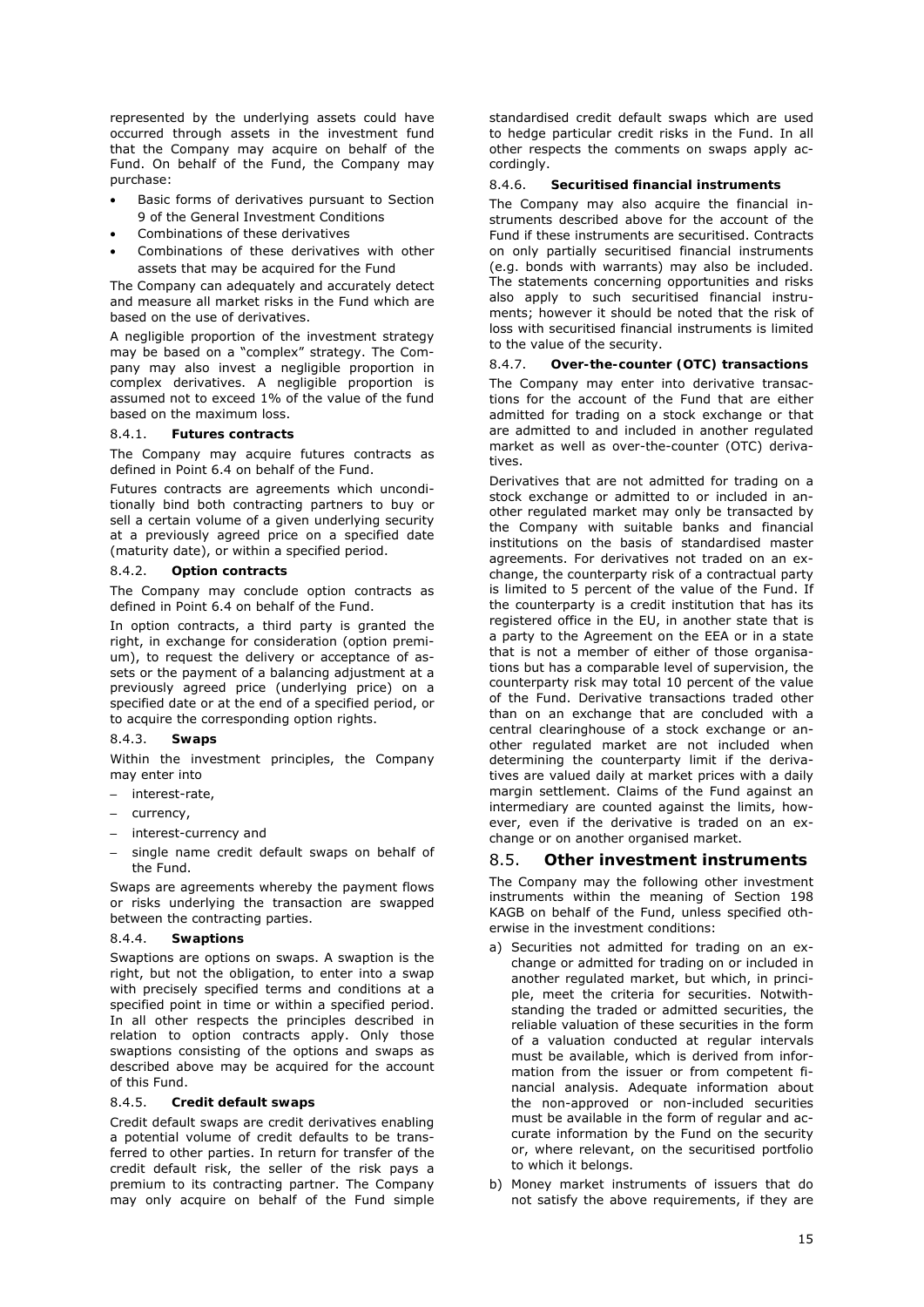liquid and their value can be determined accurately at any time. Money market instruments are considered liquid if they can be sold within a sufficiently short time with limited costs. In doing so, the Company's obligation to redeem units in the Fund at the request of investors and to be able to sell such money market instruments on short notice must be taken into account. An accurate and reliable valuation system must also exist for money market instruments which allows the determination of the net asset value of the money market instrument and that is based on market data or on valuation models, such as systems that carry acquisition costs forward. The liquidity aspect of money market instruments is considered to be met if they are listed on a regulated market within the EEA or included in or listed on such a market or on a regulated market outside the EEA, provided that BaFin has approved the selection of this market.

- c) new issues of shares whose planned admission to a stock exchange or another regulated market has not yet taken place, provided that the admission takes place within one year after their issue.
- d) bonds that can be assigned at least twice after acquisition for the Fund and which were granted by one of the following bodies:
	- i) the German Federal Government or one of its special-purpose entities, a German federal state, the EU or a member state of the Organisation for Economic Co-operation and Development (OECD),
- ii) another domestic local or regional authority, or a regional government or local or regional authority of another member state of the European Union, or another state that is a party to the Agreement on the EEA, provided that claims pursuant to the regulation on prudential requirements for credit institutions and investment firms can be treated in the same manner as a claim against the central government in whose territory the regional government or the local authority is established,
- iii) another authority or public body with a registered office in Germany or in another Member State of the EU or in another state that is a party to the Agreement on the EEA,
- iv) companies that have issued securities that are admitted to trading on a regulated market within the EEA or on another regulated market which meets the main requirements for regulated markets as defined in the applicable version of the Markets in Financial Instruments Directive or
- v) other debtors, provided that one of the agencies listed in i) to iii) has guaranteed the payment of interest and principal.

### 8.6. **Investment fund units**

- 1. The Company may invest in units of other open-ended domestic and foreign investment funds on behalf of the Fund ("target funds").
- 2. The target funds may in accordance with their investment conditions or their Articles of Incorporation invest no more than 10 percent in units of other open-ended investment funds.

The following additional requirements apply to so-called alternative investment funds ("AIF"):

- a) The target fund must be authorised under laws which provide that it is subject to supervision for the protection of the investors and that cooperation between BaFin and the Fund's supervisory authority is sufficiently ensured.
- b) The level of investor protection must be equivalent to the level of protection of an investor in a domestic UCITS, in particular with regard to the separation of the administration and custody of assets, borrowing and granting of loans as well as for short sales of securities and money market instruments.
- c) The business activity of the target fund must be reported in annual and semi-annual reports that enable an assessment to be made of the assets and liabilities, income and operations over the reporting period.
- d) The target fund must be a mutual fund in which the number of units is not limited in number and investors have a right to redeem the units.
- 3. Target funds may temporarily suspend the redemption of units in accordance with statutory requirements. In this event, the Company is prevented from redeeming units in the target fund upon payment of the redemption price at the management company or the Custodian Bank of the other target fund (see also the section "Risks associated with investing in investment units"). The Company's website (www.iShares.de) provides information on whether and in what amount the Fund holds units of target funds that have currently suspended redemption.

# 9. Issuer and investment limits

### 9.1. **Issuer limits**

Unless specified otherwise in the investment conditions, the following issuer limits apply to the Fund.

- 1. The Company may invest up to 20 percent of the assets of the Fund in securities from a single issuer (debtor).
- 2. The limit specified in No. 1 may be increased to up to 35 percent of the value of the Fund for securities from a single issuer (debtor). An investment up to the limit specified in Sentence 1 above is permissible only for one individual issuer (debtor).
- 3. The Company may invest no more than 35 percent of the value of the Fund each in bonds, borrowers' notes and money market instruments of particular public issuers as defined in Section 206 Paragraph 2 KAGB.
- 4. The Company may invest up to 25 percent of the value of the Fund in mortgage bonds, municipal bonds and debentures issued by any bank domiciled in the EU or in the EEA, respectively. A prerequisite is that the assets assumed with the bonds are structured so that they cover the liabilities of the bonds for their entire term and are designated mainly for repayments and interest payments if the issuer of the bond defaults. If more than 5 percent of the value of the Fund is invested in such bonds from the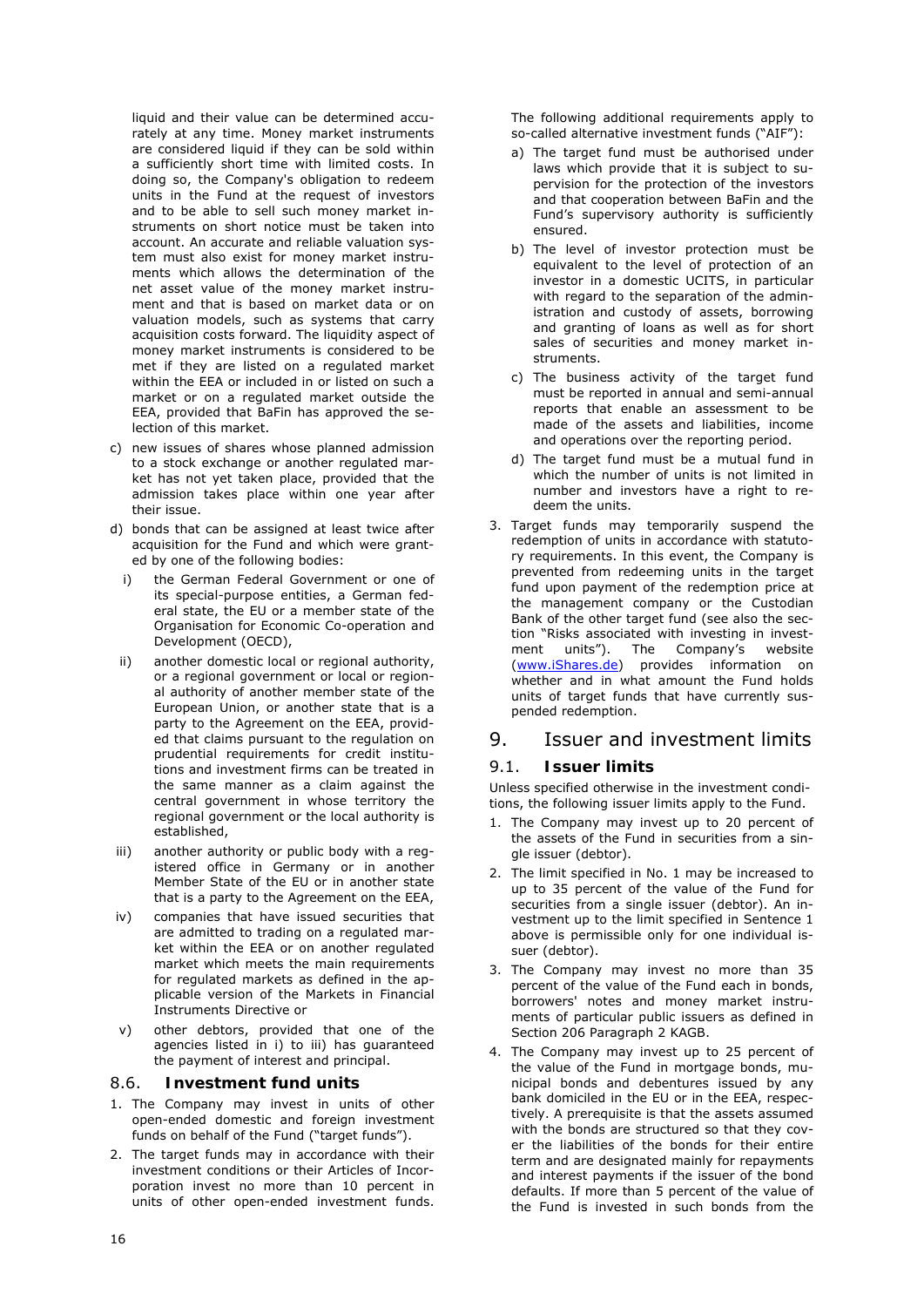same issuer, the total value of these bonds may not exceed 80 percent of the value of the Fund. Securities purchased under repurchase agreements shall be counted towards this investment limit.

- 5. The Company may invest no more than 20 percent of the value of the Fund in a combination of the following assets:
	- a) securities or money market instruments issued by one and the same institution,
	- b) deposits at this institution,
	- c) the weighted counterparty risk of the transactions entered into with this institution in derivatives, securities lending and repurchase agreements.

In the case of particular public issuers as defined in Section 206 Paragraph 2 KAGB, a combination of the assets specified in Sentence 1 may not exceed 35 percent of the value of the Fund.

The respective individual upper limits remain unaffected in both cases.

6. For assets based on the Underlying Index, the market price of the index securities shall be attributed to the respective issuer limits on a pro rata basis. Futures contracts and option contracts shall be attributed to the issuer limits in accordance with Sections 23 Paragraph 1 DerivateV.

### 9.2. **Investment restrictions**

- 1. The Company may invest no more than 5 percent of the value of the Fund in bank accounts and money market instruments in accordance with the "General Investment Conditions". A minimum of 95 percent of the Fund must be invested in assets based on the Security Index, as defined in Point 6.4.
- 2. If in order to replicate the Underlying Index, the Company acquires index certificates or certificates on individual equities as defined in Point 6.4, no more than 10 percent of the value of Fund assets may be invested in such certificates as defined in Point 6.4, which are not admitted for official trading on a stock exchange or listed on a regulated market.
- 3. In order to replicate the underlying index the Company may invest up to 10 percent of the value of the Fund in units of other open-ended domestic and foreign investment funds (target funds) as defined in Point 8.6. In doing so, the Company may acquire on behalf of the Investment Fund no more than 25 percent of the issued units of another investment fund. In addition, the target funds may in accordance with their investment conditions invest up to 10 percent in units of other target funds.
- 4. The Company may invest up to 10 percent of the value of the Fund in other investment instruments pursuant to Point 8.5 on behalf of the Fund.

# 10. Securities lending transactions and repurchase agreements

### 10.1. **Securities lending transactions**

The securities contained in the Fund may be lent to third parties at market rates. In doing so, the entire securities portfolio of the Fund may be transferred for an indefinite period to third parties. However, the Company expects that no more than 50 per cent of Fund assets will regularly be the subject of securities lending transactions. This estimated amount may, however, be exceeded in individual cases. The Company always has the option to terminate the lending transaction. It must be agreed contractually that assets of the same type, value and volume shall be returned to the Fund at the end of the loan period within the usual settlement period. For securities lending transactions, it is required that sufficient collateral be granted to the Fund. Cash balances can be assigned or pledged or securities or money market instruments can be assigned or pledged to satisfy this requirement. The Fund receives the income from the invested collateral.

The borrower is also obliged to pay the interest accrued on the borrowed securities upon maturity of the loan to the Custodian Bank on behalf of the Fund. The securities transferred to a single borrower may not exceed 10 percent of the value of the Fund.

The Company may make use of an organised system for the brokerage and processing of securities loans. It is not necessary to provide collateral when brokering and processing securities loans via the organised system if the system ensures that the interests of the investors are protected. When processing securities loans via organised systems, the securities transferred to one borrower may not exceed 10 per cent of the value of the Fund.

The securities lending transactions described herein are carried out to generate additional income for the Fund in the form of the remuneration from the loan.

The following external companies are currently involved in executing securities lending transactions:

- UniCredit Bank AG
- Morgan Stanley & Co. International PLC
- Goldman Sachs International
- Credit Suisse Securities (Europe) Ltd.

These companies are independent of the Company and the Custodian Bank.

The Company may not grant cash loans to third parties on behalf of the Fund.

#### 10.2. **Securities repurchase agreements**

The Company may conclude repurchase transactions with credit institutions and financial services institutions on behalf of the Fund with a maximum term of 12 months. In doing so, it can both transfer securities from the Fund for consideration to a borrower (simple repurchase agreement) and borrow securities in accordance with the applicable investment limits (reverse repurchase agreement).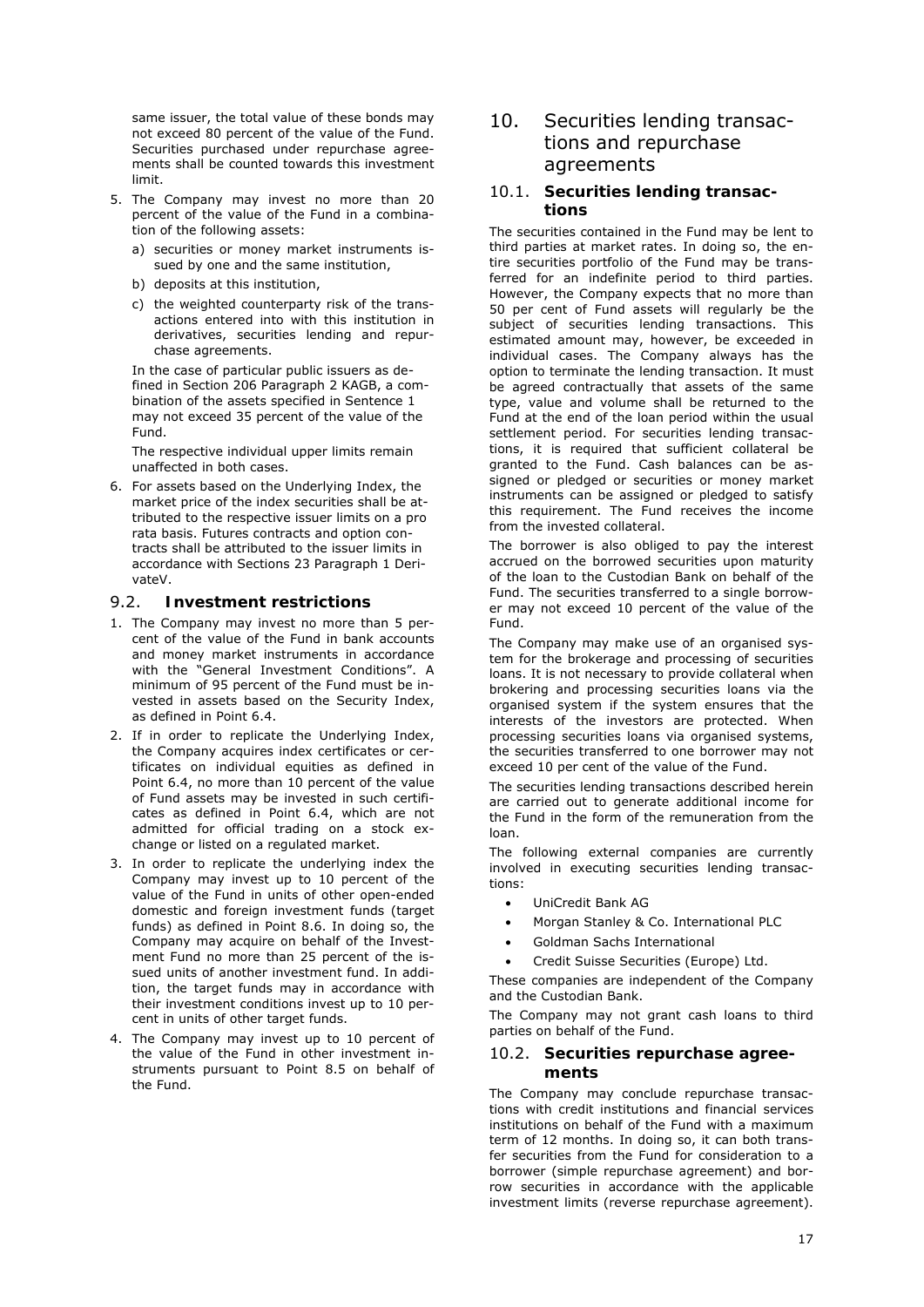The entire securities portfolio of the Fund may be transferred to third parties by way of a repurchase agreement. No repurchase agreements have currently been concluded on behalf of the Fund. The Company nevertheless reserves the right to enter into repurchase agreements in future. The Company has the option to terminate the repurchase agreement at any time; this does not apply to repurchase agreements with a term of up to one week. Upon termination of a simple repurchase agreement, the Company is entitled to reclaim the securities lent. The termination of a reverse repurchase agreement may result in either the refund of the full amount or the accrued amount equal to the current market value. Repurchase transactions are only permitted in the form of "real" repurchase transactions. The borrower thereby assumes the obligation to transfer the securities back at a specific time or at a time to be determined by the lender or to repay the amount including interest.

# 11. Collateral strategy

In derivatives transactions and securities lending and repurchase transactions, the Company receives collateral on behalf of the Fund. The collateral is used to reduce the risk of default of the counterparty of such transactions in whole or in part.

### 11.1. **Types of eligible collateral**

If derivative and/or securities lending transactions may be concluded for the Fund, the Company only accepts collateral that satisfies the following criteria set out in Section 27 Paragraph 7 DerivateV:

- assets that may be acquired for the Fund in accordance with the KAGB,
- are highly liquid,
- are subject to valuation at least each exchange trading day,
- are issued by issuers with high credit ratings,
- are not issued by issuers who are themselves a party to the contract or a company belonging the group within the meaning of Section 290 of the German Commercial Code (Handelsgesetzbuch),
- they are reasonably risk-diversified in terms of countries, markets and issuers,
- are subject to no significant operational or legal risks in terms of their management and custody,
- will be deposited with a Custodian Bank that is subject to effective public supervision and that is independent of the guarantor or is legally protected in the event of the default of a party, if they are not transferred,
- can be reviewed by the Company without the consent of the guarantor,
- can be immediately sold for the Fund, and
- the guarantor is subject to legal provisions in the event of insolvency.

The Company currently accepts the following assets in particular as collateral for securities lending transactions:

• Government bonds with a maximum maturity of 10 years from the following countries: Austria, Belgium, Denmark, Finland, France, Germany, Ireland, the Netherlands, Norway, Sweden, Switzerland and the UK

• Equities on the following indices: AEX Index (Netherlands), ATX index (Austria), BEL 20 Index (Belgium), CAC All Share Index (France), CDAX Index (Germany), FTSE All Share Index (UK), FTSE MIB Index (Italy), HEX 25 Index (Finland), Madrid General Index (Spain), OMX Copenhagen 20 Index (Denmark), OMX Stockholm 30 Index (Sweden), OBX Stock Index (Norway), PSI 20 Index (Portugal), SPI.

Collateral provided by a counterparty must, inter alia, be appropriately risk-diversified in relation to issuers. Collateral from the same issuer provided by multiple counterparties must be aggregated. If the value of the collateral from the same issuer provided by one or more counterparties does not exceed 20 per cent of the Fund's value, diversification is deemed adequate.

The Company regularly monitors the adequacy of collateral accepted. Depending on the results of these analyses, government bonds of other countries or shares of indices other than the indices referred to herein may also be accepted.

### 11.2. **Level of collateral**

Securities lending transactions are fully collateralised. The value of the collateral is derived from the market value of the securities lent together with the associated income. The collateral provided by the borrower must not fall below the secured value plus a market-standard premium.

In addition, derivatives transactions and securities lending and repurchase transactions must be sufficiently secured to ensure that the capital requirement for the default risk of each counterparty does not exceed 5 percent of the value of the Fund. If the counterparty is a credit institution that has its registered office in the EU, in another state that is a party to the Agreement on the EEA or in another state which has a comparable level of prudential regulation, the default risk may total 10 percent of the value of the Fund.

### 11.3. **Strategy for discounting valuations (haircut strategy)**

The Company has introduced a "haircut" strategy for each asset that it accepts as collateral. A haircut is a discount to the value of collateral which takes into account the deterioration of the valuation or the liquidity profile of the collateral over time. The haircut strategy takes into account the characteristics of each asset, including the creditworthiness of the issuer of the collateral, the price volatility of the collateral and the results of stress tests that can be performed as part of collateral management. Subject to the existing agreements with the counterparties, which may include minimum amounts for the transfer of collateral, it is the Company's intention that any collateral obtained be adjusted in accordance with the haircut strategy by a valuation discount at least equal to the counterparty risk.

The haircuts applied to collateral accepted follow the guidelines of the internal policies of the Company for the treatment of collateral.

### 11.4. **Investment of cash collateral**

Cash collateral in the form of bank deposits may be held in blocked accounts with the Custodian Bank of the Fund or, with its consent, at another financial institution. The reinvestment may only be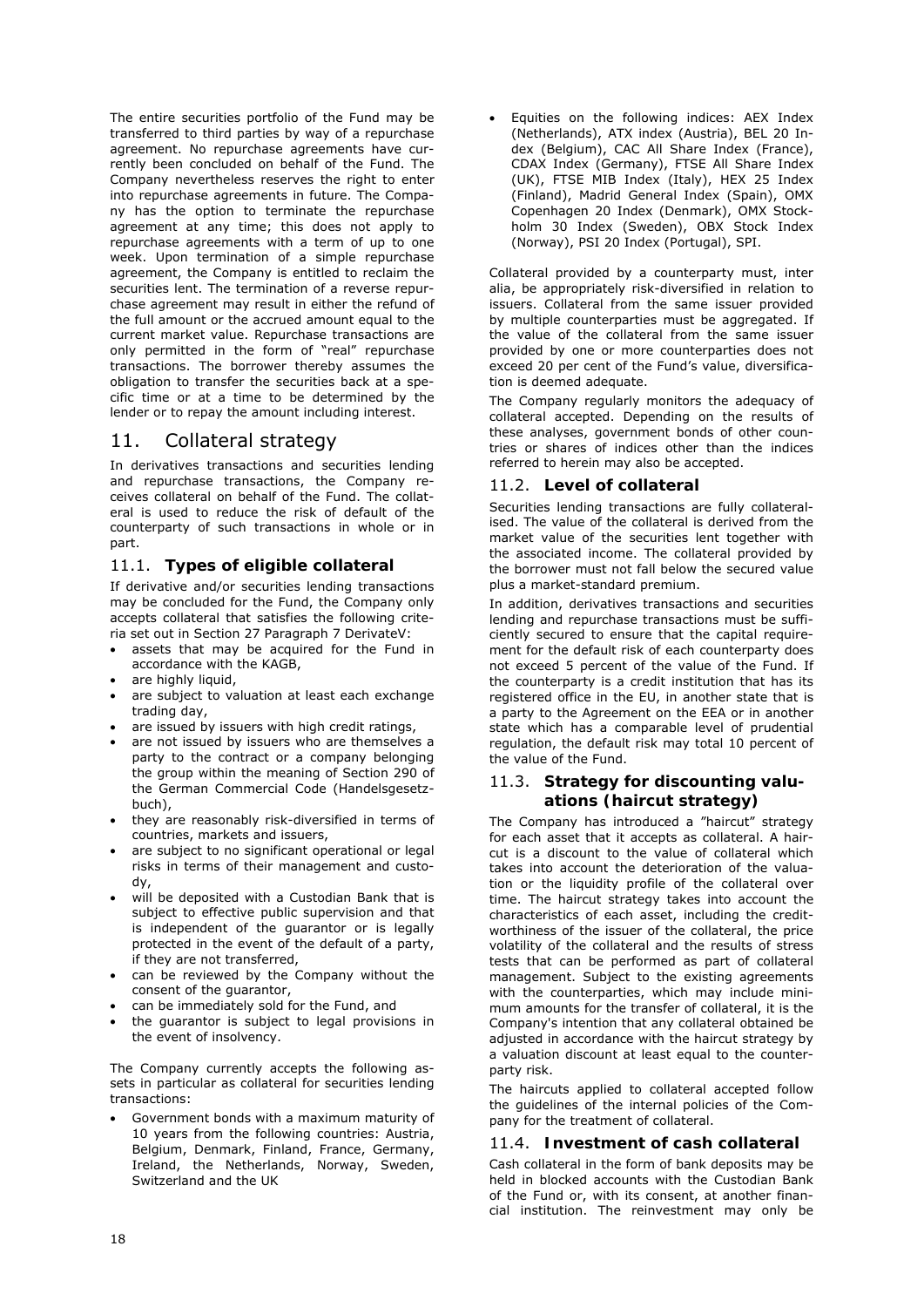made in high-quality government bonds or in money market funds with short maturity structures. In addition, cash collateral may be invested by way of a reverse repurchase agreement with a financial institution if the recovery of the accrued balance is ensured at all times.

### 11.5. **Holding securities as collateral**

The Company may receive collateral on behalf of the Fund as part of derivatives, securities lending and repurchase transactions. If these securities are transferred as collateral, they must be held at the Custodian Bank. If the Company receives pledged securities as part of derivatives transactions, they may be held at another institution that is subject to public supervision and independent of the guarantor. The securities may not be reused.

# 12. Leverage

Leverage describes the relationship between a Fund's risk and its net asset value. Any method by which the Company increases the level of investment of the Fund (leverage effect), affects their leverage. Such methods include, in particular, the acquisition of derivatives and borrowing. The option to use derivatives and engage in borrowing is presented in the sections Derivatives (Point 8.4) and Borrowing (Point 13). The option to conclude securities lending transactions and repurchase transactions is presented in the sections Securities lending transactions (Point 10.1) and Repurchase transactions (Point 10.2). The option of borrowing is explained in the section Borrowing (Point 13).

The Company may employ leverage for the Fund up to the market risk limit (see Section Derivatives (Point 8.4)).

# 13. Borrowing

On behalf of all the investors, the Company may subscribe to short-term loans for amounts of up to 10 percent of the Fund, if the terms of the loan are at market rates and subject to approval of the conditions of the loan by the Custodian Bank.

# 14. Valuation

### 14.1. **General rules for asset valuation**

#### 14.1.1. **Assets admitted for trading on a stock exchange or traded on a regulated market**

Assets admitted for trading on stock exchanges or admitted to another regulated market or included in such market as well as subscription rights for the Fund are valued at the last available traded price which ensures a reliable valuation, unless otherwise indicated under "Special valuation rules".

#### 14.1.2. **Assets not listed on stock exchanges or traded on regulated markets or assets without a tradable value**

Assets not admitted for trading on stock exchanges nor admitted to another regulated market or included in such market, or for which no tradable value is available, are valued at current market values, which shall be assessed with due care using appropriate valuation models and taking into consideration current market conditions, unless otherwise indicated under "Special valuation rules".

### 14.2. **Special valuation rules for individual assets**

#### 14.2.1. **Unlisted bonds and borrowers' notes**

For the valuation of bonds not admitted for trading on an exchange or admitted to or included on another official market (e.g. unlisted bonds, commercial paper and certificates of deposit ) and for the valuation of borrowers' notes the prices will be based on the prices agreed for comparable bonds and borrowers' notes and, where applicable, the prices of bonds from comparable issuers with a corresponding term and interest rate with, if necessary, a deduction to take into account the reduced saleability.

#### 14.2.2. **Money market instruments**

In the case of the money market instruments in the Fund, interest and related income as well as expenses (e.g. management fees, custodian bank fees, auditors' fees, publication costs etc.) shall be taken into account up to and including the day prior to the value date.

#### 14.2.3. **Option rights and futures contracts**

The option rights belonging to the Fund and the liabilities resulting from option rights granted to a third party which are admitted for trading on a stock exchange or admitted to or included in another regulated market are valued at the last available traded price which ensures a reliable valuation.

The same applies to claims and liabilities resulting from futures contracts sold on behalf of the Fund. The initial margins charged to the Fund shall be added to the value of the Fund, including the valuation gains and valuation losses determined on the exchange trading day.

#### 14.2.4. **Bank accounts, time deposits, investment units and loans**

Bank deposits are, in principle, valued at their nominal value plus accrued interest.

Time deposits are valued at the market price if the time deposit can be terminated at any time and repayment upon termination does not take place at the nominal value plus interest.

Investment fund units are generally valued at their last determined redemption price or the last available traded price which ensures a reliable valuation. If these values are not available, investment fund units are valued at their current market value, assessed with due care using appropriate valuation models and taking into consideration the current overall market situation.

The market price of lent securities shall be applied in the valuation of repayment claims arising from securities loans.

#### 14.2.5. **Securities repurchase agreements**

If assets are borrowed for repurchase on behalf of the Fund, they will continue to be included in the valuation. In addition, the amount received for a repurchase transaction on behalf of the Fund shall be reported as liquid assets (bank accounts).

If assets are lent for repurchase on behalf of the Fund, they shall not be included in the valuation. On the basis of the payment made by the Fund, a receivable due to the repurchase borrower for the amount of the discounted repayment claims shall be included in the valuation.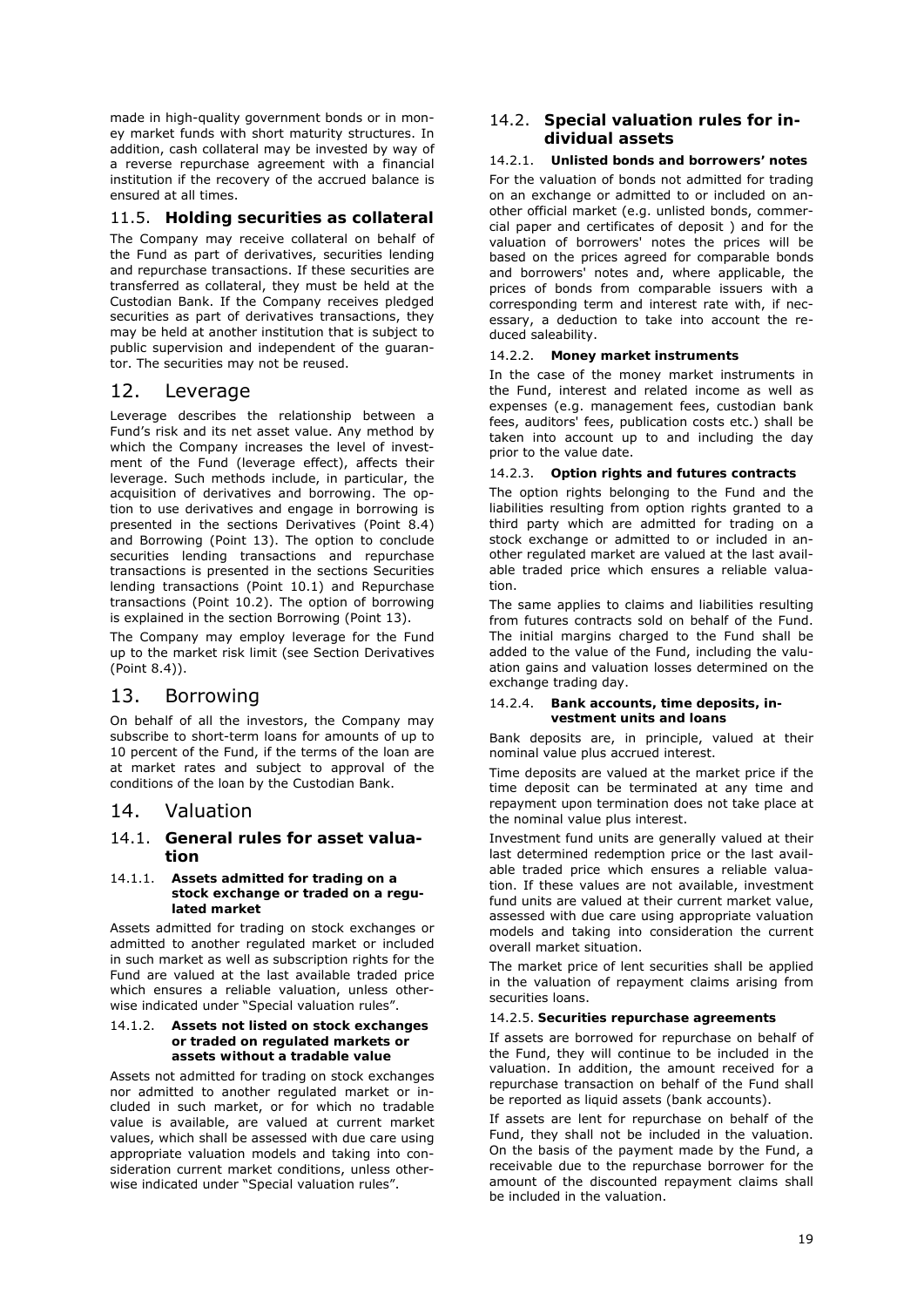#### 14.2.6. **Assets denominated in foreign currencies**

Assets denominated in foreign currencies, provided that the Fund has a different base currency, shall be converted to euros on a same-day basis, using the afternoon fix (5:00 p.m. CET) for the base currency from "The WM Company".

# 15. Performance

The chart shows the performance of the Underlying Index and the Fund over the last 10 years from 1 January 2006.





**Past performance of the Fund is not a predictor of the Fund's future performance.**

### 16. Risk warnings

*Before taking a decision on the purchase of units in the Fund, investors should read the following risk warnings along with the other information contained in this Sales Prospectus carefully and take this into account when making their investment decision. The occurrence of one or more of these risks taken by itself or together with other circumstances may adversely affect the performance of the Fund or the assets held in the Fund and thus also adversely affect the unit value.* 

*If the investor sells units in the Fund at a point in time at which the value of the assets owned by the Fund has decreased in relation to the purchase price, the investor may receive only part of the capital invested in the Fund or none of it. The investor could even lose part or, in some cases, all of the capital invested in the Fund. No guarantee can be given that the Fund will increase in value. However, investor risk is limited to the amount invested. The investor will not be required to make any payments beyond the capital invested.* 

*In addition to the risks and uncertainties described below or elsewhere in this Sales Prospectus, the Fund's performance may be adversely affected by various other risks and*  *uncertainties that are not presently known. The order in which the following risks are listed is not a statement about the probability of occurrence nor the extent or significance of the occurrence of individual risks.* 

### 16.1. **General risks of investment in the Fund**

The risks below may adversely affect the unit value, the capital invested by the investor, and the length of time the investor planned to hold the investment in the Fund.

#### 16.1.1. **Fluctuation of the unit value of the Fund**

The net asset value is calculated on the basis of the value of the Fund divided by the number of units in circulation. The value of the fund corresponds to the sum of the market values of all assets in the Fund less the sum of the market values of all of the Fund's liabilities. The net asset value is therefore dependent on the value of the assets held in the Fund and the amount of the Fund's liabilities. If the value of these assets falls or the value of the liabilities increases, the Fund's unit value decreases.

#### 16.1.2. **The influence of tax aspects on individual performance**

The tax treatment of capital gains depends on the individual circumstances of each investor and may be subject to changes in the future. Investors should contact their personal tax advisor if they have specific questions, especially regarding their individual tax situation.

#### 16.1.3. **Suspension of redemption**

The Company may temporarily suspend the redemption of units in exceptional circumstances when suspension appears necessary to protect the interests of the investors. Exceptional circumstances in this context could be economic or political crises, an unusually high number of redemption requests and the closure of the stock exchanges or markets, trading restrictions or other factors that affect the determination of the share value. BaFin may order the Company to suspend the redemption of units if this is in the interest of investors or the public. This increases the risk that the investors may not be able to liquidate their units at the time they wish to because of limited redemption opportunities. The unit price may also fall in the event of the suspension of redemptions; e.g. if the company is forced to sell assets below market value during the suspension of redemptions. This unit price after unit redemptions are resumed may be lower than the price before suspension of redemption. A suspension, without reinstatement of unit redemptions, may directly precede the liquidation of the Fund, e.g. if the Company withdraws from the management of the Fund in order to then liquidate the Fund. For investors, this entails the risk that they will not be able to realise their planned holding period and that a significant portion of their invested capital will be unavailable for an indefinite period or lost altogether.

### 16.1.4. **Amending the Investment Conditions**

The Company is entitled to amend the Investment Conditions with the approval of BaFin. This may also affect investors' rights. A change in the Investment Conditions could also result in changes to the regulations affecting investors. For example,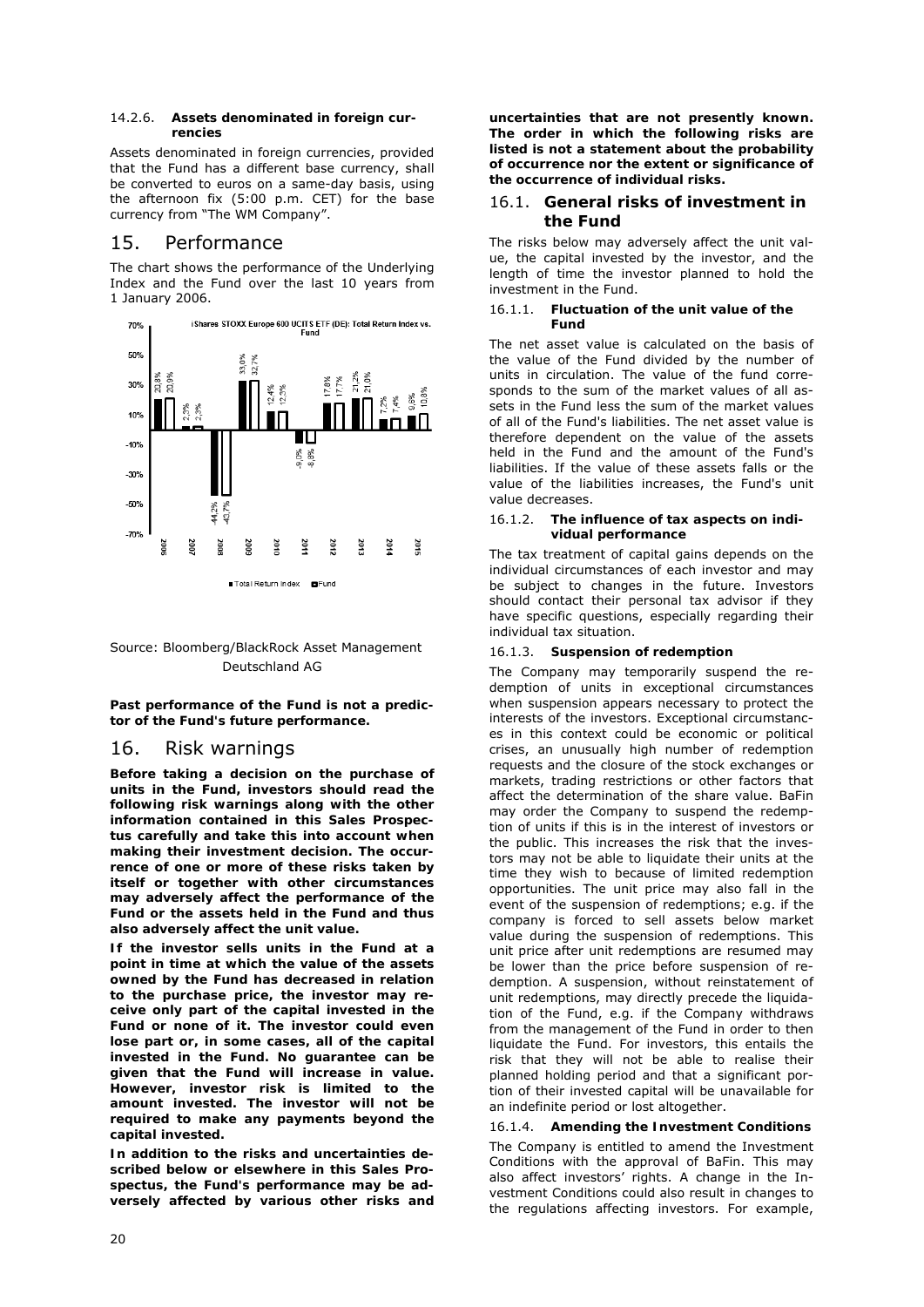the Company may change the investment policy by amending the Investment Conditions or it can increase the expenses to be borne by the Fund.

#### 16.1.5. **Liquidation of the Fund**

The Company has the right to terminate the management of the Fund. The Company may fully liquidate the Fund after terminating the management. The right of disposal of the Fund is transferred to the Custodian Bank after a notice period of six months. For the investor, this entails the risk that the holding period planned by the investor will not be realised. In the transition of the Fund to the Custodian Bank the Fund may be charged other taxes than German income taxes. When units are derecognised from the account of the investor after the liquidation process, the investor may be charged income taxes.

#### 16.1.6. **Merger**

The Company may transfer all assets of the Fund to another UCITS. In this event, investors may (i) return their units, (ii) retain their units, with the result that they become investors of the receiving UCITS, (iii) or exchange their units for units of another open-end mutual investment fund with comparable investment principles, provided that the Company or a company affiliated with it administers such funds with comparable investment principles. This also applies when the Company transfers all of the assets of another investment fund to the Fund. Investors are thus required to make another investment decision prior to the transfer. Income taxes may apply when units are redeemed. When units are exchanged for units of another investment fund with comparable investment principles, investors may be charged taxes, such as when the value of the units received is higher than the value of the old units on the date of acquisition.

#### 16.1.7. **Transfer to another investment management company**

The Company may transfer the Fund to another investment management company. However, both the Fund and the position of investors are unaffected by this. However, investors must decide as part of the transfer whether they consider the new investment management company to be equally suitable as the previous one. If they do not wish to remain invested in the Fund under the new management, they must redeem their units. In this case, income taxes may apply.

#### 16.1.8. **Profitability and meeting the investment objectives**

It cannot be guaranteed that the performance desired by the investor will be achieved. The unit value of the fund may fall and result in losses for the investor. No guarantees are made by the Company or third parties regarding a specific minimum payment commitment upon redemption or a specific performance of the Fund. Investors could get back less than they originally invested. An issue premium levied when units are acquired may reduce or completely offset performance gains, particularly on short-term investments.

#### 16.1.9. **Specific risks of securities index UCITS**

If the Underlying Index decreases in value, investors are fully exposed to the risk of falling market prices of their units. The Company will not use hedging transactions to limit losses (no active management).

Temporary unavailability of certain equities on the market or other exceptional circumstances may lead to a deviation from the exact index performance. Furthermore, the Fund incurs transaction costs and other costs, fees or taxes and duties when tracking the Underlying Index, which are not reflected in calculating the index. As a result, the Fund may not be able to replicate completely the performance of the Underlying Index. Exceptional circumstances also include restrictions on buying and selling related to compliance with statutory limits resulting from membership of the BlackRock Group. Furthermore, the composition of the Underlying Index may change with time. There is no guarantee that the Underlying Index will continue to be calculated and published on the basis described in this Sales Prospectus or that no material changes will be made to it.

Although the Fund seeks to replicate the performance of the Underlying Index, there is no guarantee that the Fund will achieve exact replication. The Fund may be exposed to the risk of a tracking error, that is to say the risk that yields might sometimes not precisely track the Underlying Index. This tracking error arises if it is not possible to hold the same components of the Underlying Index, for example if local markets are subject to trading restrictions, smaller components are illiquid, trading of certain securities included in the Underlying Index is temporarily unavailable or interrupted and/or if legal provisions restrict the acquisition of certain components of the Underlying Index. Furthermore, the Company relies on index licences from the Licensor to use and replicate the Underlying Index. Should the Licensor discontinue or change an index licence, this shall affect the ability of the affected Fund to continue to use and replicate its Underlying Index and achieve its investment objectives. Irrespective of market conditions, the Fund aims to replicate the performance of the Underlying Index; however, the Fund does not seek to outperform the Underlying Index.

There is no guarantee that the Licensor will compile the Underlying Index correctly or that the Underlying Index is correctly determined, compiled or calculated. Although the Licensor supplies descriptions of what the Underlying Index is supposed to achieve, it does not provide any guarantee or assume any liability with regard to the quality, accuracy or completeness of the data relating to the Underlying Index, nor does it guarantee that the Underlying Index will comply with its described indexing method. The task of the Company described in this sales prospectus consists of managing the Fund in line with the relevant Underlying Index provided to the Company. Therefore, the Company provides no warranty or guarantee for errors made by the Licensor. Errors may occasionally be made with regard to the quality, accuracy and completeness of the data. These may not be noticed or corrected for a certain period of time, particularly if the indices concerned are less frequently used. The gains, losses or expenses associated with errors made by the Licensor are therefore to be borne by the Fund and its unitholders. So, for example, in a period in which the Underlying Index contains incorrect components, the Fund, which replicates this published Underlying Index,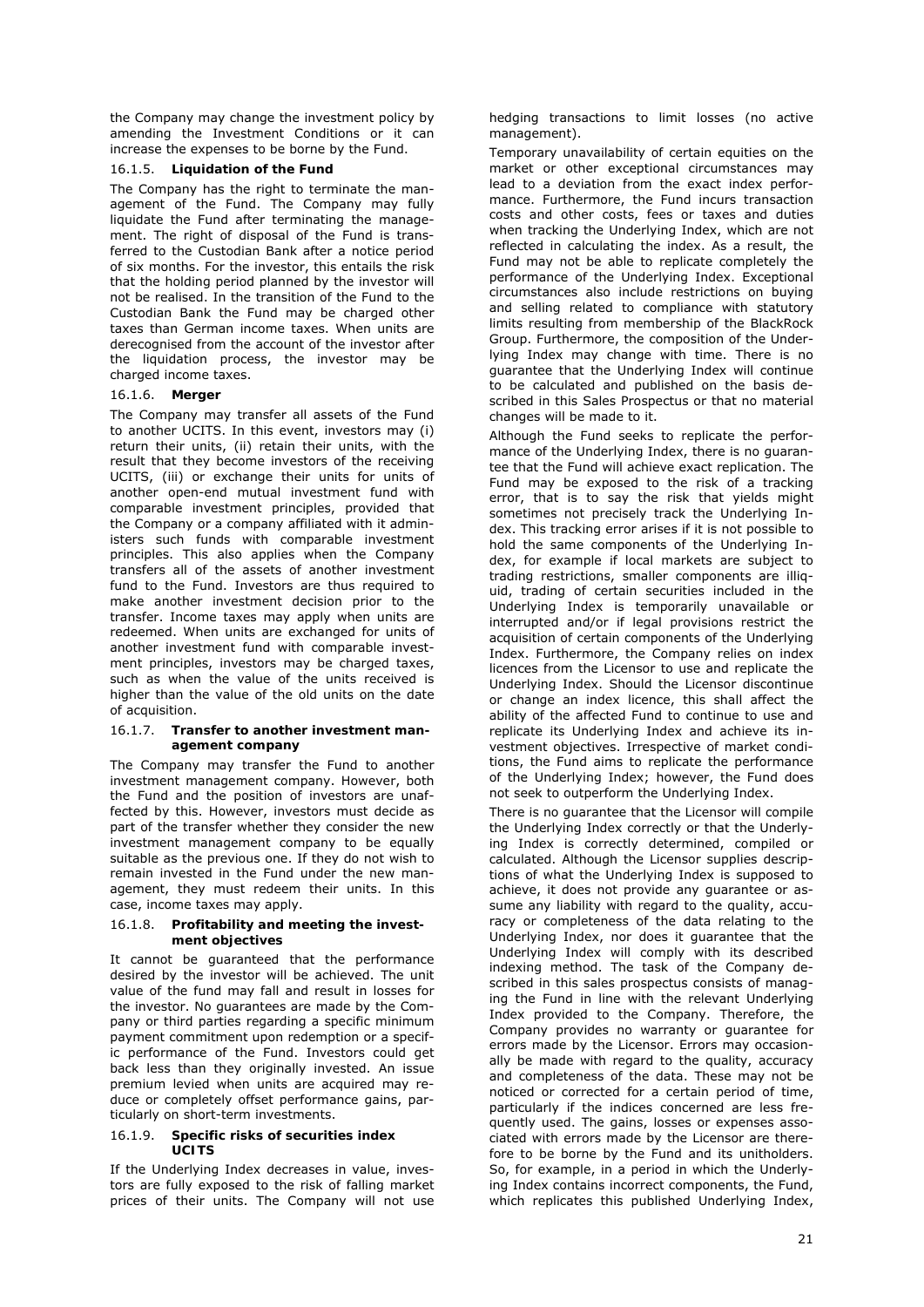would hold a market risk position in these components and a smaller market risk position in components that should have been included in the Underlying Index. Errors can therefore have negative or positive effects on the performance of the Fund and its unitholders. Unitholders should be aware that all gains resulting from errors of the Licensor are retained by the Fund and its unitholders and all losses resulting from errors of the Licensor are borne by the Fund and its unitholders.

Alongside planned rebalancings and reconstitutions, the Licensor may also carry out ad hoc rebalancings and reconstitutions of the Underlying Index in order, for example, to correct an error in the selection of the index components. If the Underlying Index is reweighted and reconstituted and the Fund then reweights and reconstitutes its portfolio so that it corresponds to the Underlying Index, transaction costs (including capital gains tax and/or transaction tax) and market risks positions resulting from this reweighting and reconstitution of the portfolio are borne directly by the Fund and its unitholders. Unplanned rebalancings and reconstitutions of the Underlying Index may also lead to the Fund being exposed to the risk of a tracking error. Errors in the Underlying Index and additional ad hoc rebalancings and reconstitutions carried out on the Underlying Index by the Licensor may therefore increase the costs and the market risk of the Fund.

### 16.2. **Risk of negative price performance (market risk)**

The risks below may have a negative effect on the performance of the Fund or the assets held in the Fund and thus also adversely affect the unit value and investors' return on invested capital.

#### 16.2.1. **Risk of change in value**

The assets in which the Company invests on behalf of the Fund are subject to risks. Losses may be incurred if the market value of the assets decreases in relation to the purchase price, or spot and forward prices development differently.

#### 16.2.2. **Capital market risk**

The price or market value performance of financial products is especially dependent on the performance of the capital markets, which in turn are influenced by the general state of the global economy and by the economic and political conditions in the respective countries. Irrational factors such as sentiment, opinions and rumours have an effect on general price performance, particularly on a stock exchange. Fluctuations in prices and market values may also be due to changes in interest rates, exchange rates or the credit quality of an issuer.

#### 16.2.3. **Risk of price changes in equities**

Equities are usually subject to strong price fluctuations and thus the risk of price declines. These fluctuations are particularly influenced by the development of the profits of the issuing company as well as the developments in the industry and the overall economic development. The confidence of market participants in a company may also affect the price performance. This is especially true for companies whose shares are admitted only for a shorter period on the stock exchange or other regulated markets; for such shares even slight changes in forecasts may lead to strong price movements. If the portion of freely tradable shares

owned by many shareholders (so-called free float) is low, even smaller buy and sell orders of this share can have a major impact on the market price and thus lead to higher price fluctuations.

#### 16.2.4. **Risk of changes in interest rates**

Investing in fixed-rate securities is associated with the possibility that market interest rates at the time a security is issued may change. If market interest rates rise in comparison with the interest rates at the time of issue, the prices of fixed-rate securities will generally fall. Conversely, if market interest rates fall, the price of fixed-income securities will rise. This price trend means that the current return on a fixed-income security is roughly equivalent to the current market interest rate. The price fluctuations will differ vastly, however, depending on the (residual) maturity of the fixedincome securities. Fixed-income securities with shorter maturities generally have lower price risks than fixed-income securities with longer maturities. However, fixed-income securities with shorter maturities generally have lower returns in comparison with fixed-income securities with longer maturities. Money market instruments tend to have lower price risks due to their short maturity not exceeding 397 days. In addition, the interest rates of different interest-rate related financial instruments with similar residual maturities and which are denominated in the same currency may develop differently.

#### 16.2.5. **Risk of negative credit interest**

The Company has liquid assets of the Fund held by the Custodian Bank or other banks on behalf of the Fund. For some of these bank deposits, an interest rate is agreed that generally corresponds to the European Interbank Offered Rate (Euribor), less a specific margin. If the Euribor falls below the agreed margin, the relevant account will accrue negative interest. Depending on the European Central Bank's interest rate policy, short-term, medium-term and long-term bank deposits may accrue negative interest.

#### 16.2.6. **Risks in connection with derivative transactions**

The Company may enter into derivative transactions for the Fund. The purchase and sale of options and the conclusion of futures contracts or swaps is associated with the following risks:

- The use of derivatives may result in losses that are not predictable and that may even exceed the amounts used for the derivative transaction.
- Price changes of the underlying instrument can reduce the value of an option right or futures contract. If the value decreases and the derivative becomes worthless, the Company may be forced to forfeit the acquired rights. The change in value of the asset underlying a swap may also lead to losses in the Fund.
- There may not be a liquid secondary market for a particular instrument at a given time. It may not be possible to economically neutralise (close) a position in derivatives in certain circumstances.
- The leverage effect of options can influence the value of the fund assets more strongly than is the case with a direct purchase of the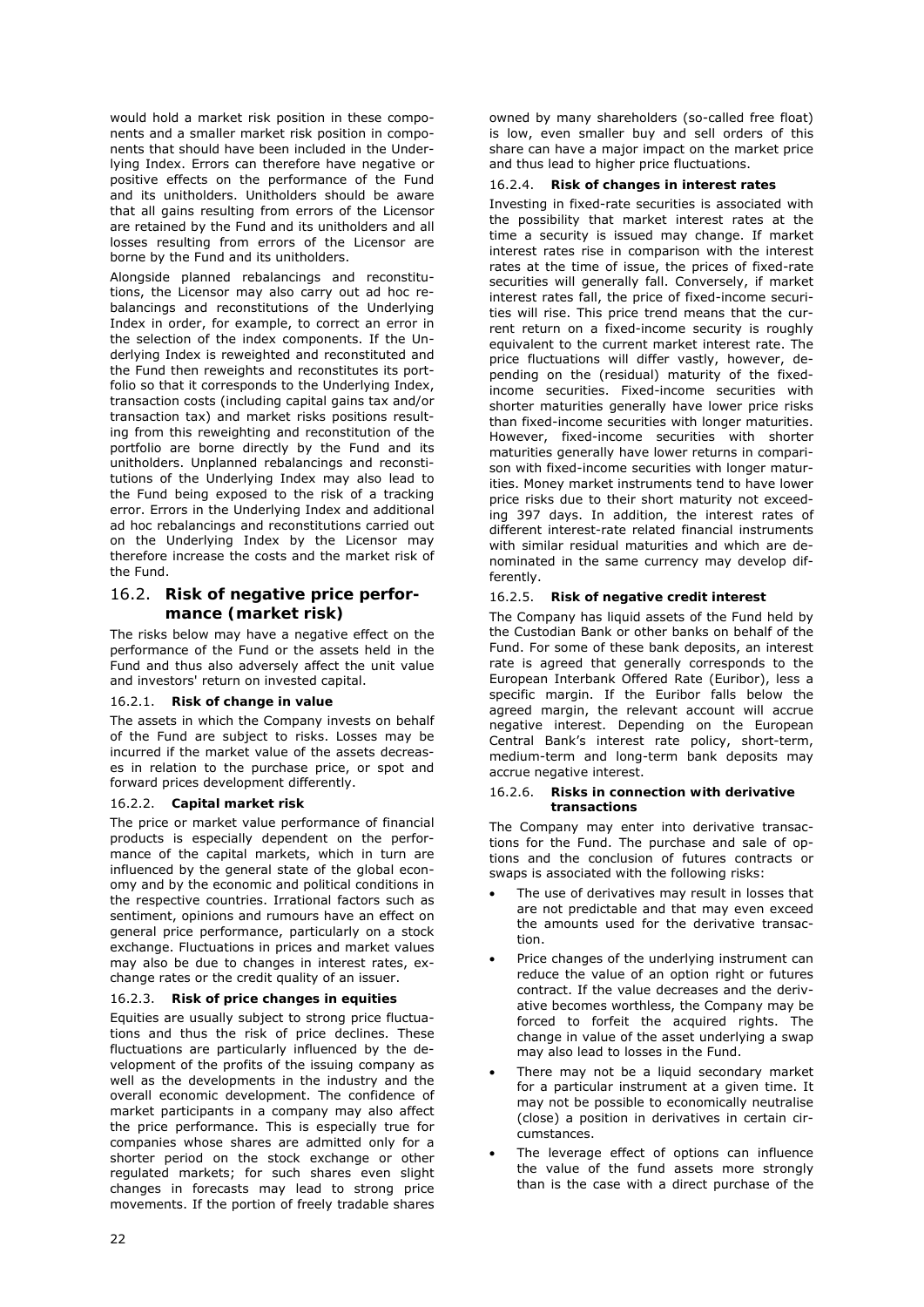underlying assets. The risk of loss cannot be determined when the transaction is concluded.

- The purchase of options is associated with the risk that the option is not exercised because the prices of the underlying assets do not develop as expected, causing the option premium paid by the Fund to be forfeited. The sale of options entails the risk that the Fund may be obligated to accept assets at a price higher than the current market price or deliver assets at a price lower than the current market price. The Fund will then incur a loss amounting to the price difference less the option premium received.
- Futures contracts entail the risk that the Company is required to pay the difference between the underlying price at closing and the market price at the time of settlement or maturity on behalf of the Fund. This would result in the Fund suffering losses. The risk of loss cannot be determined when the futures contract is concluded.
- The possible necessity of an offsetting transaction (settlement) is associated with costs.
- The Company's forecasts of the future performance of underlying assets, interest rates, exchange rates and foreign exchange markets may prove to be incorrect.
- It may not be possible to buy or sell the assets underlying the derivatives at a favourable time or they may have to be bought or sold at an unfavourable time.

Over-the-counter (OTC) transactions can involve the following risks:

- A regulated market may not existing, making it difficult or impossible for the Company to sell financial instruments acquired on the OTC market on behalf of the Fund.
- The individual agreement may make it difficult or impossible to conclude an offsetting transaction (settlement) or considerable costs may be associated with such settlement.

#### 16.2.7. **Risk of price changes of convertible bonds and bonds with warrants**

Convertible bonds and bonds with warrants represent the right to convert the bond into shares or to acquire shares. The development of the value of convertible bonds and bonds with warrants is therefore dependent on the performance of the underlying shares. The risks associated with the performance of the underlying shares may therefore also affect the performance of convertible bonds and bonds with warrants. Bonds with warrants, which give the issuer the right to grant the investor a fixed number of shares in lieu of repayment of the nominal amount (*reverse convertibles*), are dependent to a considerable extent on the corresponding share price.

#### 16.2.8. **Risks associated with securities lending transactions**

If the Company grants a loan via securities on behalf of the Fund, it transfers to a single borrower the securities of the same type, quantity and quality; the borrower then transfers them back at the end of the transaction (securities lending). The Company has no right of disposition to lent securities during the term of contract. If the securities decline in value during the term of the transaction

and the Company wishes to sell the securities in their entirety, it must terminate the lending transaction and wait for the customary settlement cycle, creating a risk that the Fund might suffer losses.

#### 16.2.9. **Risks in repurchase agreements**

If the Company sells securities in repurchase agreements, it sells them and agrees to buy them back against a premium after the end of the term. The repurchase price to be paid by the seller at the end of the term is determined at the conclusion of the agreement. If the securities sold lose value during the term of the agreement and the Company wishes to sell them in order to limit the losses it may do so only by exercising the right of early termination. The early termination of the agreement may be associated with a financial loss for the Fund. In addition, it may turn out that the premium to be paid at the end of the term is higher than the earnings which the Company generates by reinvesting the cash it has received.

If the Company buys securities in a repurchase agreement, it buys them and must resell them at the end of the term. The repurchase price, plus a premium, is determined when the transaction is completed. The securities purchased are used as collateral for the provision of liquidity to the counterparty. The Fund will not benefit from any increase in the value of the securities.

#### 16.2.10. **Risks associated with the receipt of collateral**

The Company receives collateral for derivative transactions and securities lending and repurchase agreements. Derivatives and securities lent or borrowed under repurchase agreements may increase in value. In this case, the collateral received might be insufficient to cover the full amount of the delivery or retransfer claims of the Company against to the counterparty.

The Company may invest cash collateral in blocked accounts, high-quality government bonds or in money market funds with short maturity structures. However, the bank at which the accounts are kept may fail. Government bonds or money market funds may decline in value. When the transaction is concluded, the full amount of the collateral provided might no longer be available, but the Company is still required to repay it at its original amount for the Fund. In this case, the Fund would have to bear the losses suffered by the collateral.

#### 16.2.11. **Inflation risk**

All assets are subject to devaluation through inflation. This applies to the assets held in the Fund. The inflation rate may be higher than the increase in value of the Fund.

#### 16.2.12. **Currency risk**

The Fund's assets may be invested in currencies other than the fund currency. The Fund receives income, repayments and proceeds from such investments in the respective currency. If the value of this currency falls in relation to the fund currency, this reduces the value of such investments and thus the value of the Fund's assets.

#### 16.2.13. **Concentration risk**

**The Underlying Index of the Fund concentrates investments on a particular regional market. This makes the Fund exclusively dependent on the performance of this regional market, and not on the overall market.**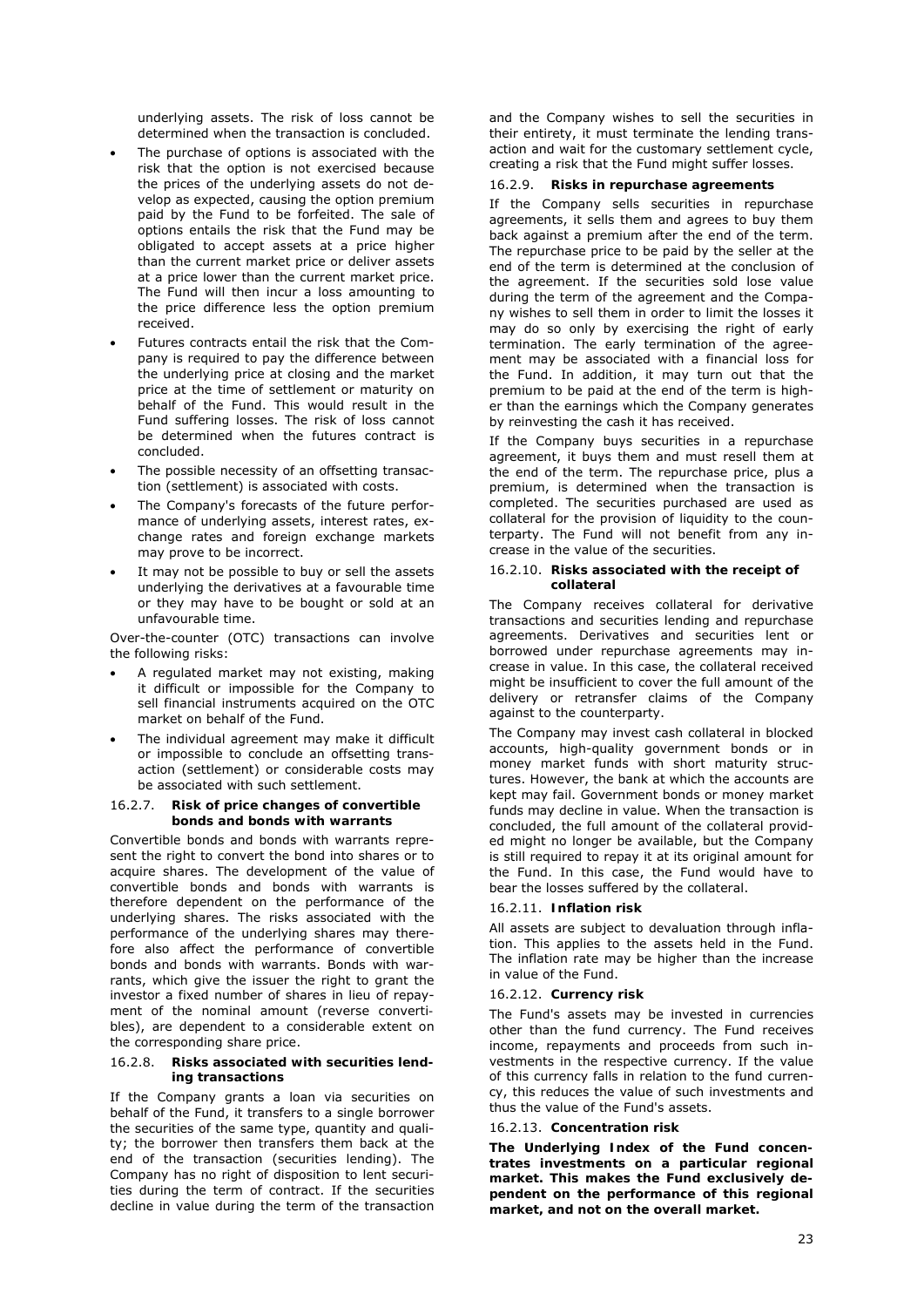#### 16.2.14. **Risks associated with investing in investment units**

The risks of investment units that are acquired for the Fund (called target funds), are closely related to the risks of the assets contained in these funds or the investment strategies they pursue. However, as the managers of the individual target funds act independently of each other, it may also happen that several target funds have the same or opposite investment strategies. This may result in the accumulation of existing risks, and any opportunities might be offset. It is generally not possible for the Company to control the management of the target funds. Their investment decisions do not necessarily have to correspond with the assumptions or expectations of the Company. The Company will often not be promptly informed of the current composition of the target funds. If the composition does not correspond to its assumptions or expectations, it may react only with a considerable delay by returning target fund units.

Furthermore, target funds could temporarily suspend the redemption of units. If this happens, the Company is prevented from selling its units in the target fund by returning them to the Management Company or Custodian Bank of the target fund in exchange for the payment of the redemption price.

#### 16.2.15. **Risks arising from the investment spectrum**

With respect to the investment principles and limits stipulated by law and by the Investment Conditions, which provide for a relatively wide investment range for the Fund, the actual investment strategy may be focused primarily on acquiring assets in e.g. only a few industries, markets or regions/countries. This focus on a few specific investment sectors may be associated with risks (e.g. narrow market, high degree of fluctuation in certain economic cycles). The annual report provides retrospective information about the investment strategy for the previous reporting year.

### 16.3. **Risks of restricted or increased liquidity of the Fund (liquidity risk)**

The risks below may adversely affect the liquidity of the Fund. This could result in the Fund being temporarily or permanently unable to meet its payment obligations or in the Company temporarily or permanently being unable to fulfil redemption requests from investors. Investors might not be able to meet their planned holding period and the invested capital or part thereof might be unavailable to them for an indefinite period. If liquidity risks occur, the value of the Fund assets and thus the unit value could decline, for example, if the company is forced, to the extent permitted by law, to sell assets for the Fund below market value. If the Company is unable to fulfil investors' redemption requests, redemptions may be suspended and, in extreme cases, the Fund may be subsequently liquidated.

### 16.3.1. **Risk arising from investing in assets**

Assets which are not admitted for official trading on a stock exchange or listed on another regulated market may also be acquired for the Fund. It cannot be guaranteed that these assets can be resold without a discount or delay or that they cannot be resold at all. Depending on the market situation,

the volume, the timing and budgeted costs, it may only be possible to sell even assets admitted to the stock market at heavy discounts or it may not be possible to sell them at all. Although only assets which can in principle be liquidated at any time may be acquired for the Fund, it cannot be ruled out that it might only be possible, temporarily or permanently, to sell them at a loss.

### 16.3.2. **Risk due to borrowing**

The Company may take out loans on behalf of the Fund in accordance with Point 13 "Borrowing". In addition loans with variable interest rates can have a negative effect on Fund assets if interest rates rise. If the Fund must pay back a loan and cannot offset this through subsequent financing or using the liquidity of the Fund, it may be forced to sell assets prematurely or at less favourable conditions than planned.

#### 16.3.3. **Risks posed by increased redemptions or subscriptions**

Subscriptions and redemptions made by investors entering and exiting the Fund result in the increased or decreased liquidity of the Fund's assets. The inflows and outflows can lead to a net inflow or net outflow of the Fund's liquid assets. This net inflow or outflow may cause the Fund Manager to buy or sell assets, which involves transaction costs. This is especially true when the inflows or outflows result in the liquid assets exceeding or falling below the ratio established by the Company for the Fund. The resulting additional transaction costs are charged to the Fund and may adversely affect the performance of the Fund.

#### 16.3.4. **Risk related to public holidays in certain regions/countries**

As per the investment strategy, investments for the Fund are to be made in certain regions/countries. Due to local public holidays in these regions/countries, there may be discrepancies between the stock exchange trading days in these regions/countries and the Fund's valuation dates. On days that are not valuation dates, the Fund may not react to market developments in the regions/countries on the same day or may not trade on the local market on a valuation date that is not a trading date in these regions/countries. This may prevent the Fund from selling assets in the required timeframe. This may have a negative effect on the Fund's ability to fulfil redemption requests or other payment obligations.

### 16.4. **Counterparty risks including credit and collection risk**

The risks below may have a negative effect on the performance of the Fund and thus also adversely affect the unit value and investors' return on invested capital. If the investor sells units in the Fund at a point in time at which a counterparty or central counterparty has defaulted, thus negatively affecting the value of the Fund's assets, the investor may receive only part of the capital invested in the Fund or none of it.

#### 16.4.1. **Risk of settlement default/ counterparty risk (except central counterparties)**

The default of an issuer or of a contracting party (counterparty) against which the Fund has claims may result in losses for the Fund. Issuer risk describes the effect of the particular developments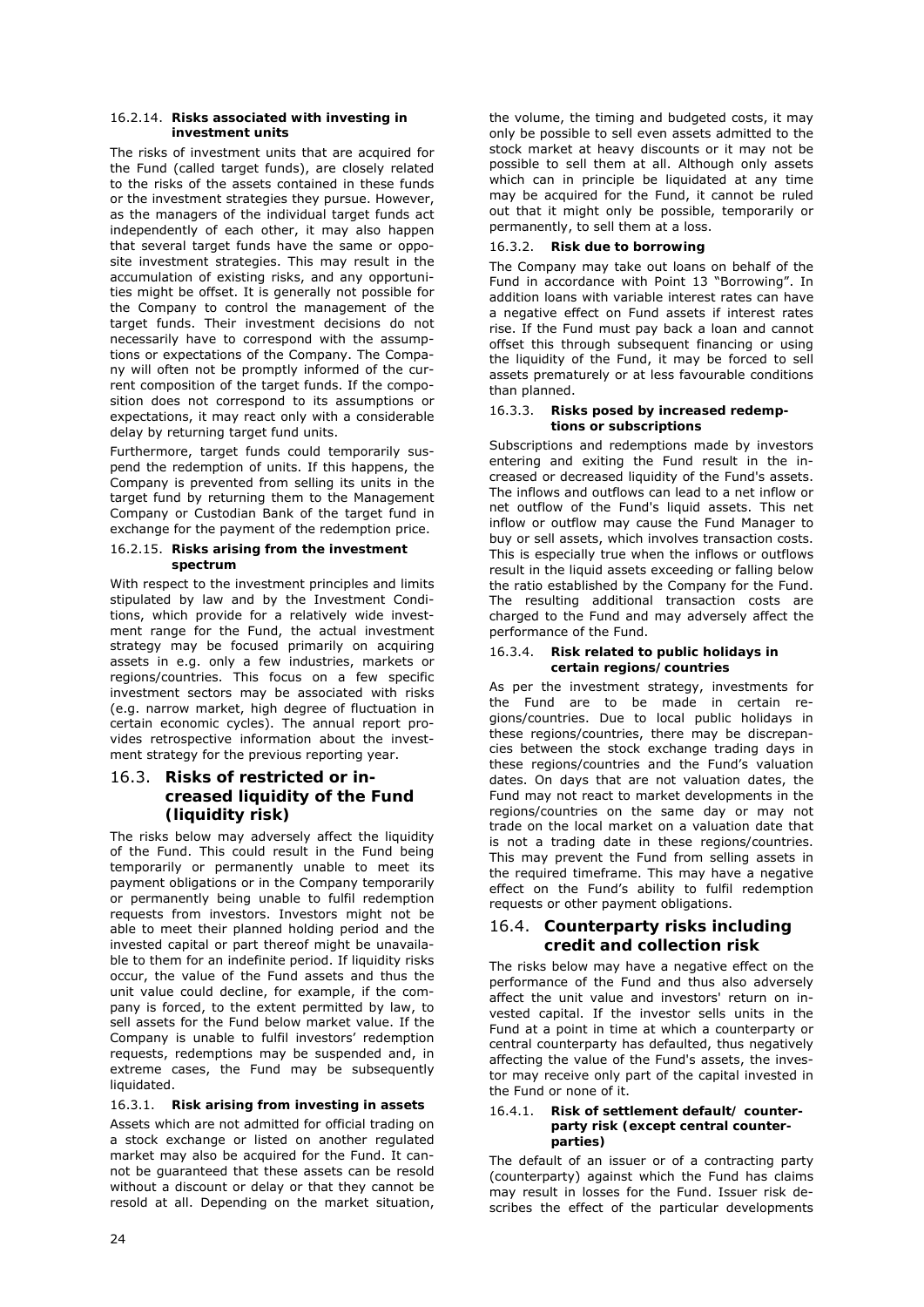concerning an issuer which, in addition to the general trends on the capital markets, have an effect on the price of a security. Even if securities are carefully selected, losses may result if issuers become insolvent. The party to an agreement concluded on behalf of the Fund may default partially or completely (counterparty risk). This applies to all agreements that are entered into on behalf of the Fund.

#### 16.4.2. **Risk arising from central counterparties**

A central counterparty (CCP) acts as an intermediary institution in certain transactions for the Fund, particularly in transactions involving derivative financial instruments. In this case, it acts as a buyer to the seller and the seller to the buyer. A CCP hedges against the risk that its business partner will be unable to provide the agreed services through a number of protective mechanisms that allow it at any time to compensate for losses resulting from the transactions entered into (e.g. through collateral). Despite these protections, the failure of a CCP that is itself overindebted cannot be ruled out, which could also affect the claims of the Company for the Fund. This can result in losses to the Fund.

#### 16.4.3. **Default risks in repurchase agreements**

If the Company enters into repurchase agreements on behalf of the Fund, it must be able to provide sufficient collateral to withstand the counterparty defaulting. If a counterparty defaults during the term of a repurchase agreement, the Company has a right of use with respect to the securities provided. There is a risk that the Fund may suffer a loss if, as a result of rising prices of the purchased securities, the collateral provided is no longer sufficient to fully cover the Company's retransfer right.

#### 16.4.4. **Risks associated with securities lending transactions**

If the Company lends securities on behalf of the Fund, it must ensure that adequate collateral is provided against the default of the counterparty. The extent of the collateral provided is at least equal to the market value of the securities transferred in the securities loan. The borrower must provide additional collateral if the value of the securities granted as a loan increases, the quality of the collateral provided decreases or if its economic standing deteriorates and the collateral already provided is insufficient. If the borrower is unable to meet this funding obligation, there is a risk that the retransfer claim is not fully covered if the counterparty defaults. If the collateral is held in custody at an institution other than the Fund's Custodian Bank, there is also the risk that the institution may not be able to sell the collateral immediately or completely if the borrower defaults.

### 16.5. **Operational and other risks of the Fund**

The risks below may have a negative effect on the performance of the Fund and thus also adversely affect the unit value and investors' return on invested capital.

#### 16.5.1. **Risks posed by criminal actions, irregularities or natural disasters**

The Fund may become a victim of fraud or other criminal acts. It may suffer losses due to misunderstandings or errors by employees of the Company or third parties or be damaged by external events such as natural disasters.

#### 16.5.2. **Country or transfer risk**

There is the risk that, in spite of the ability to pay, a foreign debtor cannot make payments when due or at all or only in another currency because the country in which his registered offices are located lacks the ability or willingness to make transfers, or for similar reasons. For example, payments to which the Company has a claim on behalf of the Fund might not be made at all or might be made in a currency that is not (or is no longer) convertible owing to currency restrictions, or might be made in another currency. If the debtor pays in another currency, this position is subject to the currency risk presented above.

#### 16.5.3. **Legal and political risks**

Investments may be made on behalf of the Fund in jurisdictions in which German law does not apply, or in case of dispute, the place of jurisdiction is outside Germany. Any resulting rights and obligations of the Company for the account of the Fund may differ from those in Germany to disadvantage of the Fund or the investor. The Company may recognise political or legal developments, including the amendments to the legal framework, in these jurisdictions too late or not at all, or they may lead to restrictions on assets that can be purchased or that have already been purchased. These consequences may also arise when the legal framework for the Company and/or the management of the Fund in Germany changes.

#### 16.5.4. **Change in the tax environment**

The summary of tax regulations in this Sales Prospectus is based on current tax law and regulations. The information is directed towards individuals who have unlimited liability for income tax or corporation tax in Germany. However, we accept no responsibility for any changes in tax treatment as a result of legislative or judicial actions or decrees issued by the tax authorities.

A change in mistakenly established tax bases for the Fund for previous financial years (e.g. by the external auditor) may, when a correction is essentially disadvantageous to the investor and outside the Company's sphere of influence, lead to an investor having to bear the tax burden for corrections in previous financial years even though that investor may not have been invested in the Fund at that time. Conversely, the situation may arise where investors may no longer benefit from an essentially advantageous correction relating to the current and previous financial years in which they were invested in the Fund because they redeemed or sold their units before the correction was implemented.

Furthermore, a correction to tax data may lead to taxable income or tax advantages being recorded in a tax year other than the one to which it/they actually relate and to this having a negative effect on the individual investor.

The recently published draft for an investment tax reform law provides, inter alia, that funds, despite any tax exemptions, must pay capital gains tax on domestic dividends and income from domestic equity-like participation rights accrued from 1 January 2016, insofar as they are the economic and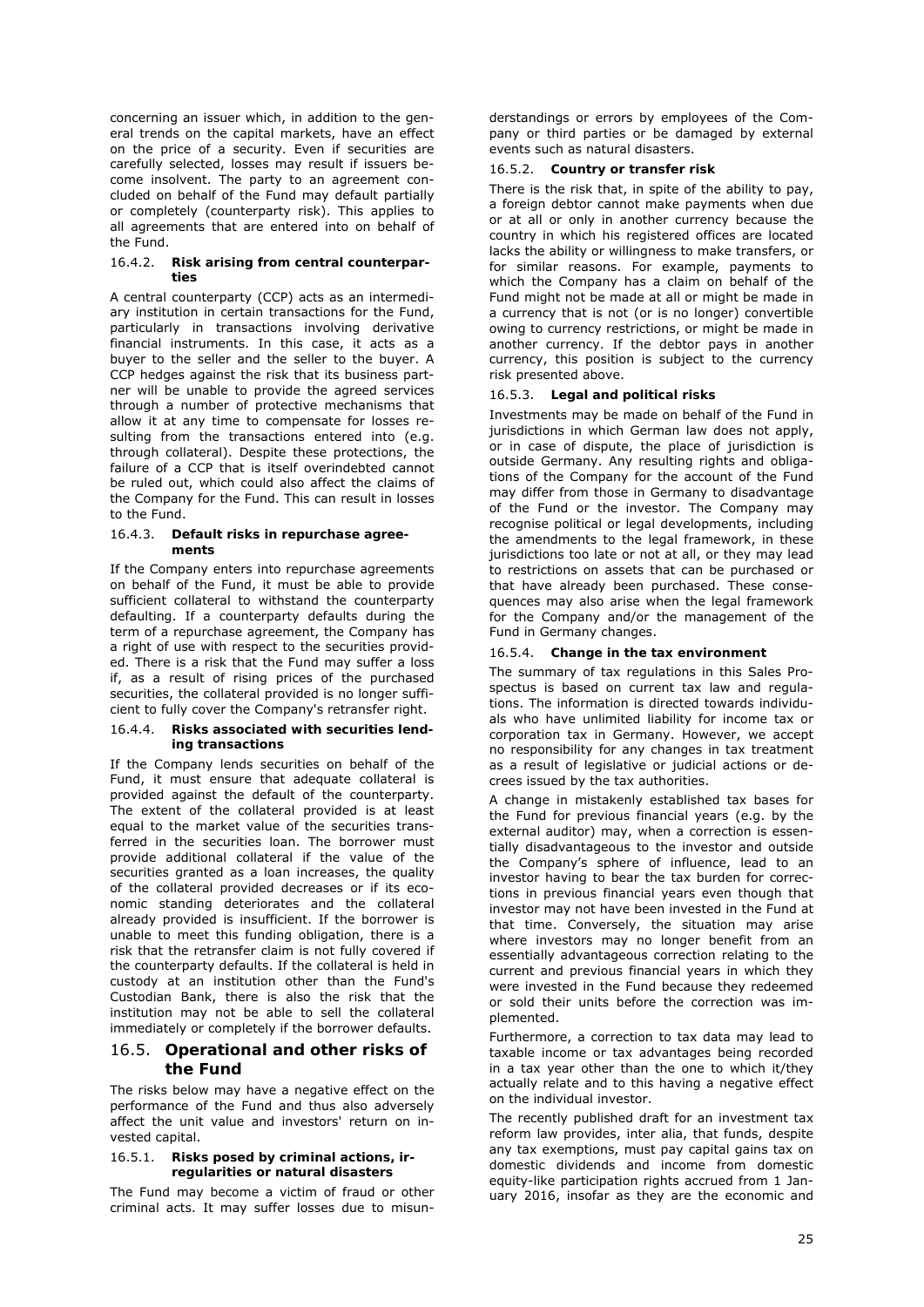civil-law owners of the equities or participation rights within a period of 45 days before and 45 days after the date on which the investment income is due. Days for which the Fund hedges against price change risks arising from the equities and participation rights such that it does not bear these risks or only to a limited extent are not counted towards this. This planned regulation may affect unit prices and the investors' tax situation. This may be determined through the implementation of the investment strategy.

#### 16.5.5. **FATCA and other international reporting systems**

Investors should also read the information in the "

 FATCA and other international reporting systems" section under point 31.13, particularly with regard to the consequences of the Company not being able to fulfil the conditions of such reporting systems.

#### 16.5.6. **Key personnel risk**

If the Fund's investments perform very well over a certain period of time, this success may be partly due to the aptitude of the traders and so to the correct decisions of its management. However, the composition of the Fund's management may change. New decision-makers may be less successful in their activities.

#### 16.5.7. **Custodial risk**

When assets are held in custody, especially in foreign countries, there is a risk of loss resulting from the insolvency, the violation of due diligence of the Custodian Bank or force majeure.

#### 16.5.8. **Risks of trading and clearing mechanisms (settlement risk)**

In the settlement of securities transactions there is the risk that one of the parties fails to pay on time or in accordance with the agreement or does not delivery the securities on time. Accordingly, this settlement risk also arises when trading other assets for the Fund.

#### 16.5.9. **Risk of investment restrictions**

As a result of the investments of the BlackRock Group, the possible investment strategies of the Fund may be subject to investment restrictions. In this connection, the investments of the BlackRock Group are also considered to be investments on behalf of accounts managed by the BlackRock Group or the PNC Group.

For example, there may be overall investment limits that may not be exceeded arising from the definition under corporate or supervisory law of the ownership of regulated companies in regulated markets.

Violation of these investment limits without the issue of a corresponding authorisation or other regulatory or corporate approval may have disadvantages or transaction restrictions for the BlackRock Group and the Fund.

Reaching any such overall investment limits may have as a result that the Fund will no longer be in a position, for regulatory or other reasons, to make or sell investments or to exercise the rights of such investments.

In view of possible regulatory restrictions of ownership rights or other restrictions that result from reaching the investment limits, the Company is therefore entitled to restrict the acquisition of investments, the disposal of existing investments or the exercise of rights (including voting rights) in any other way.

# 17. Explanation of the risk profile of the Fund

The risk profile is based on a return and risk scale of 1 to 7, where 1 indicates a fairly low risk, but also typically lower returns, and 7 indicates a fairly high risk, but also typically higher returns.

The Fund is currently in category 6 because of the nature of its investments, which include the risks listed below.

The indicator is based on historical data and may not be a reliable indication of the future risk profile of the Fund. The risk category shown is not guaranteed and may change over time. The latest categorisation is always published in the Key Investor Information (KIID). The lowest category cannot be equated with a risk-free investment. These factors may affect the value of investments or result in losses.

The value of equities and equity-related securities may be adversely affected by daily price movements on the stock exchanges. Other influencing factors include political and economic news, corporate earnings and significant corporate events.

Specific risks that are not captured in an appropriate manner by the risk indicator include counterparty risk.

# 18. Profile of a typical investor

Investment in the Fund is suitable for investors who already have some experience in the financial markets. The investor must be willing and able to accept significant fluctuations in the value of the units and the possibility of a significant loss of capital. The investment horizon should be at least five years.

# 19. Units

The rights of the investors are registered exclusively in global certificates. These global certificates shall be held in custody by a central depository for securities. No claim can be made by an investor for the delivery of individual unit certificates. The acquisition of units is only possible in conjunction with depository custody. The units are bearer fund units and certify the claims of the owner vis-à-vis the Company.

# 20. Issue and redemption of units

### 20.1. **Issue of units**

In principle, the number of units issued is not restricted. Units may be acquired from the Designated Sponsors listed on the inside cover. Units are issued by the Custodian Bank at the issue price, which corresponds to the net asset value per unit plus any issue premium due. The Company reserves the right to temporarily suspend or terminate the issue of units.

### 20.2. **Redemption of units**

Investors may demand the redemption of units on each exchange trading day. Redemption orders must be submitted to the Custodian Bank or the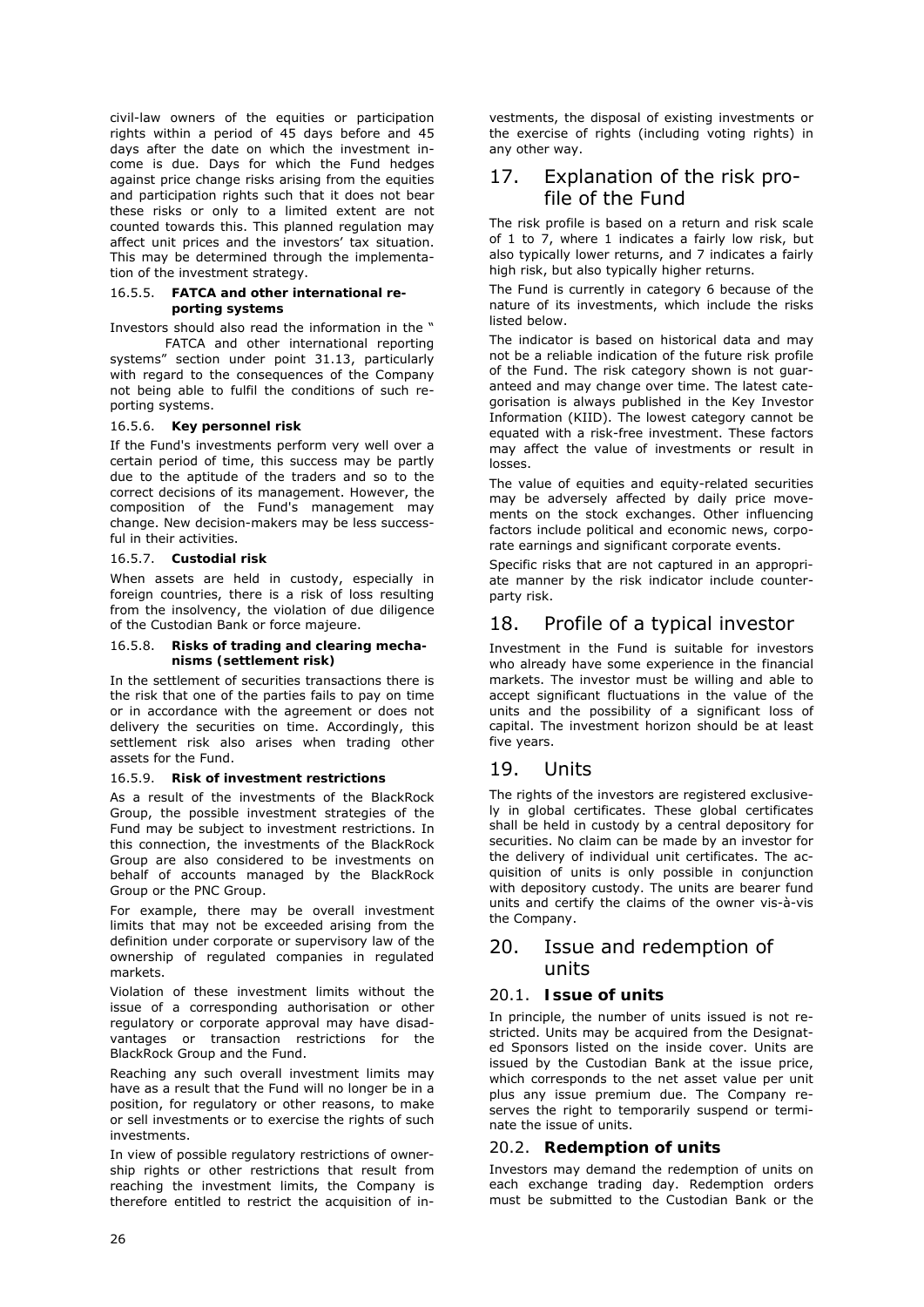Company. The Company is obliged to redeem the units at the currently valid redemption price that corresponds to the unit value calculated on this day less a redemption fee, if applicable. Additional charges may be incurred when units are redeemed via a third party.

### 20.3. **Settlement of issue and redemption of units**

The Company respects the principle of the equal treatment of investors by guaranteeing that no investor can create advantages for itself by purchasing or selling investments in the funds of the company at already known unit values. It therefore sets a daily order acceptance deadline. In principle, purchase and redemption orders received by the order acceptance deadline set by the Company will be settled at the issue or redemption price determined on the following trading day. Orders received by the Custodian Bank or the Company after the deadline are settled on the following valuation day as described in Sentence 2 at the unit value calculated on that day. The order acceptance deadline for this Fund is published on the Company's website at **www.ishares.de**. The Company may change the deadline at any time.

In addition, third parties, such as the custodian bank of the investor, may take act as brokers in the issue and redemption of units. This can lead to longer settlement times. The Company has no control over the various settlement methods of the custodians.

### 20.4. **Suspension of redemption of units**

The Company may temporarily suspend the redemption of units in exceptional circumstances when suspension appears necessary to protect the interests of the investors. Exceptional circumstances include, for example, if there is an unscheduled closing of a stock exchange on which a significant portion of the securities of the Fund is traded or if the assets of the Fund cannot be valued. BaFin may order the Company to suspend the redemption of units if this is in the interest of investors or the public.

The Company reserves the right to redeem or exchange the units at the current price only after it has promptly sold assets held by the Fund with due consideration of the interests of all investors. A temporary suspension, without reinstatement of unit redemptions, may directly precede the liquidation of the Fund (see the section entitled "Liquidation, transfer and merger of the Fund").

The Company shall inform investors of the suspension and resumption of redemption of units through publication in the Bundesanzeiger and on the Internet at www.ishares.de. Information will also be provided to investors via their Custodian Bank on a durable data medium, either in hard copy or electronically.

# 21. Liquidity management

1. The Company has established written policies and procedures for the Fund that enable it to monitor the liquidity risk of the Fund and to ensure that the liquidity profile of the Fund's investments covers the Fund's underlying liabilities. The policies and procedures are as follows:

- a) The Company monitors the liquidity risks which may arise at the level of the Fund or the assets. In doing so, it assesses the liquidity of the assets held in the Fund in relation to the Fund assets. The liquidity assessment includes an analysis of the trading volume, the complexity of the asset and the number of trading days that are required to dispose of the asset. The Company also monitors investments in target funds and their redemption policies and the resulting potential impact on the liquidity of the Fund.
- b) The Company monitors the liquidity risks that may arise due to increased redemption requests by investors.

The Company reviews these policies periodically and updates them accordingly.

- 2. The Company regularly (at least annually) conducts stress tests with which they can assess the liquidity risk of the Fund. The Company conducts the stress tests on the basis of reliable and current quantitative or, if this is not adequate, qualitative information. If appropriate, the stress tests simulate a lack of liquidity of the assets in the Fund. They cover market risks and their effects. The take into account valuation sensitivities under stress conditions. They are carried out taking into account the investment strategy and the liquidity profile of the assets at the frequency appropriate to the type of fund.
- 3. The return rights both in normal and exceptional circumstances as well as the suspension of the redemption are shown in the section "Units - Issue and redemption of units - Suspension of redemption of units". The risks associated herewith are described under "Risk Factors – General risks of investment in the Fund – Suspension of redemption" and under "Risks of restricted or increased liquidity of the Fund (liquidity risk)".

# 22. Exchanges and markets

# 22.1. **General information**

The units of the Fund are admitted for trading on the following stock exchanges:

### **Frankfurt Stock Exchange**

Deutsche Börse AG Neue Börsenstr. 1 60487 Frankfurt/Main, Germany Telephone: +49 (0) 69 - 211 - 0 Fax: +49 (0) 69 - 211 - 11021

### **Borsa Italiana**

Borsa Italiana Piazza degli Affari 6 20123 Milan, Italy Telephone: +39 (0) 2 724261 Fax: +39 (0) 2 72004333

### **Bolsa Mexicana de Valores**

Bolsa Mexicana de Valores S.A.B. de C.V. Av. Paseo de la Reforma 255 Juárez Cuauhtémoc 06500 Mexico City, D. F., Mexico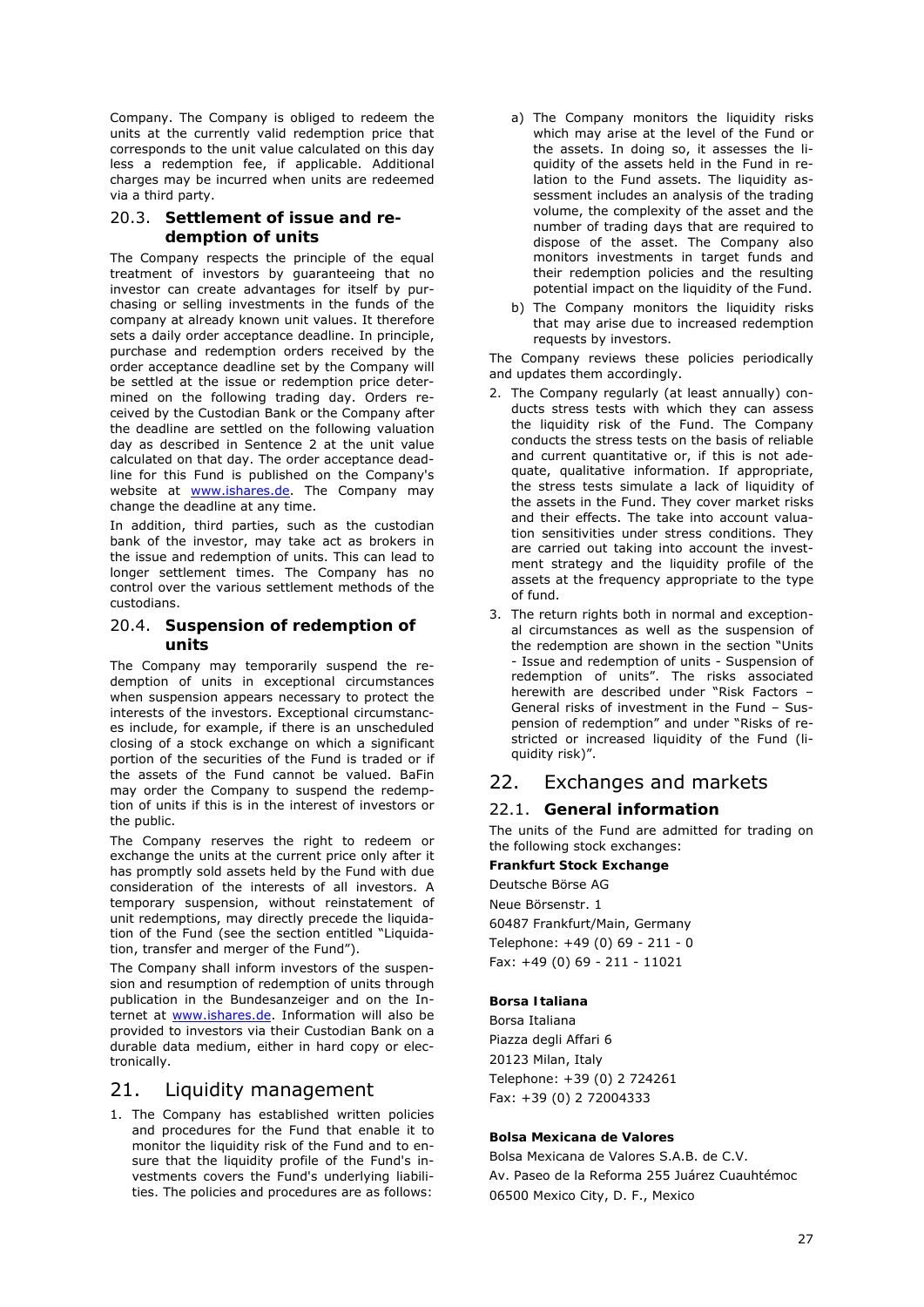Telephone: +52 (0) 55 5342 - 9000 Fax: +52 (0) 555 726 6805

#### **SIX Swiss Exchange**

SIX Swiss Exchange AG Selnaustraße 30 8021 Zürich, Schweiz Telephone: +41 (0) 58 - 399 - 2111 Fax: +41 (0) 58 - 499 - 5455

The possibility of units being traded on other markets cannot be excluded.

### 22.2. **Function of the Designated Sponsors**

The Designated Sponsors, also known as Market Makers or Permanent Liquidity Providers, ensure sufficient liquidity for both buyers and sellers. A Designated Sponsor provides a purchase (bid) price and a sales (ask) price at which investors can purchase or sell fund units at any time.

### 22.3. **Risks of exchange trading**

The obligation of the Designated Sponsors to maintain liquidity is limited to certain volumes (minimum quotation volumes) at maximum spreads. The minimum quotation periods of bid and offer prices do not usually extend to the entire effective trading period. This may lead to a brief interruption in the setting of the price. This can result in the execution of orders that do not meet the quality criteria established for that stock exchange.

### 22.4. **Issue and redemption of units on the stock exchange**

Investors can place orders on the relevant stock exchange with their banks or brokers to purchase or sell units of the Fund. Investors are generally charged for this service. The Company has no control over these charges.

No issue premiums or redemption fees apply to units purchased or sold on an exchange. Normal costs and fees associated with exchange trading and custody are not affected by the above.

# 23. Portfolio transparency strategy and indicative net asset value

### 23.1. **Portfolio transparency strategy**

Investors and prospective investors can view a list of the securities held by the Fund at the official iShares website (www.iShares.com). This is subject to any applicable restrictions under the license the Company has received from the Licensor of the underlying index.

### 23.2. **Indicative net asset value**

Deutsche Börse AG calculates the indicative net asset value of the Investment Fund continuously during trading hours. The indicative net asset value (iNAV®) is the net asset value of a fund calculated in real time (every 15 seconds) during trading hours. The values are intended to provide the investors and market participants a continuous indication of the value of a fund. The values are usually calculated on the basis of an assessment of the

actual fund portfolio using real-time prices from all relevant stock exchanges.

The Company has delegated responsibility for the calculation of the  $i$ NAV® values of the Fund to the Deutsche Börse Group. iNAV® values are distributed via the CEF Datafeed of the Deutsche Börse and on the terminals of the major market data providers as well as on a wide range of websites with stock market data including the site of the Deutsche Börse at http://deutsche-boerse.com.

The iNAV® does not correspond to the value of a unit or the price at which the unit can be subscribed or redeemed or bought or sold on an exchange, and must not be understood in this way. In particular, the  $i$ NAV<sup>®</sup> may be used for a fund in which the components of the underlying index or the assets are not actively traded during the period of publication of this iNAV®, may not correspond to the true value of the unit or be misleading, and should not be relied upon. The lack of provision of iNAV® during the trading period does not in itself result in the suspension of trading of the units on an exchange. Instead, the regulations of the exchange govern the suspension of trading. The calculation and publication of the iNAV® can include delays in obtaining the prices of the key components which are based on the same components of, for example, the underlying index or the assets themselves, the iNAV® of other exchange-traded funds with the same benchmark index or the same assets. Investors wishing to subscribe or sell units on an exchange should make their investment decisions not only on the basis of the iNAV® provided, but should also consider other market data, economic and other factors (possibly including information about the Underlying Index or the assets, the key components and financial instruments on which the Underlying Index is based or the assets that the Fund is permitted to acquire. The Company, or persons appointed by it, the Custodian Bank, Designated Sponsors and the other service providers are not liable to any person who relies on the iNAV®.

# 24. Issue and redemption prices and expenses

### 24.1. **Issue and redemption prices**

On each valuation day, the Custodian Bank shall determine the value of the assets of the Fund less liabilities (the net asset value) for the purpose of calculating the issue and redemption prices for the units.

The value per unit is calculated by dividing the net asset value by the number of units in circulation.

The unit value is calculated separately for each unit class by allocating the costs of launching new unit classes and the management fee incurred by a particular unit class, including income adjustment if applicable, exclusively to this unit class.

Issue and redemption prices will be determined on each exchange trading day, i.e. all exchange trading days are valuation days. On public holidays under the KAGB that are stock exchange days and 24 and 31 December each year, the Company and the Custodian Bank may interrupt their daily price calculation. At present, prices are not calculated on 1 January, Good Friday, Easter Monday, 1 May, Whit Monday, German Unification Day, 24 Decem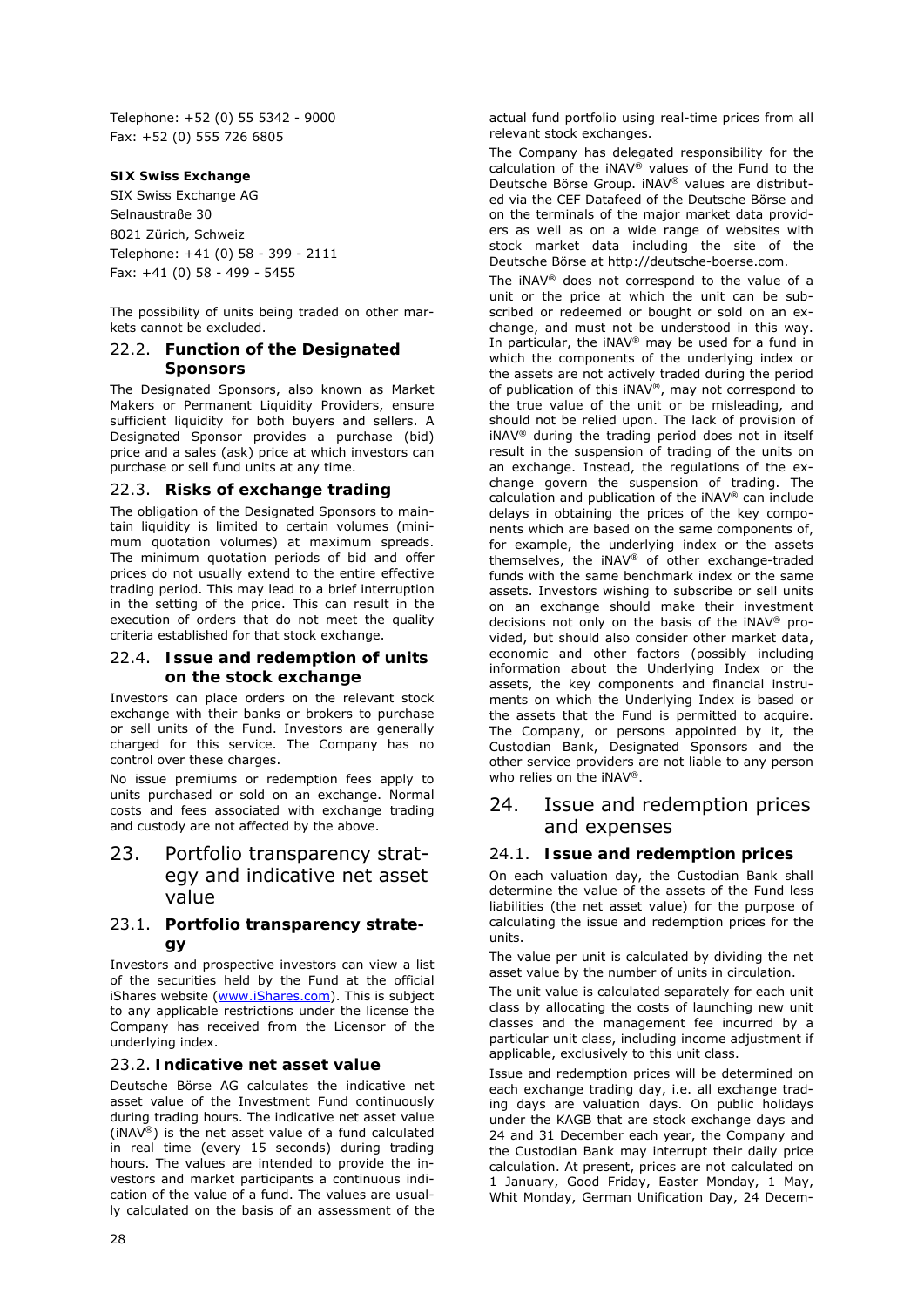ber, Christmas, Boxing Day and 31 December. The Company reserves the right to calculate the net asset value on Easter Monday and 31 December; however, units shall not be issued or redeemed on these dates.

### 24.2. **Suspension of calculation of issue and redemption prices**

The Company may temporarily suspend calculation of the issue and redemption prices under the same conditions as for redemption of units. Please see Point 20.4. (Suspension of redemption of units) for information on this topic.

### 24.3. **Issue premium**

When the issue price is determined, an issue premium shall be added to the unit value. The issue premium is up to 2 percent of the unit value. The issue premiums for the respective unit classes are listed in the "Overview of existing unit classes" directly before the "General Investment Conditions". This issue premium may reduce or completely offset performance gains, particularly on short-term investments. The issue premium is basically a fee for the distribution of the units of the Fund. The Company may pass on the issue premium as compensation for services provided by intermediaries.

### 24.4. **Redemption fee**

When a redemption price is determined, a redemption fee is deducted from the unit value. The redemption fee is up to 1 percent of the unit value. The redemption fees for the respective unit classes are listed in the "Overview of existing unit classes" directly before the "General Investment Conditions". This redemption fee may reduce or completely offset performance gains, particularly on short-term investments. The Company shall receive the redemption fee.

#### 24.5. **Publication of issue and redemption prices**

The issue and redemption prices are published regularly at www.iShares.de.

### 24.6. **Costs incurred on the issue and redemption of units**

No additional charges shall be levied for the issue and redemption of units by the Company or the Custodian Bank. Issue and redemption shall respectively take place at the issue price (unit value plus any issue premium) and the redemption price (unit value less any redemption fee).

If units are redeemed via third parties, there may be charges associated with the redemption of units. If units are purchased from third parties, there may also be additional costs beyond the issue price.

# 25. Management and miscellaneous expenses

### 25.1. **Fixed fee**

The Company receives a fixed fee from the Fund, the amount of which depends on the respective unit class.

The actual amount of the fixed fee is listed in the "Overview of existing unit classes" directly before the "General Investment Conditions".

This fixed fee covers the following fees and expenses:

- fee for the management of the Fund (fund management, administrative activities);
- custodian bank fee;
- expenses for the publication and mailing of the certain sales documents (sales prospectus, key investor information, annual and semi-annual reports) prepared for investors;
- expenses for publication of the annual and semi-annual reports, issue and redemption prices and, if applicable, distributions or reinvestments, and the liquidation report;
- fees for the audit of the Fund by the Company's auditor;
- expenses for the publication of the bases of taxation and of certification that the tax information was determined in accordance with German tax law;
- fees payable for the licence agreement;
- distribution costs.

The fixed fee is paid in advance in monthly instalments out of the Fund.

### 25.2. **Other expenses**

In addition to the fixed fee, the following expenses may also be charged to the Fund:

- expenses resulting from the purchase and sale of assets;
- customary bank custody fees, including customary bank charges for the custody of foreign securities abroad;
- any taxes that may arise in connection with the costs for administration and custody;
- expenses related to day-to-day account management;
- expenses incurred in the assertion and enforcement of the legal claims of the Fund;
- Expenses incurred in providing information to investors in the Investment Fund by means of a durable medium, with the exception of information on expenses for fund mergers and with the exception of information on measures connected with violations of investment limits or errors in calculating the net asset value per unit.

The Company may receive up to 40 percent of the income from the conclusion of securities lending transactions on behalf of the Fund as a fixed overall fee to cover expenses incurred in the preparation and execution of such securities lending transactions.

The Company may receive up to 30 percent of the net settlement, net damages and/or net compensation payments arising from participation in domestic and foreign securities class-action suits or similar suits as a fixed overall fee to cover expenses incurred by the Company in connection with such suits.

### 25.3. **Composition of the total expense ratio**

The management costs incurred by the Fund (excluding transaction costs) in the financial year are disclosed in the annual report and are expressed as the total expense ratio (TER). The TER is composed of: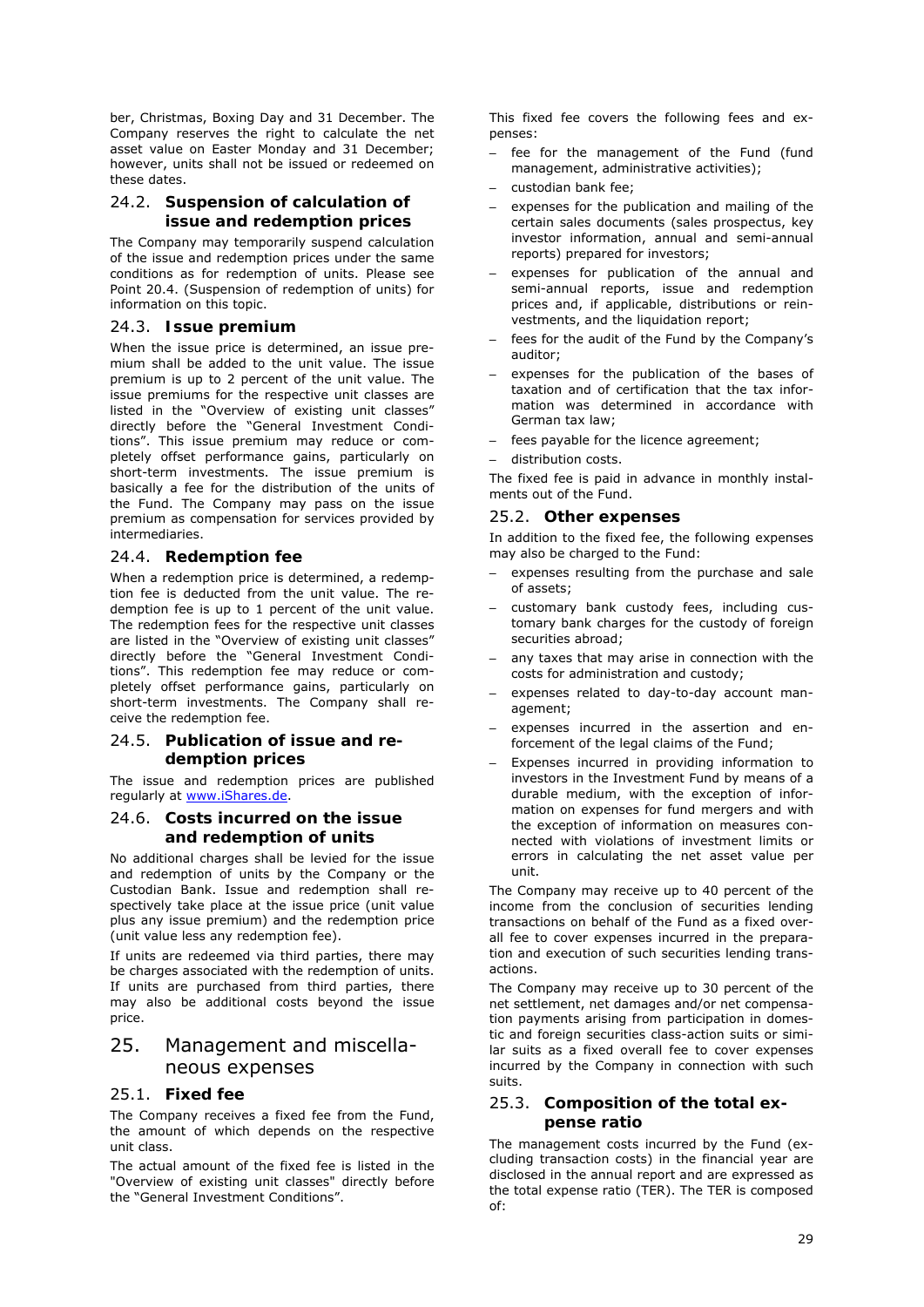- operating expenses charged at a flat rate for management of the Fund in accordance with Point 25.1;
- delivery fees for index adjustments;
- customary bank custody fees, including the customary bank charges for the custody of foreign securities abroad and related taxes, if applicable;
- expenses related to day-to-day account management.

Not included are costs resulting from the purchase and sale of assets. The total expense ratio is published in the key investor information document as "ongoing costs".

### 25.4. **Remuneration policy**

The Company has adopted a remuneration policy compatible with and conducive to sound and effective risk management. The remuneration policy contains a description of how remuneration and payments are calculated and identifies the beneficiaries of such remuneration and payments. The remuneration policy does not promote risk-taking that is incompatible with the Company's risk profiles, Investment Conditions or Articles of Incorporation and does not interfere with the manager's compliance with their duty to act in the investors' best interests. The remuneration policy contains fixed and variable wage components and voluntary pension benefits. The remuneration policy applies to employees, including the Management Board, risk bearers, control roles and employees that receive a total remuneration corresponding to that of the Management Board and risk bearers whose role has a significant influence on the Company's risk profile. The remuneration policy can be consulted at www.blackrock.com and is available in hard copy upon request to the Company.

# 26. Details on the acquisition of other investment fund units

In addition to the fee for managing the Fund, a management fee is charged for the other target fund units held by the Fund.

This management fee can, but is not required to, include the costs listed under Point 25.1. In addition, other fees, expenses, taxes, commissions and other expenses not included in the management fee are to be paid separately by investors in the Fund. In addition to the expenses listed under points 25.1 and 25.2, fees may also be charged for the assertion and enforcement of legal claims and for taxes arising in connection with the management and custody of the target fund units. It is also possible that a significant portion of the fees paid will be passed on as a portfolio commission to the brokers of the target fund units.

Issue premiums and redemption fees that have been charged to the Fund for the purchase and redemption of units in target funds are published in the annual and semi-annual reports. Also published are the fees charged to the Fund for the target fund units held in the Fund by an investment management company, a foreign investment management company, or a company to which the Company is linked by a direct or indirect interest.

# 27. Sub-funds

The Fund is not a sub-fund of an umbrella fund.

# 28. Rules for the calculation and appropriation of income

The Fund earns income from the interest, dividends and income from investment units generated during the financial year which are not used to cover costs. In addition, the Fund earns income from securities lending and securities repurchase agreements. Further income can result from the disposal of assets held on behalf of the Fund.

The Company applies a so-called income netting procedure for the Fund. This means that the proportional income accruing during the financial year which the acquirer of the fund units must pay as part of the issue price and which the seller of the units receives as payment as part of the redemption price is continuously netted. The expenses incurred are accounted for in the calculation of the income netting procedure.

The income netting procedure serves to adjust for fluctuations in the relationship between income and other assets which are caused by net inflows or outflows resulting from the sale or redemption of units. Otherwise, every net inflow of funds would reduce the return on net asset value of the Fund and every outflow would increase those returns.

The overall effect of the income netting procedure is that the income per unit shown in the annual report is not influenced by the number of units in circulation. In income netting, it is accepted that investors who buy units shortly before the distribution date are liable to pay taxes on the portion of the issue price attributed to income, despite the fact that the capital paid in by them did not contribute to the returns.

# 29. Financial year and distributions

### 29.1. **Financial year**

The financial year of the Fund begins on 1 May and ends on 30 April.

### 29.2. **Distribution mechanism**

The Company generally distributes, net of costs, the interest, dividends and income from investment fund units, as well as fees from securities lending transactions and repurchase agreements received on behalf of the Fund. Capital gains and other income may also be used for distributions.

The final distribution takes place within four months after the close of the financial year. In addition, the Company may carry out interim distributions during the year.

The interim distribution amount is at the discretion of the Company. The Company is not obliged to distribute all distributable income accumulated up to the date of the interim distribution; it may carry ordinary income forward to the next interim distribution date.

Interim distributions are intended to minimise any discrepancy between the performance of the Fund and that of the Underlying Index.

If units are held in custody at the Custodian Bank, the Custodian Bank's branches shall credit the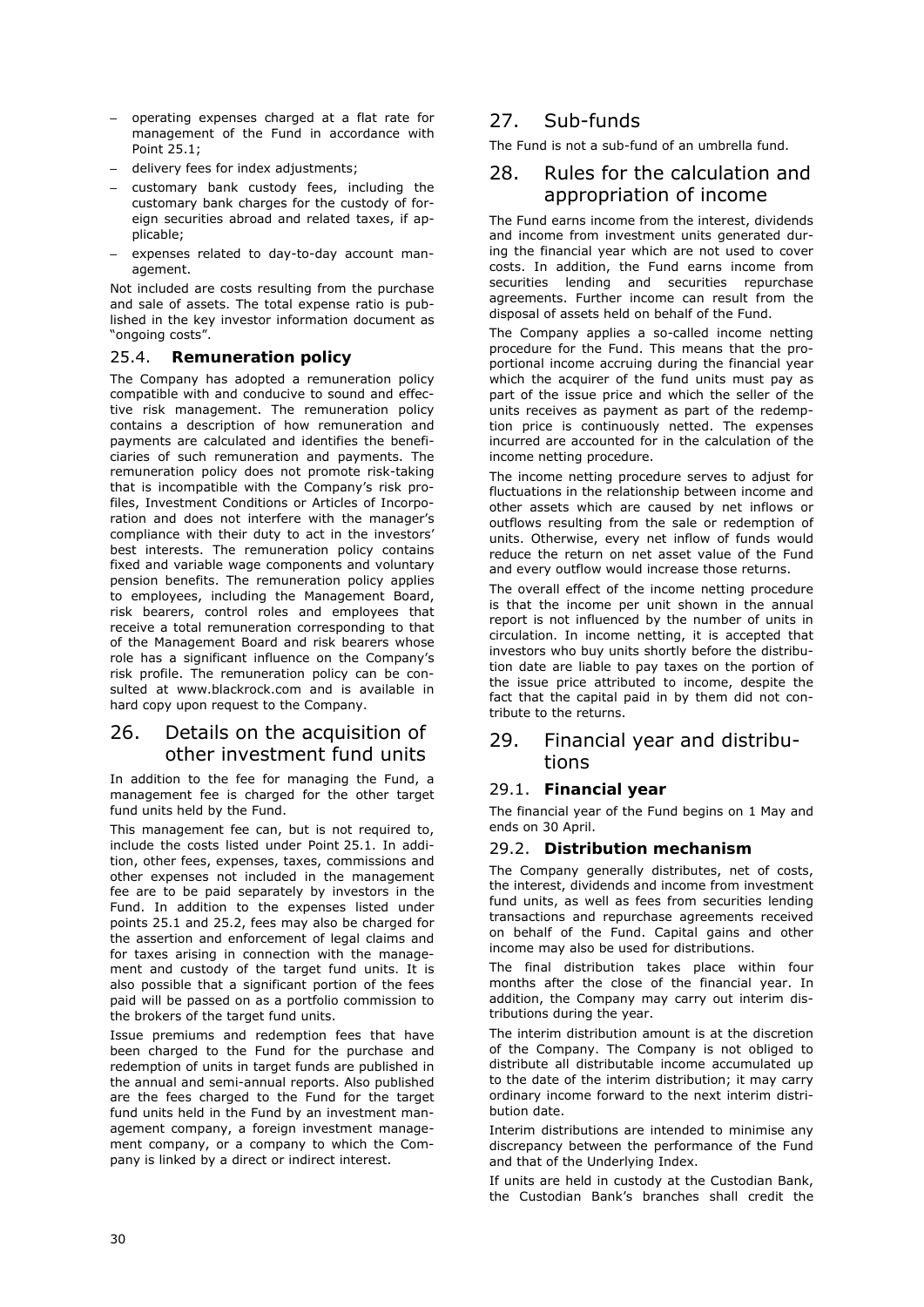distributions to the account at no charge. If the investment account is maintained at another bank or savings bank, there may be additional expenses.

# 30. Liquidation, transfer and merger of the Fund

### 30.1. **General information**

Investors are not entitled to demand the liquidation of the Fund. However, the Company may, upon six months' notice, cease management of the Fund through publication in the Bundesanzeiger and in the annual report or semi-annual report. Information on termination will also be provided to investors via their Custodian Bank via a durable data medium, either in hard copy or electronically. A corresponding procedure may also be followed in respect of one or more unit classes of the Fund.

Moreover, the right of the Company to manage the Fund shall expire if insolvency proceedings concerning the assets of the Company are opened, or with the entering into legal force of the court decision by which a petition to open insolvency proceedings is rejected for lack of assets in accordance with Section 26 of the Insolvency Statute (Insolvenzordnung – InsO). In these cases, the right of disposal of the Fund will be transferred to the Custodian Bank, which will liquidate the Fund and distribute the proceeds to the investors or, with the authorisation of BaFin, transfer the management of the Fund to another company.

### 30.2. **Procedure for the liquidation of the Fund**

With the transfer of the right to disposal over the Fund to the Custodian Bank, the issue and redemption of units will cease and the Fund will be liquidated.

Proceeds from the sale of fund assets less the Fund's liabilities and liquidation costs will be distributed to the investors, whereupon investors shall be entitled to claim their share of the proceeds on sale of the Fund's assets in proportion to Fund units owned.

On the day on which its right to manage lapses, the Company shall prepare a liquidation report that meets the requirements of an annual report. No later than three months after the date of liquidation of the Fund, the liquidation report shall be published in the Bundesanzeiger. While the Custodian Bank liquidates the Fund, it shall prepare a report annually, and on the date on which the liquidation is completed, that meets the requirements of an annual report. These reports are to be published in the Bundesanzeiger no later than three months after the reporting date.

### 30.3. **Transfer of the Fund**

The Company may transfer the management and disposal rights over the Fund to another investment management company. The transfer is subject to the prior approval of BaFin. The approved transfer shall be published in the Bundesanzeiger and in the Fund's annual or semi-annual report. Information on the planned transfer will also be provided to investors via their Custodian Bank using a durable medium, e.g. in hard copy or electronically. The time at which the transfer becomes effective shall be determined by contractual agreement between the Company and the investment management company to which the Fund is to be transferred. However, the transfer shall take effect no earlier than three months after its publication in the Bundesanzeiger. All rights and responsibilities of the Company in relation to the Fund shall then be transferred to the investment management company to which the Fund is to be transferred.

### 30.4. **Merger**

With the approval of BaFin, all assets of this Fund may be transferred to another existing Fund or a Fund newly created by the merger, which must meet the requirements of Directive 2009/65/EC (UCITS) and be launched in Germany or in another EU or EEA country. In addition, all the assets may be transferred to the sub-fund of a UCITS (jointstock investment company with variable capital). Such sub-fund may be either an existing domestic sub-fund or a domestic sub-fund newly created by the merger.

The transfer is effective at the end of the financial year of the transferring fund, unless a different transfer date is determined.

### 30.5. **Rights of investors in the event of a merger**

No fewer than 37 days before the planned transfer date, investors shall receive from their custodians information in hard copy or electronically on the reasons for the merger, its potential impact on investors, their rights in connection with the merger and significant aspects of the procedure to the investors. Investors will also receive the key investor information of the receiving investment fund.

Investors have until five working days before the scheduled transfer date to redeem their units with no additional costs, in particular a redemption fee, with the exception of the costs to cover the Fund's liquidation, or to exchange their units for units or shares of another investment fund or a foreign investment fund that is also managed by the Company or a company from the same Group and which has a similar investment policy to that of the Fund.

On the transfer date, the net asset values of the receiving and the transferring investment funds are calculated, the exchange ratio is established, and the entire procedure is reviewed by an auditor. The exchange ratio is determined based on the ratio between the net asset value per unit of the transferring investment fund and that of the receiving investment fund as of the date of the transfer. The investor receives the number of units in the new investment fund whose value corresponds to the value of the units in the transferring investment fund.

 If the investors do not exercise their redemption or exchange rights, they will become investors of the acquiring investment fund on the transfer date. Investors in the transferring investment fund also have the option of having up to 10 percent of the value of their units paid out in cash. If the merger takes place during the current financial year of the transferring investment fund, the company managing that fund on the transfer date must draw up a report that meets the requirements of an annual report. The Company shall announce in the Bundesanzeiger and at www.iShares.de when the Fund has absorbed another investment fund and the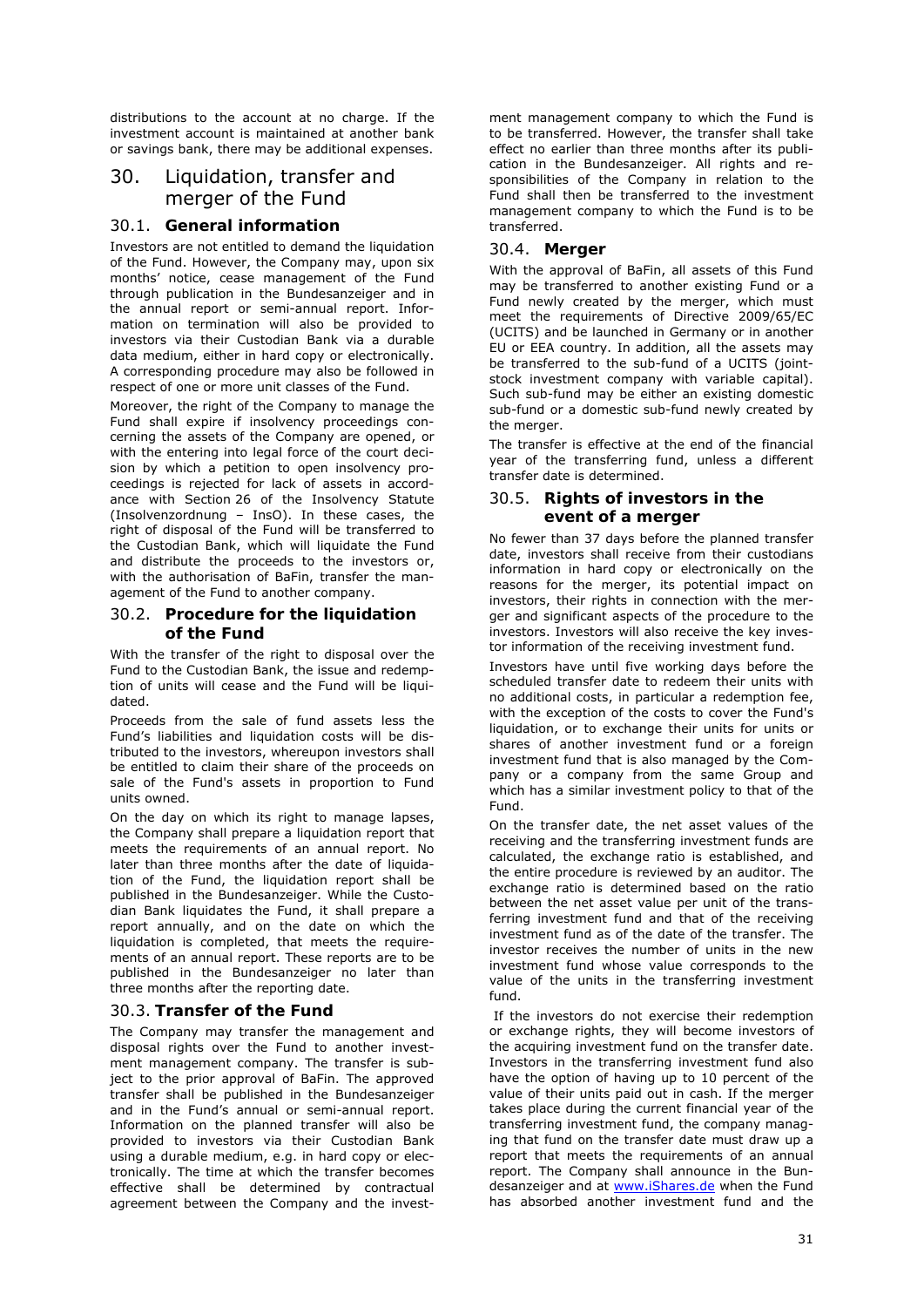merger comes into force. If the Fund is absorbed in a merger, the company that manages the absorbing fund or the newly created fund makes this announcement.

All the assets of this Fund may only be transferred to another investment fund or to another foreign investment fund with the authorisation of BaFin.

# 31. Summary of tax regulations applying to investors

All statements regarding tax regulations apply exclusively to investors who are fully taxable in Germany. We recommend that, before acquiring units in the Fund described in this Sales Prospectus, foreign investors consult their tax advisors in order to clarify possible tax implications arising in his own country of residence as a result of the acquisition of units.

As a special-purpose fund (Zweckvermögen), the Fund is exempt from German corporation tax and trade tax. Taxable income of the Fund is, however, treated as investment income (Einkünfte aus Kapitalvermögen) in the tax returns of individual investors insofar as it, together with other investment income, exceeds the current annual saver's allowance of EUR 801 (for single persons or spouses assessed separately) or EUR 1,602 (for spouses assessed jointly).

Investment income is generally subject to a withholding tax of 25 percent (plus solidarity surcharge and, if applicable, church tax). Investment income includes income distributed by the Fund, deemed distribution income, interim profits as well as profits from the sale and acquisition of fund units, provided they were/are acquired after 31 December 2008.<sup>2</sup>

The tax deducted generally has a compensatory effect (so-called Abgeltungssteuer (withholding tax)) on individual investors and as a result investment income does not normally have to be declared on the income tax return. When the tax is withheld, the Custodian Bank will generally already have offset losses and taken foreign withholding taxes into account.

However, the tax deducted does not have a compensatory effect if the personal income tax rate is lower than the withholding rate of 25 percent. In this case, investment income may be declared on the income tax return. The tax authorities then apply the lower personal income tax rate and offset the tax withheld against the personal tax debt (socalled "assessment on the basis of the most favourable provision for the taxpayer").

If investment income is not subject to the withholding tax (e.g. because profit from the sale of a stock was generated at a foreign Custodian Bank), this should be indicated in the tax return. The investment income is then also subject to the withholding tax rate of 25 percent or the lower personal tax rate.

If the units are included in operating assets (Betriebsvermögen), the income will be taxable as operating income (Betriebseinnahmen). Under current tax law, the taxable income and taxable investment income components are calculated differently.

### 31.1. **Units held in personal assets (taxpayers resident in Germany)**

#### 31.1.1. **Gains from the sale of securities, gains from futures contracts and income from writing options**

Gains from the sale of shares, units in investment funds, equity-like participation rights, gains from futures contracts and gains from writing options that are generated at the level of the Fund are not reported by the investor until they are distributed. In addition, gains from the sale of the following capital assets (so-called "good capital assets") are not attributed to the investor if they are not distributed:

- a) capital assets that have yield on new issues;
- b) "normal" bonds and unsecuritised claims with fixed-coupon as well as down-rating bonds, floaters and reverse floaters;
- c) risk certificates that exactly track the price of a share or a public index for a number of shares;
- d) reverse convertible bonds, exchangeable bonds and convertible bonds;
- e) flat income bonds and debt participation rights; and
- f) bonds cum warrants.

If gains from the sale of the securities/capital assets described above, gains from futures contracts and income from writing options are distributed, they are liable to tax and, if the units are held in Germany, subject to a 25 percent withholding tax (plus solidarity surcharge and, if applicable, church tax). However, gains distributed on the sale of securities and from futures contracts are tax free, if the securities were acquired at fund level before 1 January 2009 or the futures contracts were entered into before 1 January 2009.

Income from the sale of capital assets not included in the above list is taxed like interest (see below).

#### 31.1.2. **Interest, dividends and other income**

The investor is required to pay taxes on interest, dividends and related income. This is true independent of whether these gains are accumulated or distributed.

Investment income is generally subject to a withholding tax of 25 percent (plus solidarity surcharge and, if applicable, church tax).

The withholding tax will not apply if the investor is resident in Germany for tax purposes and submits an application for a tax allowance (Freistellungsauftrag), provided that the taxable income concerned does not exceed EUR 801 (for single persons or spouses assessed separately) or EUR 1,602 (for spouses assessed jointly).

The same applies to those who submit a tax exemption certificate for persons who are not expected to be subject to income tax.

If the units of a distributing or partially accumulating investment fund that is subject to tax are held by a domestic investor in a domestic investment account, withholding tax will not be withheld by the institution maintaining the custody account if an official application for a tax allowance made out in a sufficiently high amount or a tax exemption cer-

-

Gains from the sale of fund units acquired before 1 January 2009 are tax exempt for private investors.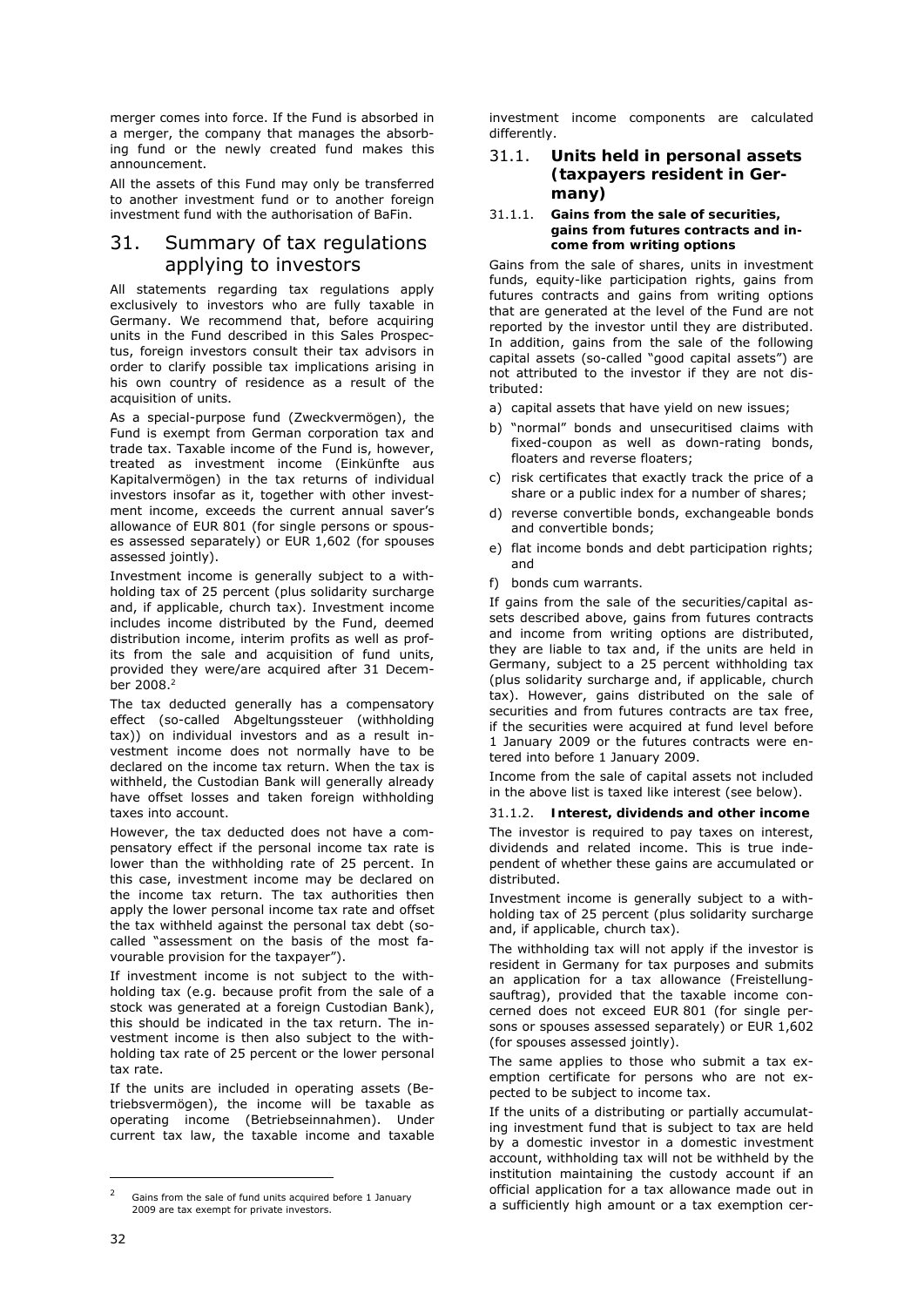tificate issued by the tax authorities for a maximum period of three years is presented before the specified distribution date. In this case, the gross amount of the distribution will be credited to the investor.

For tax withholdings of an investment fund that does not distribute its earnings, the Fund shall make available to the custodians the investment income tax in addition to the maximum possible amount of the supplementary taxes (solidarity surcharge and church tax). As with distributions, the custodians withhold the tax, taking into account the investor's personal situation, so that the church tax, if applicable, can also be deducted. The Fund is reimbursed for any funds made available to the custodians that do not need to be withheld.

If the units are held in a custody account, investors who submit an application for a tax allowance made out in a sufficiently high amount or an exemption certificate to the credit institution maintaining the custody account before the end of the financial year of the Fund will have amount made available to the Custodian Bank credited to their account.

If the application for a tax allowance or an exemption certificate is not presented or not presented in time, the investor will receive upon request a tax certificate from the credit institution maintaining the custody account stating the amount of tax withheld and paid on income and the solidarity surcharge. The investor then has the opportunity to offset this amount of tax deducted against his income tax liability on submission of his personal income tax return.

If units of distributing investment funds are not held in custody in a domestic investment account and coupons are not presented to a domestic credit institution (self-custody), withholding tax in the amount of 25 percent plus the solidarity surcharge will be deducted.

#### 31.1.3. **Negative taxable income**

If negative income exceeds positive income of the same type at Fund level, this negative income is carried forward at Fund level for tax purposes. It may be used to offset future positive taxable income of the same type in future years at Fund level. It is not possible to allocate negative taxable income directly to the investor. These negative amounts thus have no effect on the investor's income tax until the assessment period (tax year) in which the financial year of the Fund ends, or that in which the distribution for the financial year of the Fund takes place, for which the Fund offset the negative taxable income. It is not possible for the investor to apply these amounts to his income tax prior to this time.

#### 31.1.4. **Distributions of capital**

Capital distributions are not subject to tax. Capital distributions received by the investor during his period of ownership are, however, added to the taxable results from the sale of fund units, i.e. they increase taxable gains.

#### 31.1.5. **Capital gains at investor level**

If units in the Fund that were acquired after 31 December 2008 are sold by a private investor, the capital gains are subject to the 25 percent withholding tax. If the units are held in a domestic custody account, the institution maintaining the custody account withholds the tax. The 25 percent withholding tax (plus solidarity surcharge and, where applicable, church tax) can be avoided upon submission of an application for tax allowance made out in a sufficiently high amount or a tax exemption certificate. If such units are sold by a private investor at a loss, then the loss is netted with other positive investment income. If the units are held in a German custody account and positive investment income was generated at the same Custodian Bank in the same calendar year, the Custodian Bank shall offset the loss.

If individual investors sell units acquired before 1 January 2009, such capital gains are tax-exempt.

When calculating capital gains, interim profits achieved at the time of acquisition must be deducted from the acquisition costs and interim profits achieved at the time of sale must be deducted from the sales price in order to avoid duplicate income taxation on interim profits (see below). In addition, the sale price is lowered by the amount of the accumulated income on which the investor has already paid tax. This prevents double taxation.

Gains on the sale of units acquired after 31 December 2008 are tax-exempt to the extent that they are attributable to income that is tax-exempt under a DTA that is realised during the term of holdings in the fund and that has not been reported by the investor (gain on holdings of real estate proportional to time held).

The Investment Management Company publishes the gain on real estate investments as a percentage of net asset value per unit on each valuation day.

### 31.2. **Units held in operating assets (taxpayers resident in Germany)**

#### 31.2.1. **Gains from the sale of securities, gains from futures contracts and income from writing options**

Gains from the sale of shares, units in investment funds, equity-like participation rights and investment units, gains from futures contracts and gains from writing options that are generated at the level of the Investment Fund are not reported by the investor until they are distributed. In addition, gains from the sale of the following capital assets (so-called "good capital assets") are not attributed to the investor<sup>3</sup> if they are not distributed:

- a) capital assets that have yield on new issues;
- b) "normal" bonds and unsecuritised claims with fixed-coupon as well as down-rating bonds, floaters and reverse floaters;
- c) risk certificates that exactly track the price of a share or a public index for a number of shares;
- d) reverse convertible bonds, exchangeable bonds and convertible bonds;
- e) flat income bonds and debt participation rights; and
- f) bonds cum warrants.

-

If these profits are distributed, investors must take them into account in their tax returns. Capital

<sup>3</sup> Section 1 Paragraph 3, Sentence 3 No. 1 a) to f) InvStG (German Investment Tax Act).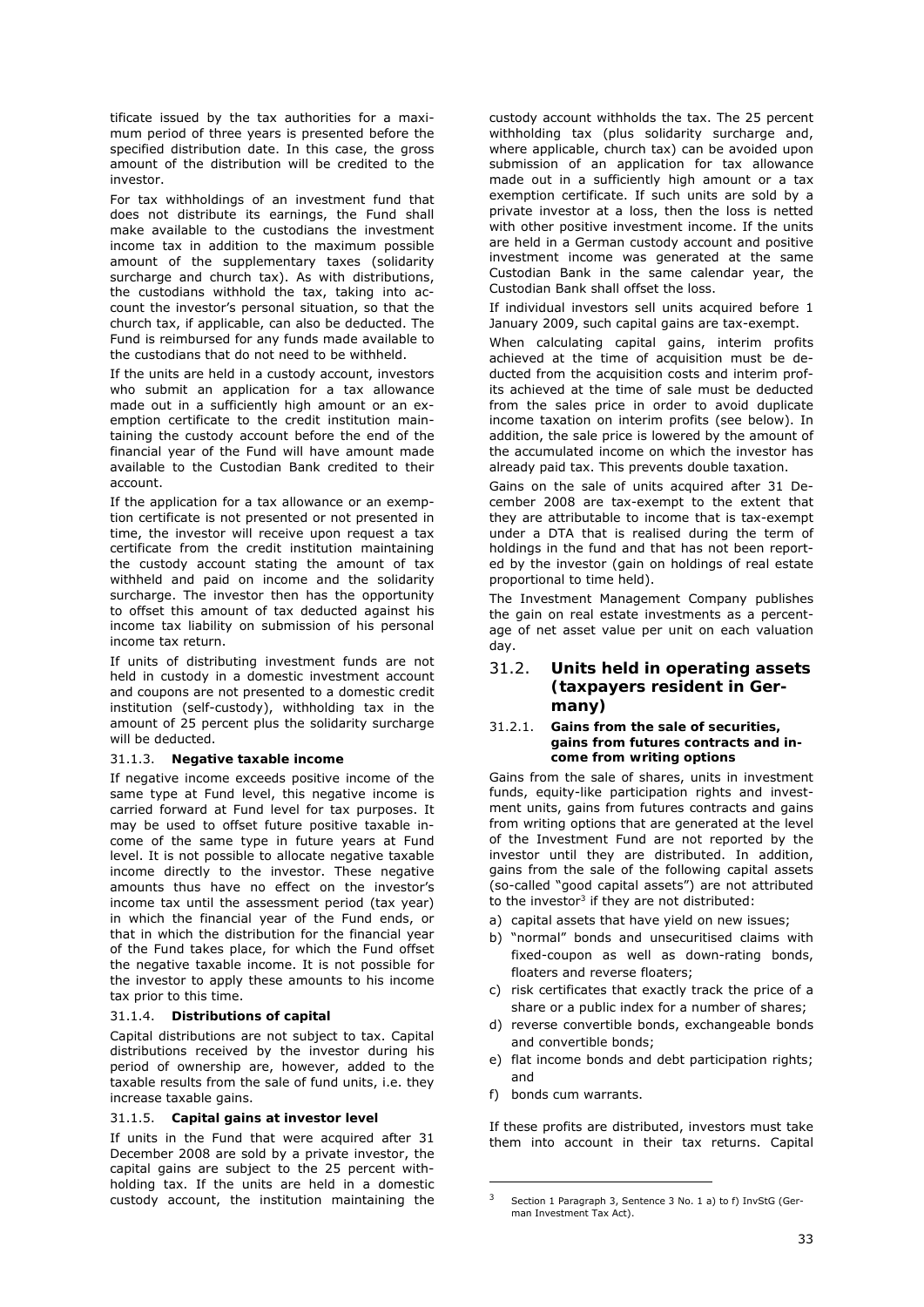gains on equities are completely exempt<sup>4</sup> from taxes for incorporated investors, while 40 percent of these gains are tax-exempt for other business investors, such as sole traders (partial-income procedure). In contrast, the full amount of capital gains on bonds/capital assets, profits from futures contracts and income from writing options are subject to tax.

Income from the sale of capital assets not included in the above list is taxed like interest (see below).

Distributed gains from the sale of securities, distributed gains from futures contracts as well as distributed earnings from writing options are generally subject to withholding tax (capital gains tax of 25 percent plus solidarity surcharge). This does not apply to gains from the sale of securities acquired before 1 January 2009 and gains from futures contracts entered into before 1 January 2009. However, the paying agent does not withhold the tax if the investor is a fully taxable corporation or if the investment income is operating income of a German company and the creditor of the investment income informs the paying agent of this by submitting an official form.

#### 31.2.2. **Interest and related income**

The investor is required to pay taxes on interest and related income<sup>5</sup>. This is true independent of whether these gains are accumulated or distributed.

The Custodian Bank only refrains from withholding tax or reimburses it upon presentation of a tax exemption certificate. Otherwise, the investor receives a tax certificate for the amount of tax deducted.

#### 31.2.3. **German and foreign dividends**

Dividends from German and foreign companies paid or deemed paid before 1 March 2013, which are distributed in respect of units held in operating assets or which are reinvested, are, with the exception of dividends under the German Real Estate Investment Trust Act (REITG), tax-exempt for corporations6. Due to the new rules governing the taxation of free-float dividends, dividends from domestic and foreign companies accrued or deemed accrued to the Fund after 28 February 2013 are taxable for corporations. Sole traders are subject to taxation on 60 percent of dividend income, with the exception of dividends under REITG (partial-income procedure).

German dividends are subject to the withholding tax (capital gains tax of 25 percent plus solidarity surcharge).

Foreign dividends are generally subject to the withholding tax (capital gains tax of 25 percent plus solidarity surcharge). However, the paying agent does not withhold the tax if the investor is a fully taxable corporation or if the foreign investment income is operating income of a German

company and the creditor of the investment income informs the paying agent of this by submitting an official form. For certain corporations<sup>7</sup>, the paying agent must submit a certificate from its competent tax authority to prove that they are fully taxable. These are unincorporated associations, institutions, foundations and special-purpose funds under private law, as well as legal persons under private law that are not corporations, cooperatives or mutual insurance and pension funds).

For investors subject to the trade tax, the dividend income that is partially exempt from income tax or corporate income is to be included in calculations for purposes of determining the trade income, but not then deducted again. The tax authorities are of the view that, as so-called intercorporate dividends, dividends from foreign companies are only tax free if the investor is a company as defined in the corresponding double-taxation agreement and has a sufficiently high (intercorporate) shareholding.

#### 31.2.4. **Negative taxable income**

If negative income exceeds positive income of the same type at Investment Fund level, this negative income is carried forward at Fund level. It may be used to offset future positive taxable income of the same type in future years at Fund level. It is not possible to allocate negative taxable income directly to the investor. These negative amounts thus have no effect on the investor's income tax or corporation tax until that assessment period (tax year) in which the financial year of the Fund ends, or that in which the distribution for the financial year of the Fund takes place, for which the Fund offsets the negative taxable income. It is not possible for the investor to apply these amounts to his income tax or corporation tax prior to this time.

#### 31.2.5. **Distributions of capital**

Capital distributions are not taxable. This means that investors preparing their financial statements must record capital distributions as income on their commercial financial statements and include a reconciling expense item in their tax financial statements. This technically reduces the acquisition costs in a tax-neutral way. Alternatively, the amortised cost may be reduced by the prorated amount of the capital distribution.

#### 31.2.6. **Capital gains at investor level**

Gains from the sale of units held in operating assets are generally tax-exempt for corporations $8$ , provided that this income relates to dividends not yet paid out or not yet deemed to have been paid out and to realised and unrealised capital gains of the Fund from German and foreign equities and provided these dividends and capital gains are tax free when allocated to the investor (so-called equity gain). Sole traders are subject to taxation on up to 60 percent of these capital gains.

The Company publishes on its website www.ishares.com and/or on www.fundinfo.com the equity gain (since 1 March 2013 due to the aforementioned change in the law, two separate equity gains for corporations and sole traders - the sepa-

-

-

<sup>4</sup> For corporate investors, 5% of the capital gains on equities are considered non-deductible operating expenses and are therefore subject to taxation after all.

Pursuant to Section 2 Paragraph 2a InvStG, the taxable interest is to be taken into account within the scope of the interest bar-rier regulation set out in Section 4h of the German Income Tax Act (Einkommensteuergesetz – EstG).

 $6$  For corporate investors, 5 percent of the dividends are considered non-deductible operating expenses and are therefore subject to taxation after all.

<sup>&</sup>lt;sup>7</sup> Section 1 Paragraph 1 Nos. 4 and 5 KStG.

<sup>8 5</sup> percent of the tax-exempt capital gains are considered for corporations to be non-deductible operating expenses and are therefore subject to taxation after all.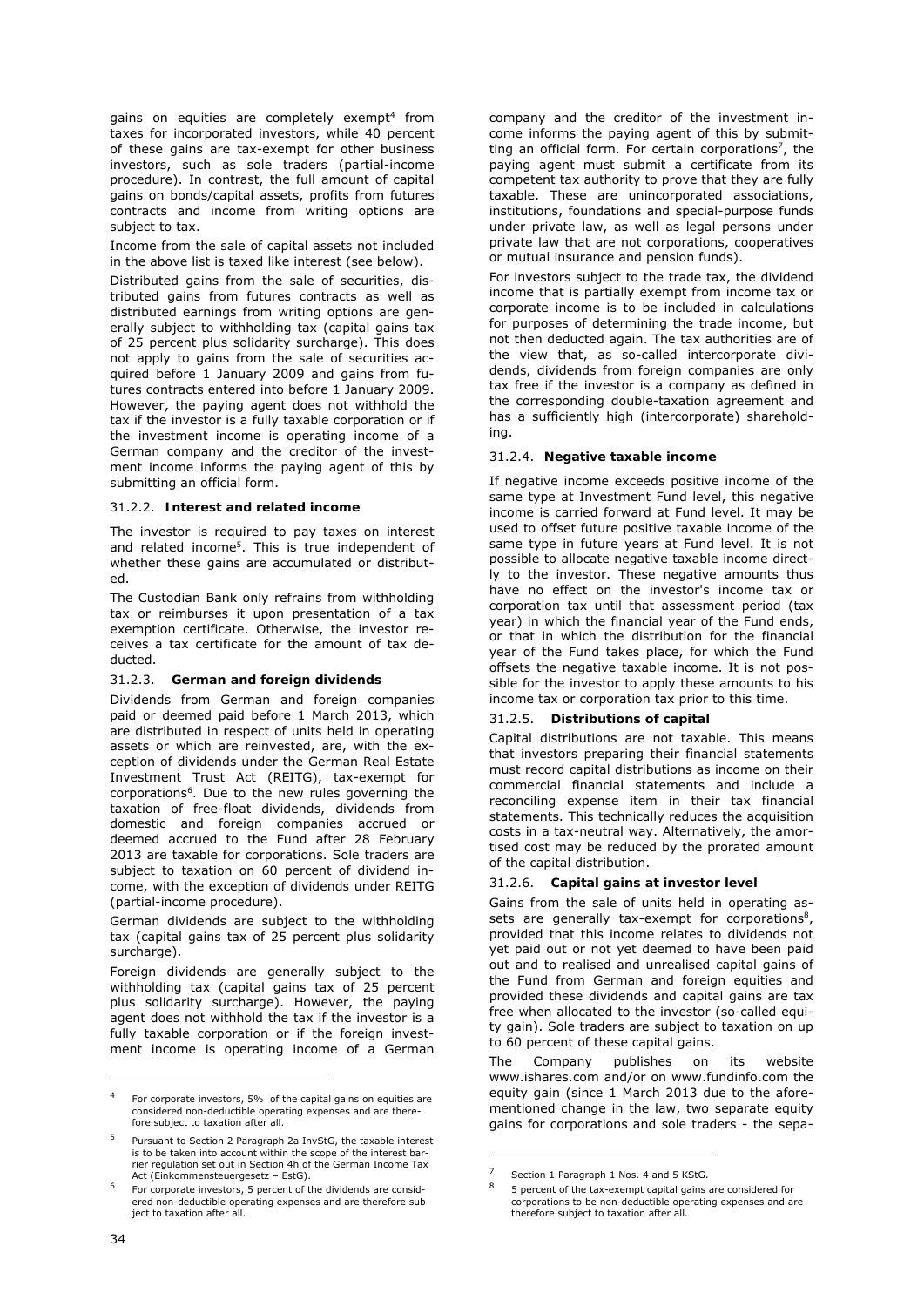rate publication, if necessary, takes place retrospectively) on each valuation day as a percentage of the unit value of the Fund.

Gains on the sale of units are tax-exempt to the extent that they are attributable to income that is tax-exempt under a DTA that is realised during the term of holdings in the fund and that has not been reported by the investor (gain on holdings of real estate proportional to time held).

The Investment Management Company publishes the gain on real estate investments as a percentage of net asset value per unit on each valuation day.

| <b>Reinvested or distributed</b>                                                                                                                                                                            | Interest, gains from the<br>sale of bad capital claims<br>and other income                                                                                                                                                 | German dividends                                                                   | <b>Foreign dividends</b>                                                                                                                                                 |  |
|-------------------------------------------------------------------------------------------------------------------------------------------------------------------------------------------------------------|----------------------------------------------------------------------------------------------------------------------------------------------------------------------------------------------------------------------------|------------------------------------------------------------------------------------|--------------------------------------------------------------------------------------------------------------------------------------------------------------------------|--|
| <b>Domestic investors</b>                                                                                                                                                                                   |                                                                                                                                                                                                                            |                                                                                    |                                                                                                                                                                          |  |
| Sole traders                                                                                                                                                                                                | Capital gains tax:<br>25%                                                                                                                                                                                                  |                                                                                    | Capital gains tax:<br>Exempt                                                                                                                                             |  |
|                                                                                                                                                                                                             | Substantive taxation:<br>Income tax and trade tax;<br>trade tax is offset against<br>income tax; it may be<br>possible to offset or deduct<br>foreign withholding taxes                                                    | Substantive taxation:<br>dividends or dividends from low-tax capital<br>income tax | Trade tax on 100% of dividends; income tax on<br>60% of dividends, provided these are not REIT<br>investment companies; trade tax is offset against                      |  |
| Corporations subject to<br>normal taxation (typically<br>industrial companies, banks,<br>provided units are not held<br>in a trading portfolio, and<br>property insurers)                                   | Capital gains tax:<br>Banks are exempt,<br>otherwise 25%                                                                                                                                                                   | Capital gains tax:<br>25%                                                          | Capital gains tax:<br>Exempt                                                                                                                                             |  |
|                                                                                                                                                                                                             | Substantive taxation:<br>Corporation tax and trade<br>tax; it may be possible to<br>offset or deduct foreign<br>withholding taxes                                                                                          | Substantive<br>taxation:<br>Corporation tax and<br>trade tax                       | Substantive taxation:<br>Corporation tax and trade<br>tax; foreign withholding tax<br>can be offset up to the DTA<br>maximum rate or deducted<br>when calculating income |  |
| Life and health insurance<br>companies and pension                                                                                                                                                          | Capital gains tax:<br>Exempt                                                                                                                                                                                               |                                                                                    |                                                                                                                                                                          |  |
| funds for which fund units<br>are attributable to capital<br>investments                                                                                                                                    | Substantive taxation: Corporation tax and trade tax, insofar as, in terms of the<br>trade balance, no taxable provisions are made for premium refunds; it may be<br>possible to offset or deduct foreign withholding taxes |                                                                                    |                                                                                                                                                                          |  |
| Banks that hold fund units in<br>a trading portfolio                                                                                                                                                        | Capital gains tax:<br>Exempt                                                                                                                                                                                               | Capital gains tax:<br>25%                                                          | Capital gains tax:<br>Exempt                                                                                                                                             |  |
|                                                                                                                                                                                                             | Substantive taxation:<br>Corporation tax and trade tax; it may be possible<br>to offset or deduct foreign withholding taxes                                                                                                |                                                                                    | Substantive taxation:<br>Corporation tax and trade<br>tax; foreign withholding tax<br>can be offset up to the DTA<br>maximum rate or deducted<br>when calculating income |  |
| Tax-exempt non-profit,<br>charitable or church                                                                                                                                                              | Capital gains tax:<br>Exempt                                                                                                                                                                                               |                                                                                    |                                                                                                                                                                          |  |
| investors (particularly<br>churches and charitable<br>foundations)                                                                                                                                          | Substantive taxation:<br>Tax-exempt                                                                                                                                                                                        |                                                                                    |                                                                                                                                                                          |  |
| Other tax-exempt investors<br>(particularly pension funds,<br>death benefit funds and<br>welfare funds, provided the<br>requirements laid down<br>under the German<br>Corporation Tax Act are<br>fulfilled) | Capital gains tax:<br>Exempt                                                                                                                                                                                               | Capital gains tax:<br>15%                                                          | Capital gains tax:<br>Exempt                                                                                                                                             |  |
|                                                                                                                                                                                                             | Substantive taxation:<br>Tax-exempt                                                                                                                                                                                        | Substantive<br>taxation:<br>Tax deduction is final                                 | Substantive taxation:<br>Tax-exempt                                                                                                                                      |  |

#### 31.2.7. **Summary overview for standard commercial investor groups**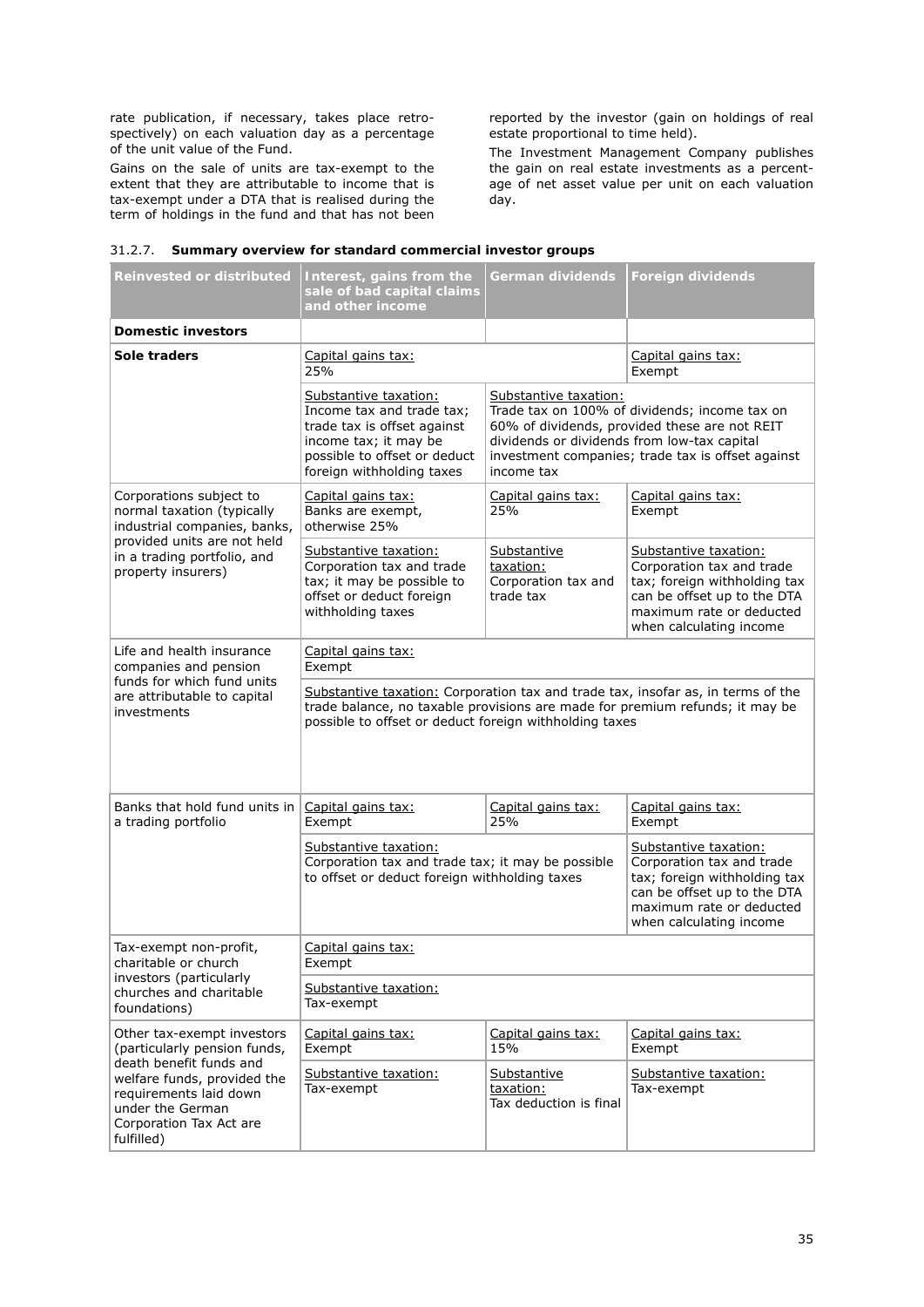| Reinvested or<br>distributed | Interest, gains from the sale<br>of bad capital claims and<br>other income                                                                                                                                                                                                                                                                                                                                                                                                                                                                            | German dividends                                                                                                                                                                                                                                                                   | <b>Foreign dividends</b>     |  |
|------------------------------|-------------------------------------------------------------------------------------------------------------------------------------------------------------------------------------------------------------------------------------------------------------------------------------------------------------------------------------------------------------------------------------------------------------------------------------------------------------------------------------------------------------------------------------------------------|------------------------------------------------------------------------------------------------------------------------------------------------------------------------------------------------------------------------------------------------------------------------------------|------------------------------|--|
| Commercial<br>partnerships   | Capital gains tax:<br>25%                                                                                                                                                                                                                                                                                                                                                                                                                                                                                                                             |                                                                                                                                                                                                                                                                                    | Capital gains tax:<br>Exempt |  |
|                              | Substantive taxation:<br>The partnership may be subject to trade tax. In this respect, the partners are not generally<br>subject to trade tax. For income tax and corporation tax purposes, a partnership's income<br>is determined uniformly and separately. The partners must pay tax on this income<br>according to the rules that would apply if they were directly invested in the Fund. For<br>partners that are not subject to corporation tax, the trade tax applicable to the partners on<br>a pro rata basis is offset against income tax.  |                                                                                                                                                                                                                                                                                    |                              |  |
| Asset<br>management          | Capital gains tax:<br>25%                                                                                                                                                                                                                                                                                                                                                                                                                                                                                                                             |                                                                                                                                                                                                                                                                                    |                              |  |
| partnerships                 | Substantive taxation:<br>The partnership is not subject to trade tax. The partnership's income is subject to income<br>tax or corporation tax and may be subject to trade tax at investor level; the tax<br>consequences are the same as if the partners had invested directly in the Fund.                                                                                                                                                                                                                                                           |                                                                                                                                                                                                                                                                                    |                              |  |
| Foreign<br>investors         | Capital gains tax:<br>Exempt                                                                                                                                                                                                                                                                                                                                                                                                                                                                                                                          | Capital gains tax:<br>25%; reduction to DTA<br>maximum rate may be<br>possible by applying<br>for a withholding tax<br>refund, to be<br>submitted to the<br>German Federal<br>Central Tax Office; if a<br>withholding tax refund<br>is not granted, the tax<br>deduction is final. | Capital gains tax:<br>Exempt |  |
|                              | Substantive taxation:<br>Investors must pay some tax on German dividends, rental income and income from the<br>sale of German property within the 10-year period. By submitting a tax return in Germany,<br>investors can receive a refund in respect of capital gains tax levied on German rental<br>income and gains from the sale of German property (the capital gains tax is considered a<br>prepayment; corporation tax in Germany is only 15%). Otherwise, substantive taxation is<br>based on the rules of an investor's country of domicile. |                                                                                                                                                                                                                                                                                    |                              |  |

| <b>Distributed</b>                                                                                                                                                           | Gains from the sale of good capital<br>claims and futures contracts                                                                                                                                                           | Gains from the sale of equities                                                                                                                                                                                                                            |  |
|------------------------------------------------------------------------------------------------------------------------------------------------------------------------------|-------------------------------------------------------------------------------------------------------------------------------------------------------------------------------------------------------------------------------|------------------------------------------------------------------------------------------------------------------------------------------------------------------------------------------------------------------------------------------------------------|--|
| Domestic investors                                                                                                                                                           |                                                                                                                                                                                                                               |                                                                                                                                                                                                                                                            |  |
| Sole traders                                                                                                                                                                 | Capital gains tax: Exempt                                                                                                                                                                                                     |                                                                                                                                                                                                                                                            |  |
|                                                                                                                                                                              | Substantive taxation:<br>Income tax and trade tax; trade tax is<br>offset against income tax                                                                                                                                  | Substantive taxation:<br>Income tax on 60% of capital gains,<br>insofar as these are not gains from<br>the sale of REIT shares or low-tax<br>capital investment companies;<br>trade-tax exempt                                                             |  |
| Corporations subject to<br>normal taxation (typically<br>industrial companies,<br>banks, provided units are<br>not held in a trading<br>portfolio, and property<br>insurers) | Capital gains tax: Exempt                                                                                                                                                                                                     |                                                                                                                                                                                                                                                            |  |
|                                                                                                                                                                              | Substantive taxation: Corporation tax and<br>trade tax; it may be possible to offset or<br>deduct foreign withholding taxes                                                                                                   | Substantive taxation:<br>Tax-exempt, insofar as gains are not<br>from the sale of REIT shares or low-<br>tax capital investment companies;<br>for corporation tax purposes, 5% of<br>tax-free gains are considered as<br>non-deductible operating expenses |  |
| Life and health insurance<br>companies and pension<br>funds for which fund units<br>are attributable to capital<br>investments                                               | Capital gains tax: Exempt                                                                                                                                                                                                     |                                                                                                                                                                                                                                                            |  |
|                                                                                                                                                                              | Substantive taxation:<br>Corporation tax and trade tax, insofar as, in terms of the trade balance, no<br>taxable provisions are made for premium refunds; it may be possible to offset or<br>deduct foreign withholding taxes |                                                                                                                                                                                                                                                            |  |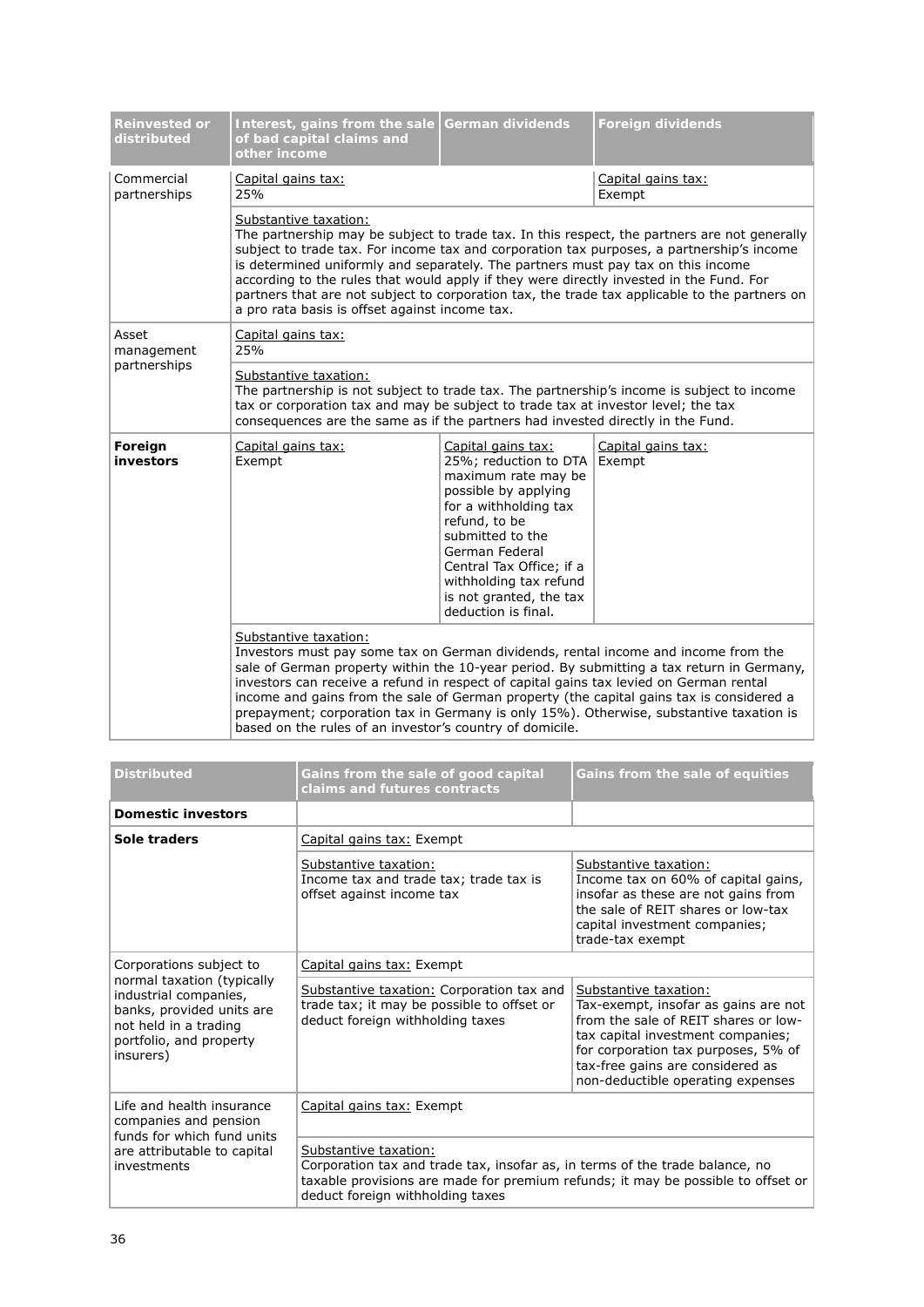| Banks that hold fund units<br>in a trading portfolio                                                                                                                                                        | Capital gains tax: Exempt                                                                                                                                                                                                                                                                                                                                                                                                                                                                                                                               |
|-------------------------------------------------------------------------------------------------------------------------------------------------------------------------------------------------------------|---------------------------------------------------------------------------------------------------------------------------------------------------------------------------------------------------------------------------------------------------------------------------------------------------------------------------------------------------------------------------------------------------------------------------------------------------------------------------------------------------------------------------------------------------------|
|                                                                                                                                                                                                             | Substantive taxation:<br>Corporation tax and trade tax; it may be possible to offset or deduct foreign<br>withholding taxes                                                                                                                                                                                                                                                                                                                                                                                                                             |
| Tax-exempt non-profit,<br>charitable or church<br>investors (particularly<br>churches and charitable<br>foundations)                                                                                        | Capital gains tax: Exempt                                                                                                                                                                                                                                                                                                                                                                                                                                                                                                                               |
|                                                                                                                                                                                                             | Substantive taxation:<br>Tax-exempt                                                                                                                                                                                                                                                                                                                                                                                                                                                                                                                     |
| Other tax-exempt investors<br>(particularly pension funds,<br>death benefit funds and<br>welfare funds, provided the<br>requirements laid down<br>under the German<br>Corporation Tax Act are<br>fulfilled) | Capital gains tax: Exempt                                                                                                                                                                                                                                                                                                                                                                                                                                                                                                                               |
|                                                                                                                                                                                                             | Substantive taxation:<br>Tax-exempt                                                                                                                                                                                                                                                                                                                                                                                                                                                                                                                     |
| Commercial partnerships                                                                                                                                                                                     | Capital gains tax: Exempt                                                                                                                                                                                                                                                                                                                                                                                                                                                                                                                               |
|                                                                                                                                                                                                             | Substantive taxation:<br>The partnership may be subject to trade tax. In this respect, the partners are<br>not generally subject to trade tax. For income tax and corporation tax purposes,<br>a partnership's income is determined uniformly and separately. The partners<br>must pay tax on this income according to the rules that would apply if they were<br>directly invested in the Fund. For partners that are not subject to corporation<br>tax, the trade tax applicable to the partners on a pro rata basis is offset against<br>income tax. |
| Asset management<br>partnerships                                                                                                                                                                            | Capital gains tax: 25%                                                                                                                                                                                                                                                                                                                                                                                                                                                                                                                                  |
|                                                                                                                                                                                                             | Substantive taxation:<br>The partnership is not subject to trade tax. The partnership's income is subject<br>to income tax or corporation tax and may be subject to trade tax at investor<br>level; the tax consequences are the same as if the partners had invested directly<br>in the Fund.                                                                                                                                                                                                                                                          |
| <b>Foreign investors</b>                                                                                                                                                                                    | Capital gains tax: Exempt                                                                                                                                                                                                                                                                                                                                                                                                                                                                                                                               |
|                                                                                                                                                                                                             | Substantive taxation:<br>Substantive taxation is based on the rules of an investor's country of domicile.                                                                                                                                                                                                                                                                                                                                                                                                                                               |

The above assumes that deposits are held domestically. A solidarity surcharge is levied on capital gains tax, income tax and corporation tax as an additional levy. Offsetable foreign withholding taxes may be deducted as income-related expenses at the level of the investment fund; in this case, offsetting at the investor level is not possible. For exemption from capital gains tax deductions, it may be necessary to submit a tax exemption certificate to the custodian in a timely manner.

### 31.3. **Non-resident taxpayers**

If a non-resident taxpayer has shares of distributing sub-funds held in custody at a credit institution in Germany (custody arrangement), the shares will be exempt from the deduction of withholding tax on interest and related income, gains on sales of securities, futures and foreign dividends, provided that he can furnish proof of his status as a nonresident. If the Custodian Bank has no knowledge of the investor's status as a non-resident or if proof of such non-resident status is not provided on time, the foreign investor must apply for a tax rebate in accordance with the German Fiscal Code (Abgabenordnung – AO)<sup>9</sup>. The competent tax office is the tax office of the credit institution maintaining the custody account.

If a non-resident investor has deposited units of an accumulating fund with a German custodian institution, no tax will be withheld from non-German Any possible withholding tax credit or refund on German dividends for foreign investors is dependent on existing double-taxation treaties between the country in which the residence or corporate registered office of the investor is located and the Federal Republic of Germany. Reimbursement of the investment income tax on domestic dividends as a result of a DTA is made by the German Federal Tax Office.

### 31.4. **Solidarity surcharge**

A solidarity surcharge of 5.5 percent is levied on the withholding tax payable on dividends or rein-

-

-

dividends if the investor submits proof of nonresident status. If the verification is delayed - for example, if there is a delay in proving non-resident status for distributing funds - a refund can be applied for even after the date of reinvestment in accordance with the German Fiscal Code<sup>10</sup>.

<sup>&</sup>lt;sup>9</sup> Section 37 Paragraph 2 AO.

<sup>10</sup> Section 37 Paragraph 2 AO.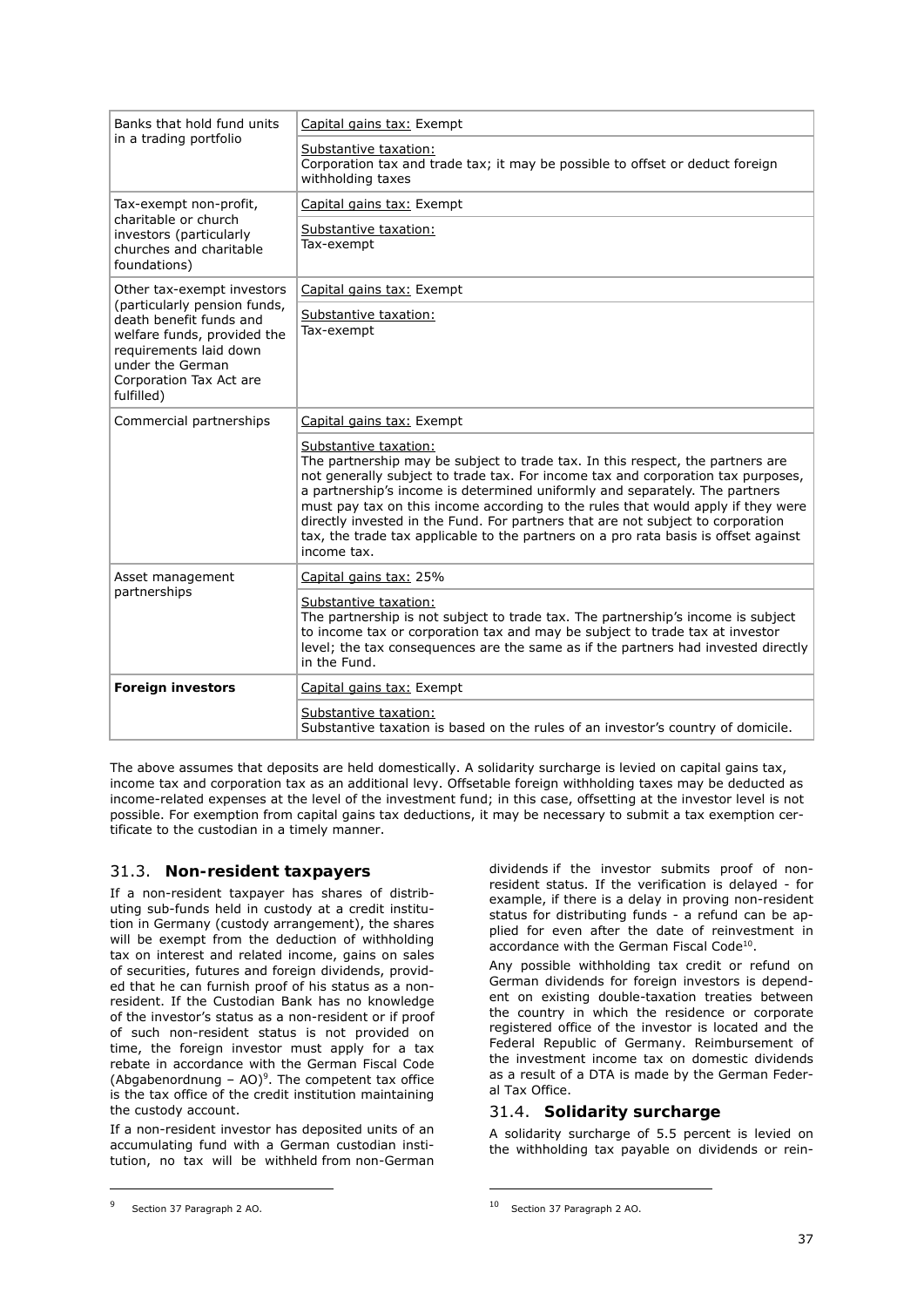vestments. This solidarity surcharge can be offset against income tax and corporate tax.

If there is no tax withheld or if there is a credit of tax withheld on reinvestment, no solidarity surcharge will be withheld or, in the case of reinvestment, the retained solidarity surcharge will be credited.

### 31.5. **Church tax**

If the income tax is already paid by the withholding tax deducted by the German credit institution maintaining the custody account ("withholder"), the applicable church tax will regularly be levied in addition to the withholding tax, pursuant to the church tax rate for the religious community to which the church tax payer belongs.

The church tax is taken into account as a special expense at the time of the deduction of the withholding tax.

### 31.6. **Foreign withholding tax**

Some foreign income earned by the Fund is subject to withholding taxes retained in the country of origin. The Company may subtract the deductible withholding tax as income-related expenses at Fund level. In such a case, foreign withholding tax is not deductible in any way at investor level. If the Company elects not to exercise its right to deduct the foreign withholding taxes at fund level, the deductible withholding tax will be taken into account at the time of the deduction of the withholding tax.

### 31.7. **Income adjustment**

The portion of the issue price for units issued attributed to income that can be used for distributions (income netting procedure) is treated for tax purposes like income that is attributed to that portion of the issue price.

### 31.8. **Separate determination, external audit**

The bases of taxation calculated at the level of the Fund shall be determined separately. To this end, the Company must submit an assessment return (Feststellungserklärung) to the competent tax authorities. Amendments to the assessment return, e.g. amendments made in the course of an external audit<sup>11</sup> by the tax authorities shall become effective for the financial year in which the amended assessment can no longer be contested. The tax allocation of this amended assessment to the investor is then carried out at the end of the financial year or on the distribution day for that financial year.

This means that any corrections of errors will have an impact on the investors who have invested in the Fund at the time at which the errors are corrected. The effect this has on taxes may be positive or negative.

### 31.9. **Taxation of interim profits**

Interim profits consist of income from interest received or accrued that is included in the issue or redemption price as well as gains from the sale of non-good capital assets which have not yet been distributed or reinvested by the Fund and therefore has not yet become taxable for the investor (such as accrued interest from fixed-rate securities).

Interim profits generated by the Fund are subject to income tax when units are redeemed or sold by resident taxpayers. The tax withholding on interim profits totals 25 percent (plus solidarity surcharge and, if applicable, church tax).

The interim profits paid as part of the purchase price upon acquisition of units can be offset by individual investors as negative income against income tax in the year in which they were paid if an income adjustment procedure is carried out and reference is made thereto both upon publication of the interim profit and in the tax data to be certified by the auditors. They are already taken into consideration for purposes of withholding, thus reducing tax liability. If the interim profit is not published, each year 6 percent of the consideration for the redemption or sale of the Fund unit has to be recognised as interim profit. For business investors, the interim profit paid is an integral part of the acquisition costs, which do not need to be corrected. When investment units are redeemed or sold, the interim profit received forms an integral part of the proceeds. No correction is necessary.

Interim profit amounts are also regularly included in the statements and performance reports provided by the banks.

### 31.10. **Consequences of the merger of investment funds**

If a domestic investment fund is merged with another domestic investment fund, this does not result in the disclosure of unrealised gains either for the investors or for the investment funds concerned, i.e. such a transaction is not relevant for tax purposes. The same applies for the transfer of all assets of a domestic investment fund to a domestic joint-stock investment company with variable capital or a sub-fund of a domestic joint-stock investment company with variable capital. If the investors of the transferring investment fund receive a cash payment in a merger plan $12$  it is treated as a distribution of other income. Income generated by the transferring investment fund that has not yet been distributed is allocated to the investors on the transfer date as so-called income equivalent to distributions for tax purposes.

### 31.11. **Transparent, semi-transparent and non-transparent taxation for investment funds**

The taxation principles mentioned above (so-called transparent taxation for investment funds pursuant to the German Investment Tax Act (hereinafter "InvStG")) only apply if the Fund falls under the grandfathering provisions of the InvStG<sup>13</sup>. For this purpose, the Fund must have been launched before 24 December 2013 and comply with the investment provisions and borrowing limits under the former German Investment Act. Alternatively, and at the latest after the end of the grandfathering period, the Fund must comply with the fiscal investment provisions under the InvStG. These are the principles with which the Fund must comply in making investments in order to be treated as an investment fund for tax purposes. In addition, in both cases, all bases of taxation pursuant to the tax disclosure requirement must also be disclosed

-

-

<sup>11</sup> Section 11 Paragraph 3 InvStG.

<sup>12</sup> Section 190 Paragraph 2 No. 2 KAGB.

<sup>13</sup> Section 22 Paragraph 2 InvStG.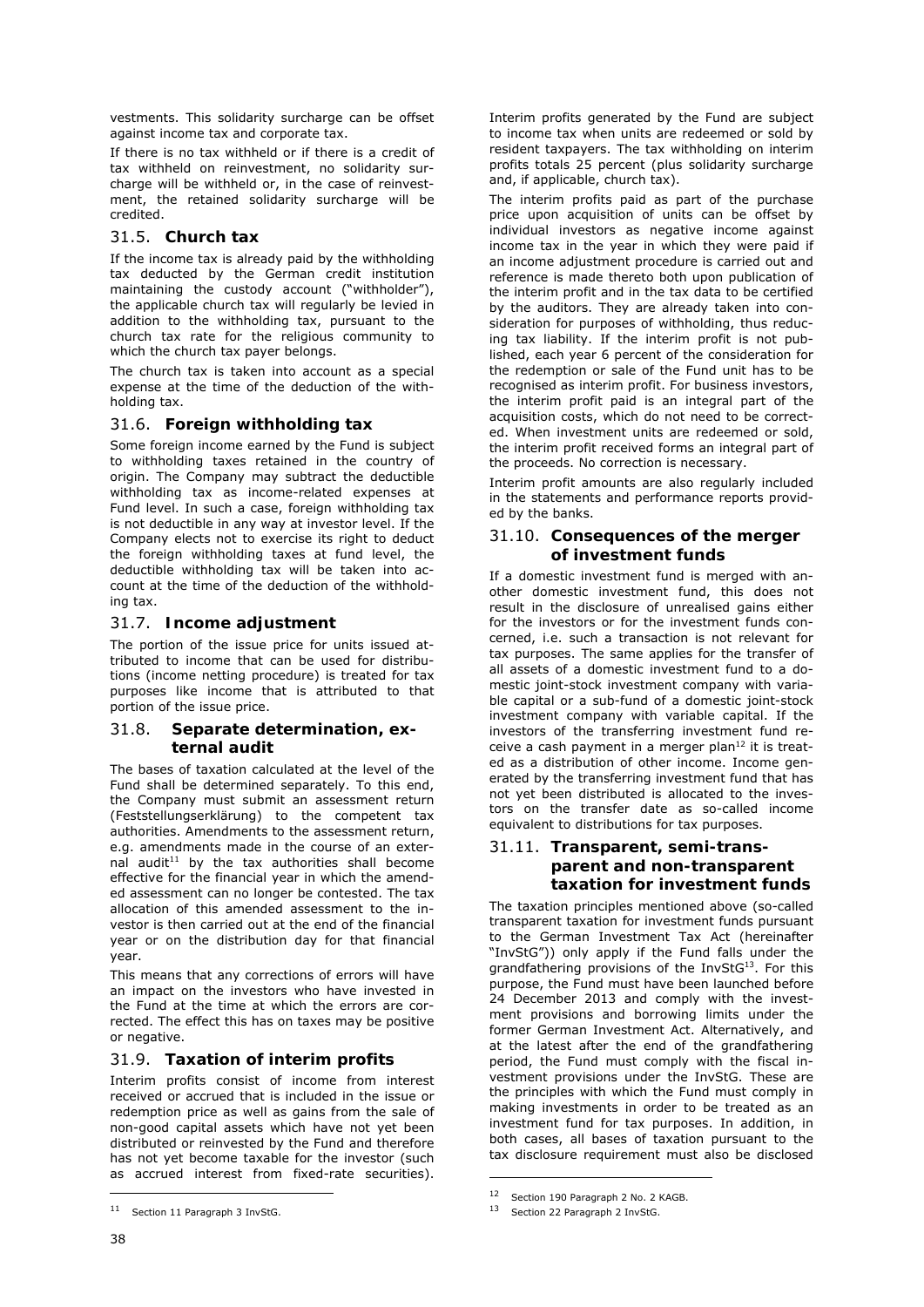in accordance with the provisions in Section 5 Paragraph 1 InvStG.<sup>14</sup> If the Fund purchased units in other investment funds, $15$  the above taxation principles apply only if (i), the target Fund either falls under the grandfathering provisions of the InvStG fulfils the investment provisions pursuant to the InvStG and (ii) the management company for these target funds also meets the fiscal disclosure requirements.

The company strives to fulfil the fiscal investment provisions or, in the case of grandfathering provisions, to meet the investment guidelines and borrowing limits under the Investment Act and to disclose all bases of taxation that are accessible to it. The required disclosure cannot be guaranteed, however, especially if the Fund has acquired units in investment funds, and the management company for these funds does not fulfil the fiscal disclosure requirements. In this case, the distributions and the interim profits of the respective units of the investment fund, as well as 70 percent of the increase in value of the respective target fund during the prior calendar year (but being no less than 6 percent of the redemption price), shall be stated as taxable income for the Fund.<sup>16</sup> However, in a ruling dated 9 October 2014, the European Court of Justice ruled in Case 326/12 that this flatrate taxation was in violation of European Law. As part of an interpretation in line with European law, proof of the actual amount of income may be provided by investors. The Company also endeavours to disclose all bases of taxation outside Section 5 Paragraph 1 InvStG (in particular, gains on equities, real estate gains and interim profits).

Insofar as the investment provisions and borrowing limits under the former German Investment Act or the fiscal investment provisions under the German Investment Tax Act (InvStG) are not observed, the Fund is to be treated as an investment company. Taxation is based on the principles for investment companies.17

### 31.12. **EU Savings Tax Directive/ Interest Information Regulation**

The Interest Information Regulation ("ZIV"), with which the Directive concerning the taxation of interest income<sup>18</sup> is being implemented, is intended to ensure the effective taxation of interest income of natural persons in the territory of the EU. The EU has concluded treaties with several thirdcountry states (in particular Switzerland, Liechtenstein, the Channel Islands, Monaco and Andorra), which are for the most part in conformity with the EU Savings Tax Directive.

Interest income credited by a German credit institution (acting as paying agent) to an individual residing in a European country other than Germany or in specific third-country states is reported by the German credit institution to the German Federal Central Tax Office, which ultimately reports the interest income to the local foreign tax offices.

Correspondingly, interest income received by a natural person residing in Germany from a Europe-

-

an credit institution outside Germany or in specific third-country states is ultimately reported by the foreign bank to the local tax office in Germany. As an alternative, some foreign states withhold taxes that may be offset in Germany.

This primarily affects private investors living within the EU or in the participating third-country states who maintain their custody accounts or accounts in another EU country and earn interest income. Switzerland, in particular, has agreed to withhold taxes of 35 percent. As part of the tax documentation, the investor receives a certificate which can be used to have the deducted withholding tax applied to his income return.

The private investor has the alternative option of applying for exemption from withholding abroad by authorising the foreign bank to voluntarily disclose his interest income. This allows the financial institution to waive withholding and instead report the income to the legally prescribed tax authorities.

According to the Interest Information Regulation, the Company must indicate for the Fund whether it is subject to the Interest Information Regulation (in scope) or not (out of scope). For this evaluation, the Interest Information Regulation contains two substantial investment restrictions.

- If no more than 15 percent of the assets of the Fund consist of claims within the meaning of the Interest Information Regulation, the paying agents, which ultimately use the data reported by the Company, are not required to notify the German Federal Tax Office. Otherwise, if the 15 percent limit is exceeded, this triggers an obligation for the paying agents to report the interest component contained in the distribution to the German Federal Tax Office.
- If the 25 percent limit is exceeded, the interest component contained in the redemption or sale of the units must be reported. In the case of a distributing fund, the interest component contained in a distribution must also be reported to the German Federal Tax Office. For an accumulating fund, the reporting obligation exists only if the fund unit is redeemed or sold.

### 31.13. **FATCA and other international reporting systems**

The agreement between the USA and the Federal Republic of Germany to improve international tax compliance and implement FATCA (the "USA-Germany Agreement") was concluded with the aim of enabling the implementation of the provisions of the Foreign Account Tax Compliance Act of the US Hiring Incentives to Restore Employment Act ("FATCA") in Germany. FATCA prescribes a reporting system and a potential 30 per cent withholding tax on certain payments made from US sources or sources attributable to US sources or, in relation to US assets, paid to certain recipient categories, including a financial institution not based in the US (a "foreign financial institution" or "FFI") that does not comply with FATCA provisions and is not otherwise tax-exempt. Under the USA-Germany Agreement, certain financial institutions ("reporting financial institutions") must report certain information about their US account holders to the German Federal Central Tax Office (which, in turn, forwards the information to the US tax authorities). It is currently not assumed that the Company is a "reporting institution" in this sense, as the Fund is

<sup>14</sup> Section 5 Paragraph 1 InvStG.

<sup>15</sup> Section 10 InvStG.

 $16$  Section 6 InvStG.

<sup>17</sup> Section 18 and 19 InvStG

<sup>18 2003/48/</sup>EC of the Council of 3/6/2003, Official Journal of the EU No. L 157 p. 38.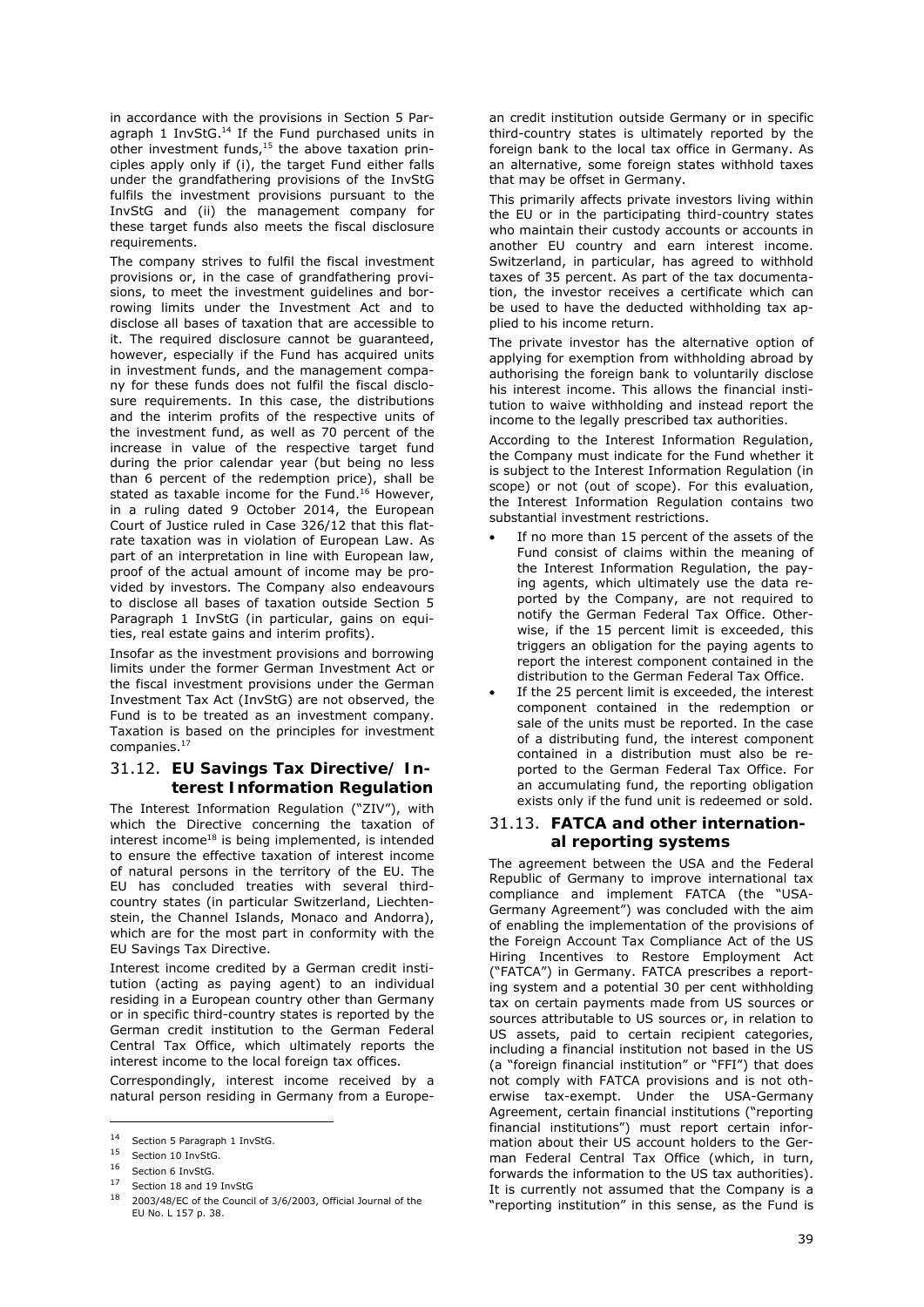expected to be an FFI and therefore comply with FACTA provisions. Should the Fund not be an FFI complying with the FACTA provisions, the Company aims to have the Fund treated as FACTA-compliant by fulfilling the conditions of the reporting system that are the subject of the USA-Germany Agreement. However, it cannot be assured that the Fund will be able to comply with FATCA provisions; if the Fund is not able to do so, a 30% withholding tax may be levied on payments that the Fund receives from US sources or sources attributable to US sources or in relation to US assets, which could reduce the amounts available to the Fund for payments to investors.

A number of countries have concluded multilateral agreements based on the Standard for Automatic Exchange of Financial Account Information in Tax Matters published by the Organisation for Economic Co-operation and Development (OECD). Following implementation into German law, certain financial institutions (also described as "reporting financial institutions") are required to send the German tax authorities certain information about investors from countries that are parties to these agreements (the German tax authorities, in turn, forward this information to the relevant tax authorities). The Fund is currently not expected to qualify as a reporting financial institution.

In light of the above, Fund investors are required to provide certain information to the Company in order to fulfil reporting system requirements. Please be aware that the Company has ruled that US persons may not hold units in the Fund.

#### 31.14. **Investment tax reform**

The draft for an investment tax reform law essentially provides that from 2018, certain domestic fund income (dividends/rent/capital gains from property) is to be taxed at fund level. If this draft is passed into law in this form, distributions, prepaid lump sums and gains from the sale of Fund units would be generally taxable, taking into consideration any partial exemptions, at the investor level.

Partial exemptions act to offset the existing burden at Fund level, so that investors, subject to certain requirements, receive a tax-free portion of the income generated by the Fund as a lump sum. However, this mechanism does not guarantee that a full set-off will be achieved.

As at 31/12/2017, for tax purposes, a (short) financial year shall be deemed to have ended, irrespective of the Fund's actual financial year-end. Distributable income as at 31/12/2017 may therefore be considered as having been received. At this time, investors' Fund units are to be considered as sold and on 1/1/2018 as reacquired. A gain under the draft law from the notional sale of units is not to be considered as having been received by investors until the time the units are actually sold.

#### 31.15. **Notice**

The information on taxes is based on current tax law and regulations. The information is directed towards individuals who have unlimited liability for income tax or corporation tax in Germany. However, we accept no responsibility for any changes in tax treatment as a result of legislative or judicial actions or decrees issued by the tax authorities.

# 32. Outsourcing

The Company has outsourced the following activities in full or in part to other companies:

- Swap collateral management, BlackRock Investment Management (UK) Ltd.,
- IT support, BlackRock Investment Management (UK) Ltd.,
- Internal audit, BlackRock Investment Management (UK) Ltd.,
- Compliance monitoring, BlackRock Investment Management (UK) Ltd.,
- Counterparty risk, BlackRock Investment Management (UK) Ltd.,
- Investment Company bookkeeping and finance, BlackRock Investment Management (UK) Ltd.,
- Middle office (including trade operations, corporate actions), BlackRock Investment Management (UK) Ltd.,
- Fund administration, State Street Bank GmbH,
- Collateral management (securities lending), State Street Bank GmbH,
- Control function for administration / collateral management (securities lending), BlackRock Investment Management (UK) Ltd.,
- Securities lending, BlackRock Institutional Trust Company, N.A.,
- EMIR reporting, BlackRock Investment Management (UK) Ltd.,
- Trade and collateral management for futures transactions, BlackRock Investment Management (UK) Ltd.,
- Portfolio management of pension funds, BlackRock Investment Management (UK) Ltd.,
- Index licensing, BlackRock Fund Advisors,
- Management of master securities data, BlackRock Investment Management (UK) Ltd.

### 33. Annual and semi-annual reports; auditors

The annual and semi-annual reports can be obtained from the Company and the Custodian Bank. Deloitte & Touche GmbH Wirtschaftsprüfungsgesellschaft, Munich, has been appointed to audit the Fund and its annual reports.

# 34. Payments to unitholders; distribution of reports and other information

The contract with the Custodian Bank ensures that investors receive distributions, if the distribution of dividends or other income is provided for by the Investment Fund, and that units can be redeemed. The investor information mentioned in this Sales Prospectus may be obtained as described under Point 1.1

# 35. Other investment funds managed by Company

The Company also manages the following investment funds not included in this Sales Prospectus:

a) UCITS investment funds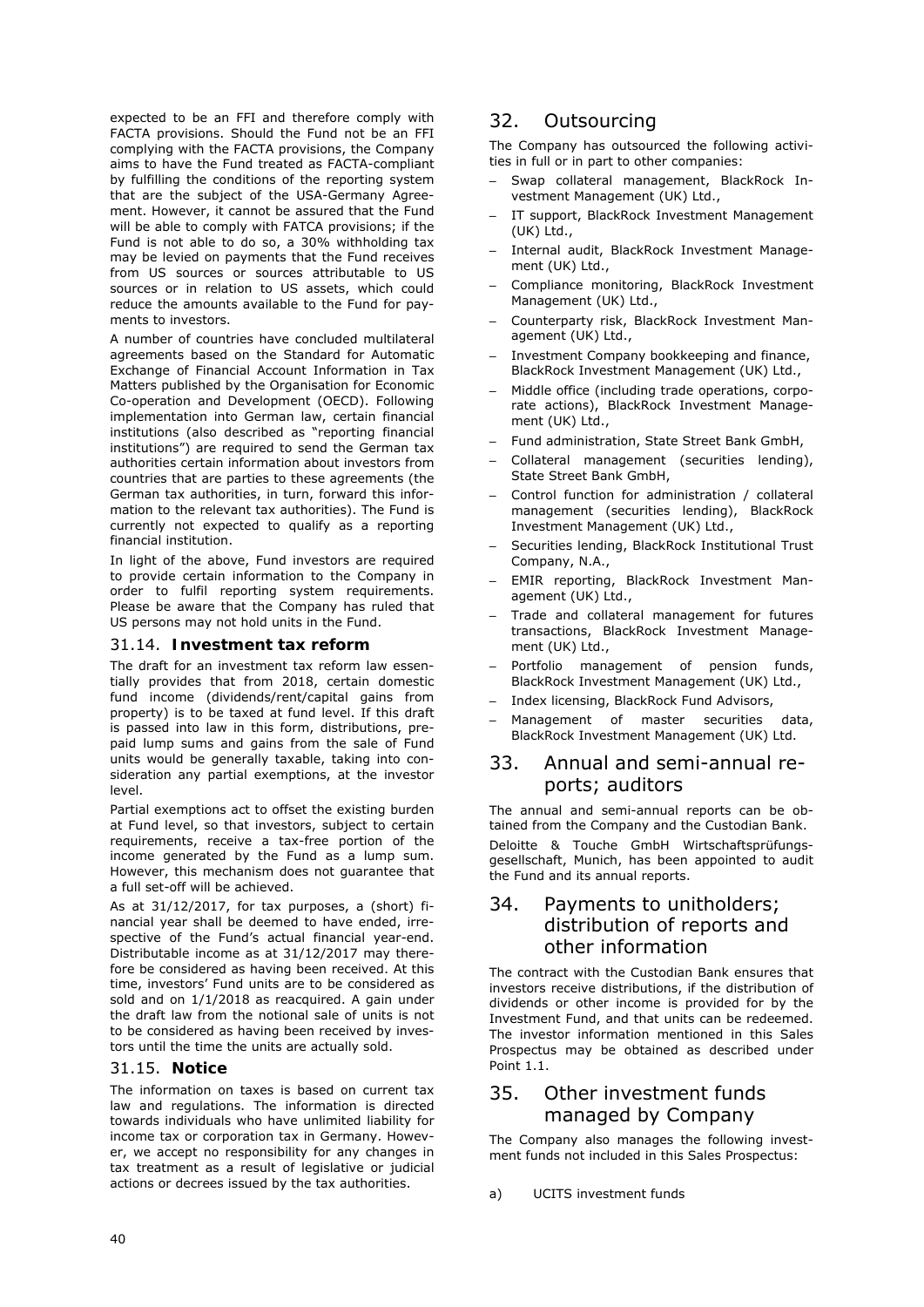iShares Core DAX® UCITS ETF (DE) iShares DivDAX® UCITS ETF (DE) iShares MDAX® UCITS ETF (DE) iShares TecDax® UCITS ETF (DE) iShares EURO STOXX 50 UCITS ETF (DE) iShares EURO STOXX Select Dividend 30 UCITS ETF (DE) iShares EURO STOXX UCITS ETF (DE) iShares Dow Jones Eurozone Sustainability Screened UCITS ETF (DE) iShares STOXX Europe 50 UCITS ETF (DE) iShares STOXX Europe Select Dividend 30 UCITS ETF (DE) iShares STOXX Europe Large 200 UCITS ETF (DE) iShares STOXX Europe Mid 200 UCITS ETF (DE) iShares STOXX Europe Small 200 UCITS ETF (DE) iShares ATX UCITS ETF (DE) iShares Dow Jones U.S. Select Dividend UCITS ETF (DE) iShares NASDAQ-100® UCITS ETF (DE) iShares Nikkei 225® UCITS ETF (DE) iShares Dow Jones Global Titans 50 UCITS ETF (DE) iShares Dow Jones China Offshore 50 UCITS ETF (DE) iShares Dow Jones Asia Pacific Select Dividend 30 UCITS ETF (DE) iShares Dow Jones Industrial Average UCITS ETF (DE) iShares eb.rexx® Money Market UCITS ETF (DE) iShares eb.rexx® Government Germany UCITS ETF (DE) iShares eb.rexx® Government Germany 1.5-2.5yr UCITS ETF (DE) iShares eb.rexx® Government Germany 2.5-5.5yr UCITS ETF (DE) iShares eb.rexx® Government Germany 5.5-10.5yr UCITS ETF (DE) iShares eb.rexx® Government Germany 10.5+ yr UCITS ETF (DE) iShares Pfandbriefe UCITS ETF (DE) iShares Euro Government Bond Capped 1.5-10.5yr UCITS ETF (DE) iShares Euro Government Bond Capped 1.5-2.5yr UCITS ETF (DE) iShares Euro Government Bond Capped 2.5-5.5yr UCITS ETF (DE) iShares Euro Government Bond Capped 5.5-10.5yr UCITS ETF (DE) iShares Euro Government Bond Capped 10.5+yr UCITS ETF (DE) iShares Diversified Commodity Swap UCITS ETF (DE) iShares EURO STOXX Banks 30-15 UCITS ETF (DE) iShares EURO STOXX Telecommunications 30-15 UCITS ETF (DE) iShares SLI UCITS ETF

b) UCITS Sub-Funds of iShares (DE) I Investmentaktiengesellschaft mit Teilgesellschaftsvermögen

iShares STOXX Global Select Dividend 100 UCITS ETF (DE)

iShares STOXX Europe 600 Automobiles & Parts UCITS ETF (DE)

iShares STOXX Europe 600 Banks UCITS ETF (DE) iShares STOXX Europe 600 Basic Resources UCITS ETF (DE)

iShares STOXX Europe 600 Chemicals UCITS ETF (DE)

iShares STOXX Europe 600 Construction & Materials UCITS ETF (DE)

iShares STOXX Europe 600 Financial Services UCITS ETF (DE)

iShares STOXX Europe 600 Food & Beverage UCITS ETF (DE)

iShares STOXX Europe 600 Health Care UCITS ETF (DE)

iShares STOXX Europe 600 Industrial Goods & Services UCITS ETF (DE)

iShares STOXX Europe 600 Insurance UCITS ETF (DE)

iShares STOXX Europe 600 Media UCITS ETF (DE) iShares STOXX Europe 600 Oil & Gas UCITS ETF (DE)

iShares STOXX Europe 600 Personal & Household Goods UCITS ETF (DE)

iShares STOXX Europe 600 Real Estate UCITS ETF (DE)

iShares STOXX Europe 600 Retail UCITS ETF (DE) iShares STOXX Europe 600 Technology UCITS ETF (DE)

iShares STOXX Europe 600 Telecommunications UCITS ETF (DE)

iShares STOXX Europe 600 Travel & Leisure UCITS ETF (DE)

iShares STOXX Europe 600 Utilities UCITS ETF (DE)

# 36. Instruction on the right of revocation under Section 305 KAGB (door-to-door sales)

- 1. If the purchase of units in open-ended investment funds is transacted on the basis of verbal negotiations outside of the permanent business premises of the party selling the units or brokering their sale, then the purchaser is entitled to revoke his purchase agreement in writing notice and without stating reasons within a period of two weeks (e.g. by letter, fax, e-mail). The right of revocation applies even if the party selling the units or brokering their sale does not have any permanent business premises.
- 2. The revocation notice period does not commence until the copy of the application to conclude the contract has been delivered to the buyer or a statement of purchase has been sent to him, containing instructions on the right of revocation that satisfy the requirements of Section 360 Paragraph 1 BGB [German Civil Code]. Sending notice of revocation prior to the deadline is sufficient for observing the time limit. If the beginning of the period is in dispute, the burden of proof is on the seller. The revocation must be declared in writing, indicating the per-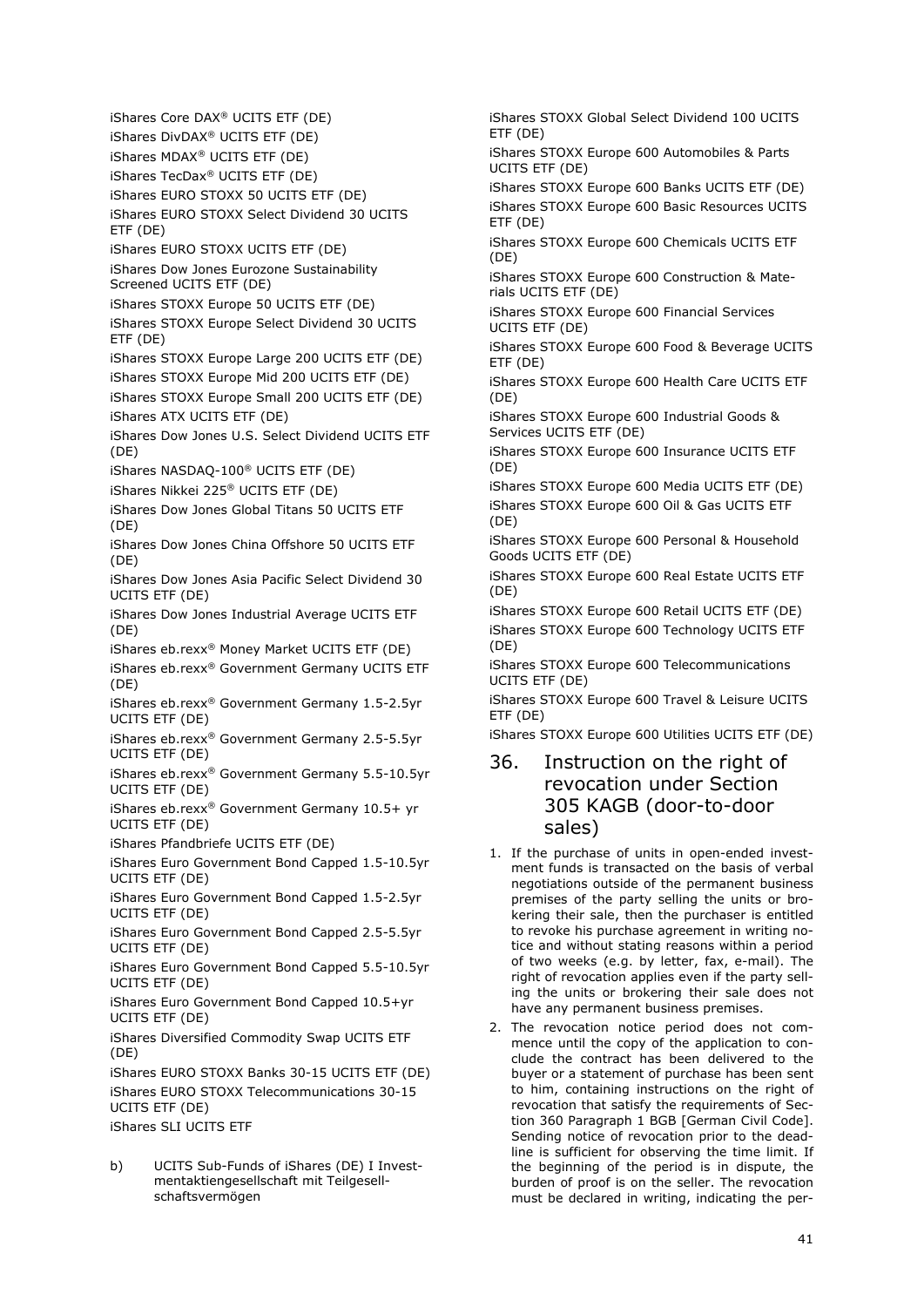son making the statement, including his/her signature; no justification is required.

3. The revocation must be sent to BlackRock Asset Management Deutschland AG

Max-Joseph-Strasse 6

80333 Munich, Germany Fax: +49 (0)89 42729 5999

E-mail: info@iShares.de

- 4. The right of revocation does not apply if the seller can prove that the purchaser is not a consumer within the meaning of Section 13 BGB, or if he called on the investor to conduct negotiations leading to the sale of the units as a result of a previous order in accordance with Section 55, Paragraph 1 of the Industrial Code [GewO]).
- 5. If the right of revocation is exercised after the investor has made payments, the Company is obliged to repay any costs paid – incrementally as the purchased units are transferred back, if necessary – in addition to an amount corresponding to the value of the purchased units on the day after the notice of revocation was received. The right of revocation cannot be waived.
- 6. The foregoing also applies to the sale of units by the investor.

# 37. Conflicts of interest

Relationships within the BlackRock Group and the PNC group.

Parent holding company of the Company is BlackRock, Inc., a company incorporated in Delaware, U.S. PNC Bank N. A. is a major shareholder in BlackRock, Inc.

At the conclusion of securities transactions for the Fund, companies of the PNC Group may provide securities commission services, foreign exchange services and banking services and other services or act as sales representatives at their normal terms and conditions and benefit from them.

Commissions to brokers and sales representatives correspond to market conditions and any volume or other discounts as well as soft commissions in cash are forwarded to the Fund.

If it considers it appropriate, the Company may make use of the services of companies of the PNC Group provided that (a) their commissions and other terms and conditions are generally comparable to offers by unaffiliated brokers and sales representatives on the relevant market and (b) this is consistent with the principles for achieving the best possible results.

In accordance with these principles, some of the investment transactions for the Fund are entered into by brokers/dealers of the PNC Group, which are expected to belong to a relatively small group of global companies, to each of which a larger part the business is transferred than to other companies.

Subject to the foregoing and the restrictions that were set by the Company, it is possible that the Company or any other company in the BlackRock Group, the PNC Group and the managing directors of the companies listed (a) participate in the Fund or in transaction for or with the Fund, or that any

other relationship with other people, leading to a potential conflict with their obligations to society, and (b) conclude transactions with companies of the PNC Group or make use of their services while they fulfil these commitments, without them being required to account for the profits or fees from the activities.

Conflicts of interest may arise, for example, because the relevant company of the BlackRock Group and/or the PNC Group:

(a) enters into transactions for other customers;

(b) has directors or employees who are the directors or shareholders of a company, or deal in securities of that company or are otherwise involved in that company, the securities of which are held or traded by the Company in its own name or in the name of a third party;

(c) profits, under certain circumstances, from a commission, a fee, a price premium or price discount that is not paid by the Company in connection with an investment transaction;

(d) is active as an agent for the company with respect to transactions in which it occurs simultaneously as an agent for their other own customers;

(e) acts as principal for its own account with investments and/or currencies with the Company or its shareholders;

(f) enters into transactions in units of an undertaking for collective investment or of another company for which one of the companies of the BlackRock Group or the Bank of America Group acts as a manager, operator, bank, consultant or trustee;

(g) also settles transactions for the Company that are in connection with placements and/or new issues through one of its other affiliates acting as principal for its own account or receiving a broker commission.

Certain securities may be – as described above – considered suitable as actual or potential investments both for the Fund and for other investment funds of the Company as well as the Fund and customers of other companies in the BlackRock Group.

Because of different investment objectives and other factors, a particular security may be purchased for one or one or more of these investment funds or customers but sold for others.

If the purchases or sales of securities on behalf of the Fund or those customers are pending valuation at about the same time, such transactions, to the extent practicable, will be settled in a way that is appropriate for all participating investment funds or customers. There may be cases in which the purchase or sale of securities on behalf of one or more funds or customers of the BlackRock Group are disadvantageous for other funds or customers of the BlackRock Group.

The following should be considered with regard to BlackRock Funds, even though the information is not necessarily relevant to the investment funds managed by the Company.

If opposing positions (i.e. long and short) are established, held or settled for the same securities at the same time for different funds or customers,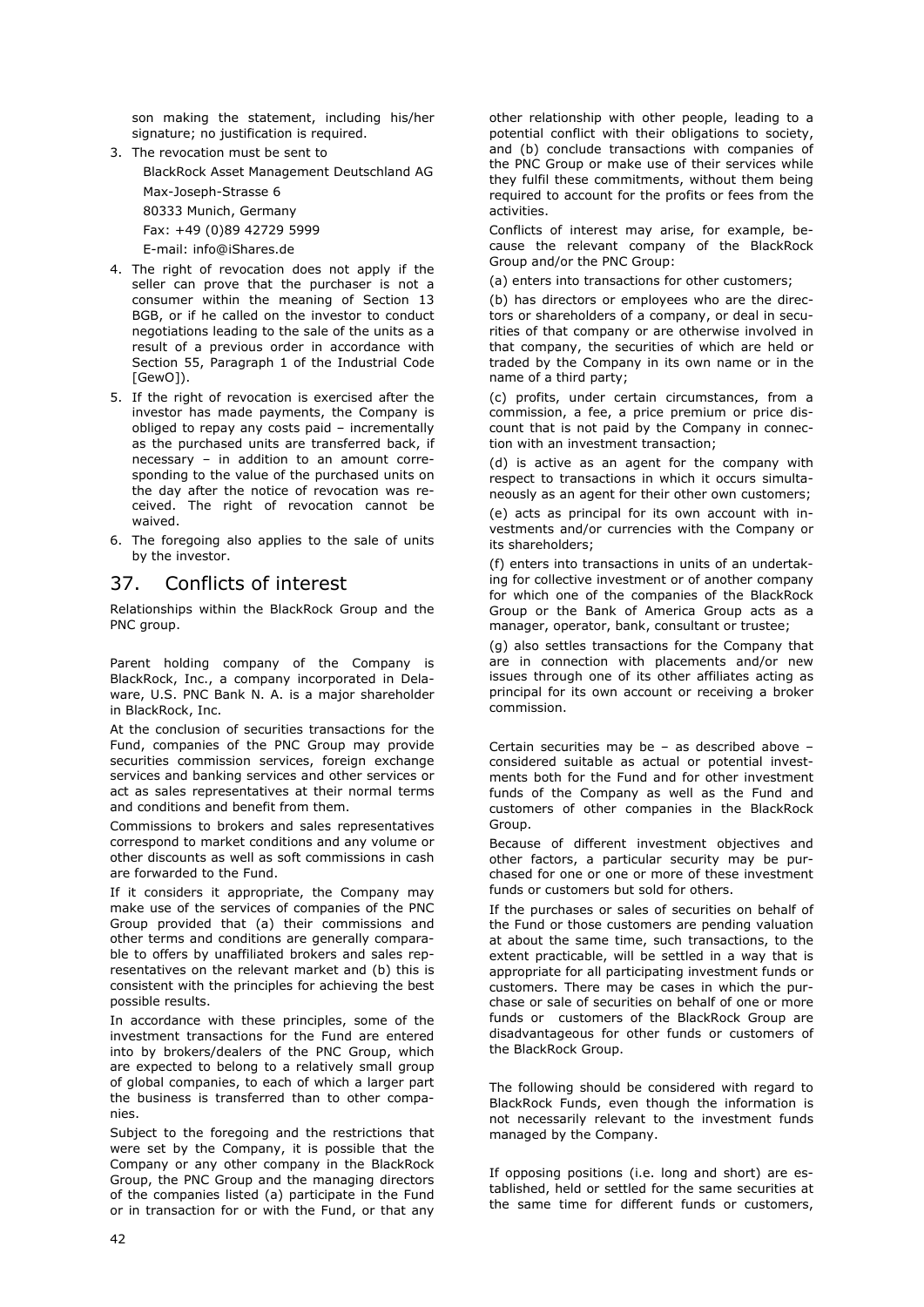this could damage the interests of the funds and/or customers on one side or the other. For BlackRock, this could represent a conflict of interest, especially if BlackRock or the participating portfolio manager receives a higher fee for one activity compared to another. This activity may result from the fact that the securities of different portfolio management teams will be assessed differently, or that risk management strategies are implemented and certain guidelines and procedures do not generally apply in these situations.

This conflict can also arise if within the same portfolio management teams there are long-only mandates and long-short mandates or short-only mandates or in the implementation of risk management strategies. If there are mandates of this type within the same portfolio management team, short positions for a security in some portfolios for which there are long positions in other portfolios, or long positions for a security in some portfolios for which there are short positions in other portfolios, may only be settled in accordance with established guidelines and procedures.

This is to ensure that an appropriate fiduciary principle prevails and that counteracting transactions are carried out in such a way that no particular customer group is systematically given preference to or put at a disadvantage. The BlackRock Compliance Group monitors these guidelines and procedures and can require changes or the discontinuation of certain activities in order to keep conflicts to a minimum. Exceptions to these guidelines and procedures are subject to approval by the Compliance Group.

Different views regarding the short and long-term performance of a security that would justify entering into different positions for the same securities at the same time would, for example, fall under the fiduciary principle. For long-only accounts in this sense, it might be inappropriate to sell the security, while it might be useful for short-term oriented accounts with a short mandate to take a shortterm short position in the security. The attempt to neutralise the impact of the performance of a specific line of a company by establishing an opposing position in another company whose business is essentially comparable with the relevant segment can also be based on this principle.

Due to the efforts of BlackRock to handle such conflicts effectively, customers may not be able to take advantage of certain investment options, or it may be that BlackRock settles transactions in a different way than if these conflicts did not exist. This in turn can affect investment performance.

The companies of the BlackRock Group may, with respect to the BlackRock Funds (or parts of a BlackRock Funds) for which they provide investment management and advisory services, contract with brokers (including, but not restricted to brokers that are associated with BlackRock), that directly or through a third party or comparable relations provide research or execution services for BlackRock. The requirement is that in the view of the BlackRock Group they represent a legally defensible and appropriate support for the relevant companies in the BlackRock Group in investment decision processes or execution of orders and it can reasonably be expected that the Company as a

whole benefits from the provision of these services and this benefits the performance of the BlackRock Funds. These research or execution services include – where authorised under the applicable laws – research on companies, industries and securities, economic and financial information and analysis, and software for quantitative analysis. The results received through these research or execution services may be used not only for the account whose commissions have been used to pay for these services, but are also for other customer accounts of the BlackRock Group. For the avoidance of doubt, such goods and services do not include travel, accommodation, entertainment, general administrative goods or services, computer hardware, general office equipment or premises, membership fees, employee salaries or direct money payments. If BlackRock uses the money from commission payments from their customers for the provision of research or execution services, the companies of the BlackRock Group do not have to pay for those products and services themselves. Companies of the BlackRock Group may make use of research or execution services claim that fall within the scope of order execution, clearing fall and/or settlement services of a specific broker/dealer. If a company of the BlackRock Group uses research or execution services on this basis, the same conflicts may exist as those in connection with the provision of such services through agreements with third parties. For example, the research is effectively paid for by the customer commissions, which are also used to pay for the execution, clearing and execution services provided by the broker/dealer. They are therefore not paid by that company of the BlackRock Group.

Each company of the BlackRock Group may, subject to the best execution principle, endeavour to implement these orders through brokers that provide research or execution services within the scope of such agreements. This ensures the continuous provision of research or execution services that the company of the BlackRock Group is certain are useful for their investment decision and order fulfilment processes. A company in the BlackRock Group may pay higher fees or apparently higher fees than they would otherwise have paid to obtain research or execution services, if this company in the BlackRock Group determines in good faith that the commission paid is appropriate in relation to value of the research or execution services provided. BlackRock Group believes that its investment research and order execution processes will be improved if commission money is used for the provision of research or execution services. At the same time, this improves the prospects for higher investment returns.

BlackRock Group, without prior notice to customers of the BlackRock Group, may decide to change the agreements described above, or decide to bind themselves to varying degrees by the extent allowed by the applicable laws.

Definitions for the following terms mentioned in this number:

"BlackRock Funds": Funds managed by the BlackRock Group but not by BlackRock Asset Management Deutschland AG.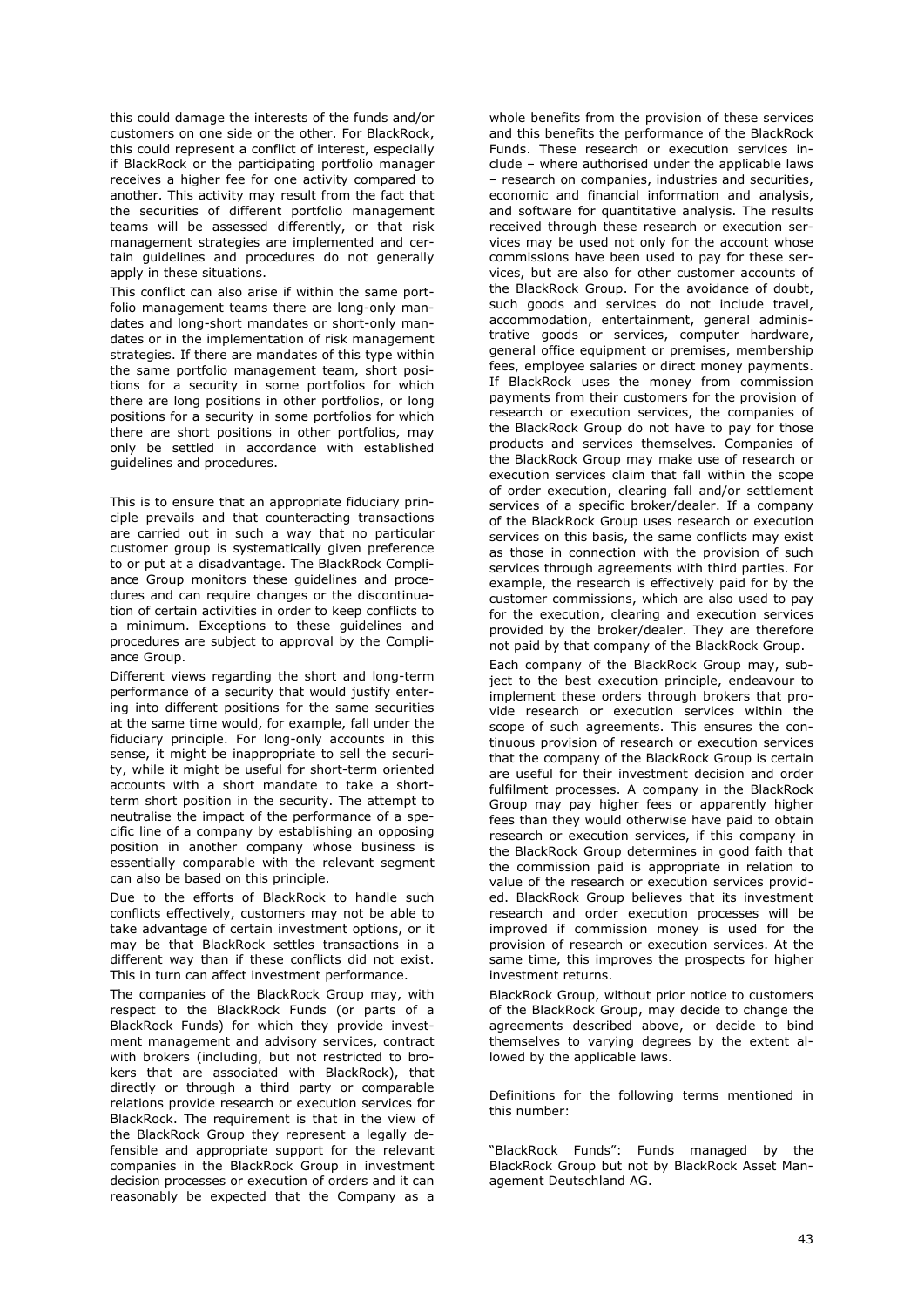"BlackRock Group": Companies of BlackRock, Inc. and its subsidiaries and persons affiliated with the Company.

"PNC Group": Company of the PNC Group whose ultimate holding company is PNC Bank, N.A.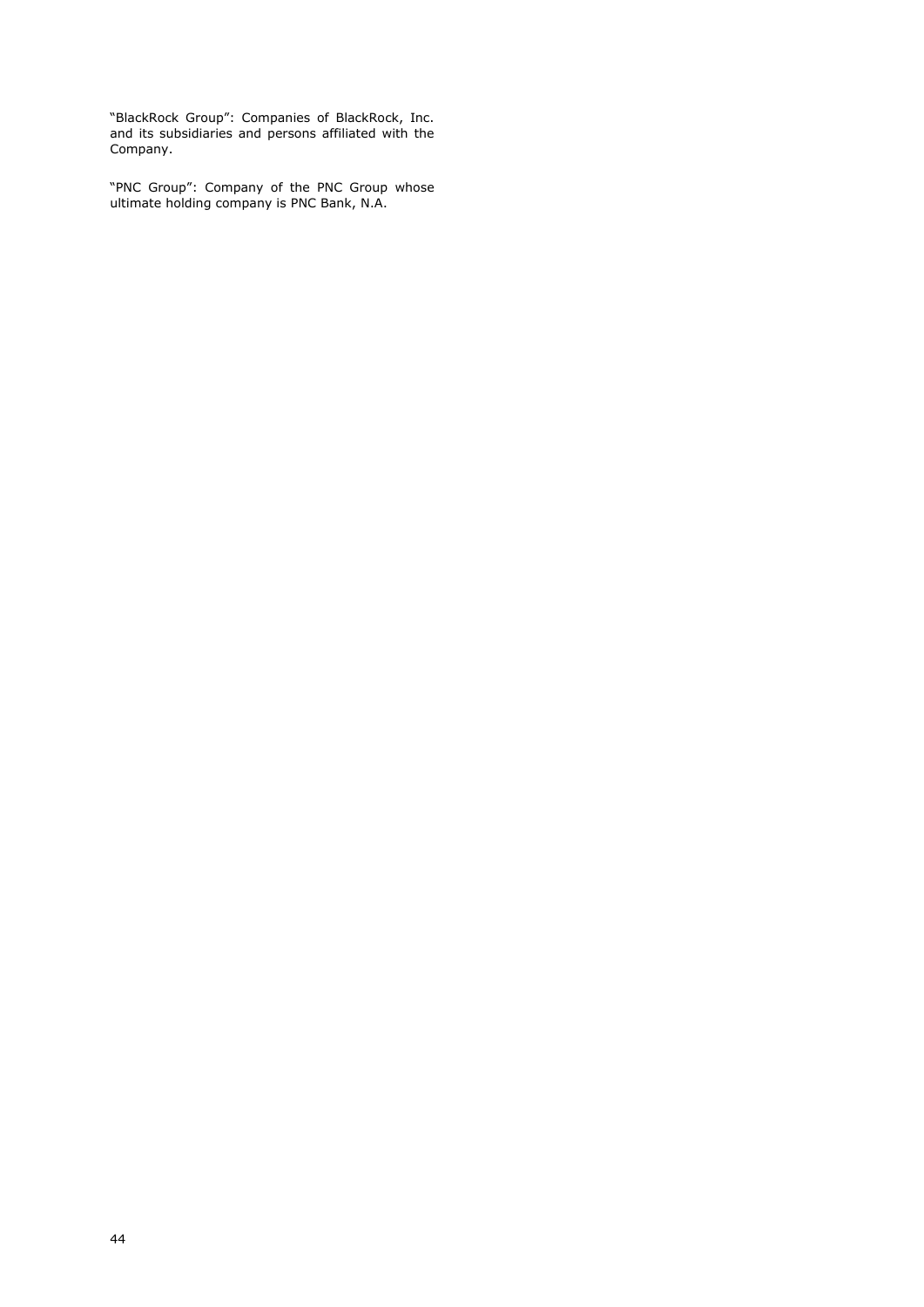# Overview of existing unit classes.

# 38. Overview of existing unit classes of the iShares STOXX Europe 600 UCITS ETF (DE) Investment Fund

| Name of unit class           | iShares STOXX Europe 600 UCITS ETF (DE)              |
|------------------------------|------------------------------------------------------|
| German Securities Code (WKN) | WKN 263 530                                          |
| Listed on a stock exchange   | yes                                                  |
| Level of management fee      | $0.19 \%$                                            |
| Level of issue premium       | 2%; no issue premium if purchased via stock exchange |
| Level of redemption fee      | 1%; no redemption fee if sold via stock exchange     |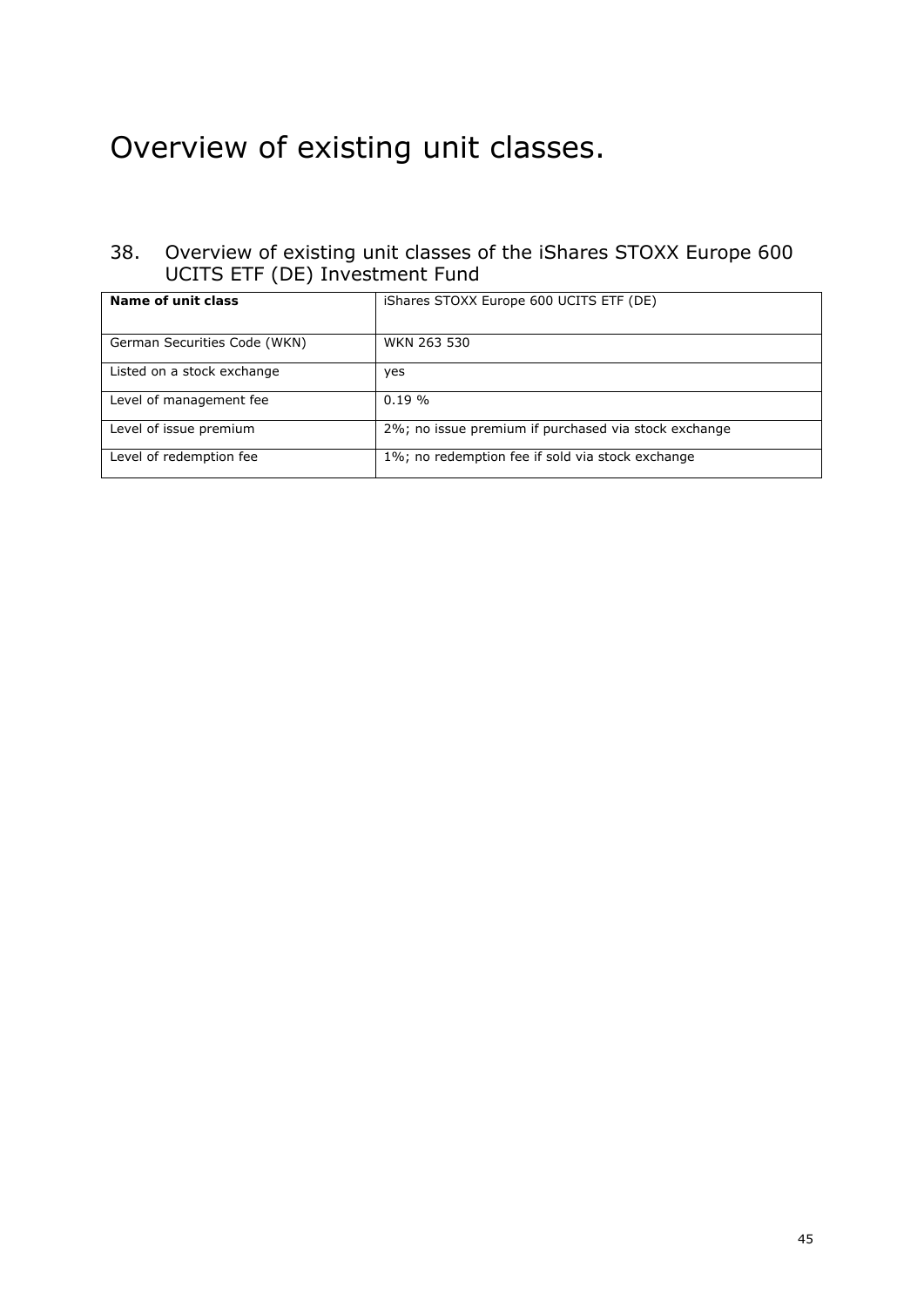# General Investment Conditions.

General Investment Conditions governing the legal relationship between the investors and BlackRock Asset Management Deutschland AG, Munich, Germany (hereinafter referred to as the "Company"), for the Directive-Compliant Securities Index Investment Funds (hereinafter referred to as "UCITS Funds") managed by the Company in accordance with the UCITS Directive. These "General Investment Conditions" are valid only in combination with the "Special Investment Conditions" established for each respective individual UCITS Fund.

### § 1 General provisions.

- 1. The Company is an Investment Management Company subject to the provisions of the German Investment Code (Kapitalanlagegesetzbuch – KAGB).
- 2. The Company shall invest the funds placed by the unitholders in its own name for the collective account of the investors in accordance with the principle of risk diversification in assets permitted by the KAGB and separated from its own assets in the form of UCITS investment funds. Certificates (unit certificates) will be issued by the Company regarding the rights of the investors resulting therefrom.
- 3. The UCITS Fund is subject to supervision by the Federal Financial Supervisory Authority (BaFin) on assets for collective investment, in accordance with the KAGB. The business purpose of the UCITS Fund is limited to investment in accordance with a defined investment policy within the framework of collective asset management using the assets deposited with it; operational activity and active entrepreneurial management of the assets held are excluded.
- 4. The legal relationship between the Company and the investor is governed by the General Investment Conditions (GIC) and the Special Investment Conditions (SIC) of the UCITS Fund and the KAGB.

# § 2 Custodian Bank.

- 1. The Company shall appoint a credit institution as Custodian Bank; the Custodian Bank shall act independently of the Company and exclusively in the interests of the investors.
- 2. The tasks and duties of the Custodian Bank are governed by the custodian agreement concluded with the Company, in accordance with the KAGB and GIC and SIC.
- 3. The Custodian Bank may outsource custodial tasks to another company (sub-custodian) pursuant to Section 73 KAGB. Please refer to the Sales Prospectus for details.
- 4. The Custodian Bank shall be liable to the UCITS Fund or to the investors for the loss of a financial instrument held in custody by the Custodian Bank or by a sub-custodian to whom the

custody of financial instruments has been transferred according to Section 72 para. 1 KAGB. The Custodian Bank is not liable if it can prove that the loss is due to external events whose consequences were unavoidable despite all reasonable countermeasures. Further claims arising out of the provisions of civil law on the basis of contracts or torts are not affected. The Custodian Bank shall also be liable to the UCITS Fund or to the investors for all other losses that they incur if the Custodian Bank fails to meet its obligations under the provisions of the KAGB, whether negligently or intentionally. The Custodian Bank's liability remains unaffected by any transfer of custody tasks referred to in Paragraph 3, Sentence 1.

# § 3 Fund management.

- 1. The Company shall acquire and manage the assets in its own name for the collective account of the investors with the necessary expertise, diligence, care and conscientiousness. In performing its duties, it acts independently of the Custodian Bank and exclusively in the interests of the investors.
- 2. The Company has the right to use the money deposited with it by the investors to acquire assets, resell these assets and invest the proceeds in other assets; the Company is furthermore authorised to undertake all other legal actions arising out of management of the assets.
- 3. The Company may not grant loans for the collective account of the investors, nor may it enter into guarantees or surety obligations; it may not sell assets as defined in Sections 193, 194 and 196 KAGB that are not part of the UCITS Fund at the time the transaction is concluded. Section 197 KAGB remains unaffected.

# § 4 Investment principles.

- 1. The Company may only acquire such assets on behalf of the UCITS Fund that are designed to replicate a certain security index ("Security Index") approved by BaFin while still maintaining appropriate diversification of risk. The Security Index is approved specifically if
	- a) the composition of the security index is sufficiently diversified;
	- b) the index represents an adequate benchmark for the market to which it relates; and
	- c) the index has been published in an appropriate manner.

The Company shall specify in the SIC which assets may be acquired for the UCITS Fund.

2. The UCITS Fund may only acquire securities included in the Security Index or introduced to it following a change thereto ("Index Securities"), securities that are issued on these Index Securities or on the Underlying Index, and derivatives and financial instruments with derivative components on securities, money market instruments, investment fund units pursuant to Section 8, recognised financial indices, interest rates, foreign exchange rates or currencies in which the UCITS Fund may invest as provided for in the Investment Conditions. When replicating the Underlying Index, within the meaning of a direct duplication of the index, priority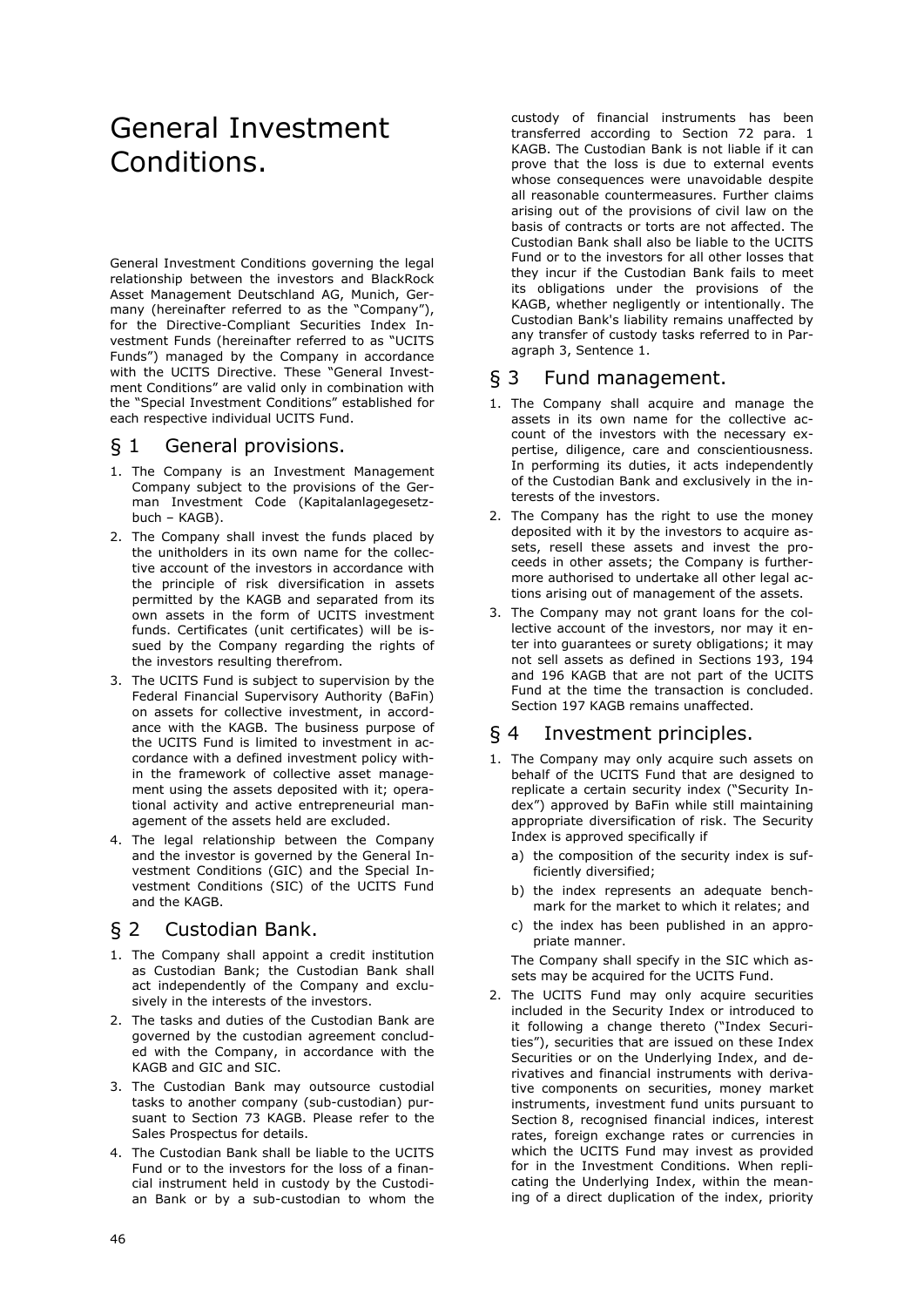shall be given to investments in Index Securities over investments in any other assets mentioned in Sentence 1 above that are approved for use in replicating indices. The Underlying Index may be replicated using securities, derivatives or financial instruments with derivative components that indirectly replicate the index only for purposes of maintaining the investment restrictions listed in Section 11 Paragraph 8.

- 3. In order to replicate the Security Index, the duplication percentage may not be less than 95 percent of the total assets in the UCITS Fund as defined in the first sentence of Paragraph 2 above. Derivatives and financial instruments with derivative components shall be included in the calculation of the duplication percentage with their weighted market risk using the simple approach provided for in the statutory instrument on risk management and risk measurement in the use of derivatives, securities lending and repurchase agreements in investment funds ("DerivateV") issued pursuant to Section 197 Paragraph 3 KAGB.
- 4. The duplication percentage reflects the proportion of securities, derivatives and financial instruments with derivative components according to Section 197 Paragraph 1 KAGB in the Investment Fund that corresponds with the Security Index in terms of weighting. The duplication percentage is defined as being equal to 100 less one half of the sum of the differences between the weighting of the securities in the index and the applicable weighting of the securities included in the total assets of the UCITS Fund, totalled for all securities and applicable values of derivatives and financial instruments with derivative components according to Section 197 Paragraph 1 KAGB in the UCITS Fund and for all securities in the index.

$$
DG = 100\% - \frac{\sum_{i=1}^{n} \left| W_{i}^{I} - W_{i}^{F} \right|}{2}
$$

 $DG =$  duplication percentage in %

- $n =$  number of share types in the Fund and index (upper summation limit)
- $I = \text{index}$
- $F = Fund$

w eighting of equity i in index I in %  $W_i^I$ 

w eighting of equity i to be included in the equity portion of the Fund in %  $\mathbf{W_{i}^{F}}$ 

 = sum symbol  $\Sigma$ 

i =

summation index; represents the individual share types of  $i = 1$  (low er summations limit) bis  $i = n$ (upper summation limit)

# § 5 Securities.

Provided that the SIC do not include any additional restrictions, the Company may, subject to Section 198 KAGB, only acquire securities on behalf of the UCITS Fund if:

- a) they are admitted for trading on a stock exchange in a member state of the European Union or in another state that is a party to the Agreement on the European Economic Area, or they are admitted for trading or included in another regulated market in a member state of the European Union or in another state that is a party to the Agreement on the European Economic Area,
- b) they are admitted for trading exclusively on a stock exchange outside the member states of the European Union or outside other states that are party to the Agreement on the European Economic Area, or they are admitted for trading or included in another regulated market in one of these states, provided the choice of such stock exchange or regulated market is permitted by BaFin<sup>19</sup>,
- c) their terms of issue require application for admission to trading on a stock exchange in a member state of the European Union or in another state that is a party to the Agreement on the European Economic Area, or admission to trading or inclusion in another regulated market in a member state of the European Union or in another state that is a party to the Agreement on the European Economic Area, and admission or inclusion of these securities takes place within one year after their issue,
- d) their terms of issue require application for admission to trading on a stock exchange or admission to trading or inclusion in another regulated market outside the member states of the European Union or outside other states that are party to the Agreement on the European Economic Area, provided the choice of such stock exchange or regulated market is permitted by BaFin and admission or inclusion of these securities takes place within one year after their issue,
- e) they are equities to which the UCITS Fund is entitled in a capital increase from Company assets,
- f) they are acquired in exercising subscription rights belonging to the UCITS Fund,
- g) they are financial instruments that meet the criteria listed in Section 193 Paragraph 1 Sentence 1 No. 8 KAGB.

Securities may only be acquired in accordance with Sentence 1 letters a) to d) if additionally the requirements of Section 193 Paragraph 1 Sentence 2 KAGB are met. Subscription rights arising from securities which may be acquired under this Section, Section 5, may also be acquired.

# § 6 Money market instruments.

1. Provided that the SIC do not include any additional restrictions, the Company may acquire

-

<sup>19</sup> The list of stock exchanges is published on the BaFin website. www.bafin.de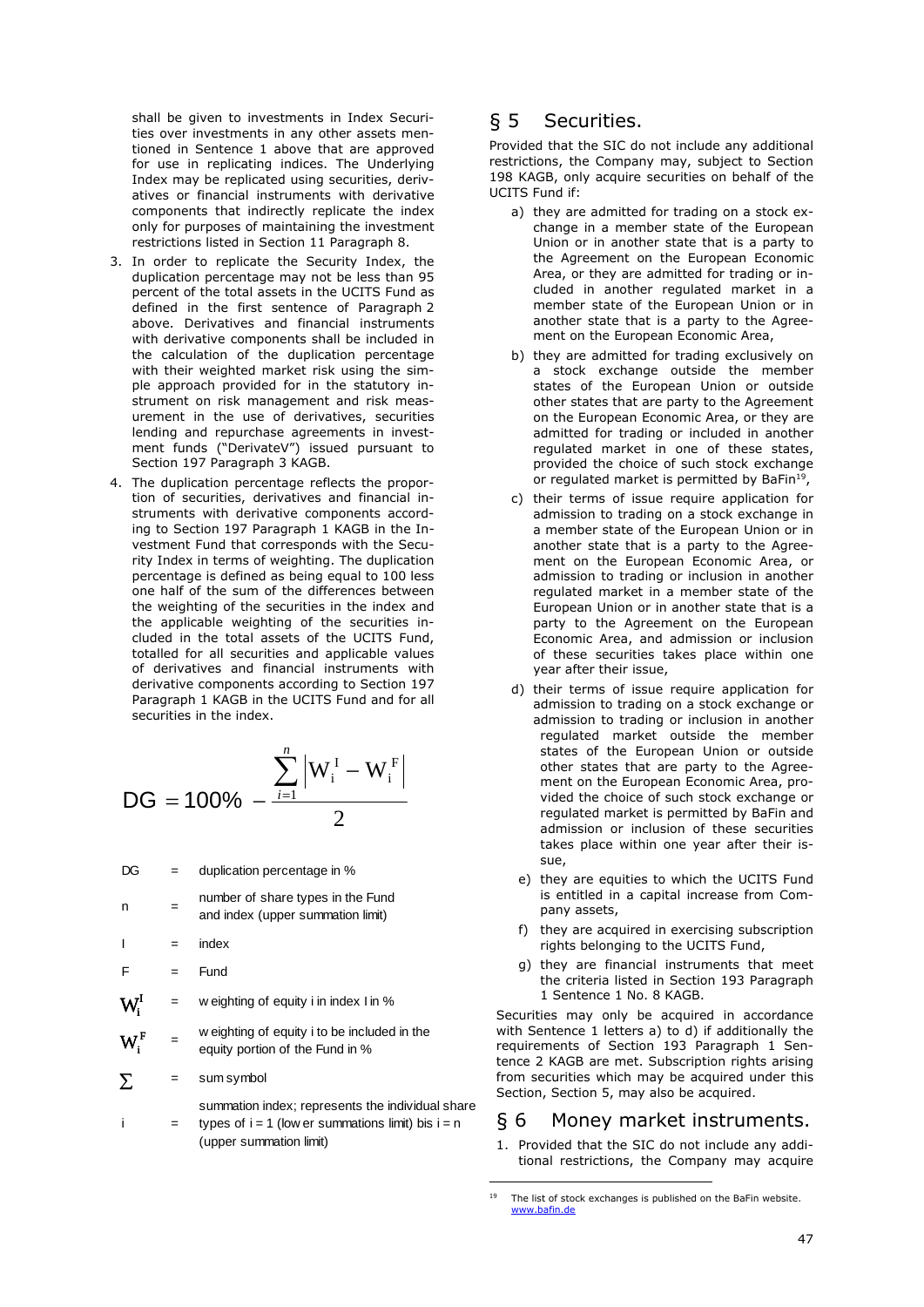on behalf of the UCITS Fund, subject to Section 198 KAGB, instruments normally dealt in on the money market and interest-bearing securities with a residual term of no more than 397 days at the time of their acquisition or whose interest rate, in accordance with the issue conditions, is regularly – and at least once each 397-day period – adjusted to reflect current market conditions or whose risk profile corresponds to the risk profile of this type of security (money market instruments). Money market instruments may only be acquired for the UCITS Fund if they:

- a) are admitted for trading on a stock exchange in a member state of the European Union or in another state that is a party to the Agreement on the European Economic Area, or they are admitted for trading or included in another regulated market in a member state of the European Union or in another state that is a party to the Agreement on the European Economic Area,
- b) are admitted for trading exclusively on a stock exchange outside the member states of the European Union or outside other states that are party to the Agreement on the European Economic Area, or they are admitted for trading or included in another regulated market there, provided the choice of such stock exchange or regulated market is permitted by BaFin<sup>20</sup>,
- c) are issued or guaranteed by the European Union, the German Federal Government, a special-purpose fund of the German Federal Government, a German federal state, another member state or another central, regional or local authority or by the central bank of a European Union member state, the European Central Bank or the European Investment Bank, a non-EU member state or, in case of a federal state, by one of the members making up the federation, or by a public international body to which one or more EU member states belong,
- d) are issued by a company whose securities are traded on the markets referred to in a) and b),
- e) if they are issued or guaranteed by a credit institution that is subject to supervision that meets the criteria defined by European Union law, or a credit institution that is subject to the prudential rules considered by BaFin as equivalent to those laid down in European Union law, and which complies with such rules, or
- f) are issued by other bodies and comply with the requirements of Section 194 Paragraph 1 Sentence 1 No. 6 KAGB.
- 2. Money market instruments as defined in Paragraph 1 may only be acquired if they comply with the requirements of Section 194 Paragraphs 2 and 3 KAGB.

### § 7 Bank accounts.

The Company may also hold, on behalf of the UCITS Fund, bank accounts containing deposits

with a maturity not exceeding twelve months. The accounts, which must be in the form of blocked accounts, may be held by a credit institution that has its registered office in a member state of the European Union or another state that is a party to the Agreement on the European Economic Area, or by a credit institution that has its registered office in a non-member state, provided that it is subject to the prudential rules considered by BaFin as equivalent to those laid down in European Union law. Unless specified otherwise in the SIC, these bank accounts may be denominated in foreign currencies.

# § 8 Investment fund units.

- 1. Unless specified otherwise in the SIC, the Company may, on behalf of the UCITS Fund, acquire units in investment funds pursuant to Directive 2009/65/EC (UCITS). Units in other domestic investment funds and joint-stock investment companies with variable capital and units in open-ended EU AIFs and foreign open-ended AIFs may be acquired if they meet the requirements of Section 196 Paragraph 1 Sentence 2 KAGB.
- 2. The Company may only acquire units of domestic investment funds and investment stock companies with variable capital, EU UCITS, open-ended EU AIFs and foreign open-ended AIFs if, in accordance with the Investment Conditions or the Articles of Association of the investment management company, the jointstock investment company with variable capital, the EU investment fund, the EU management company, the foreign AIF or the foreign AIF management company, a total not exceeding 10 percent of the value of their assets may be invested in units of other domestic investment funds, joint-stock investment companies with variable capital, open-ended EU investment funds or foreign AIFs.

# § 9 Derivatives.

- 1. Unless specified otherwise in the SIC, in managing the UCITS Fund, the Company may acquire derivatives in accordance with Section 197 Paragraph 1 Sentence 1 KAGB and financial instruments with derivative components in accordance with Section 197 Paragraph 1 Sentence 2 KAGB. It may – depending on the type and extent of derivatives and financial instruments with derivative components used – use either the simple or qualified approach within the meaning of DerivateV provided for in Section 197 Paragraph 3 KAGB when calculating the market risk limits established under Section 197 Paragraph 2 KAGB on the use of derivatives and financial instruments with derivative components; details are discussed in the Sales Prospectus.
- 2. If the Company uses the simple approach, it may only make regular use of the following basic forms of derivatives, financial instruments with a derivative component or combinations of these derivatives, financial instruments with a derivative component or combinations of underlying securities permitted under Section 197 Paragraph 1 Sentence 1 KAGB in the UCITS Fund. Complex derivatives based on permitted underlying securities pursuant to Section 197

-

 $20$  The list of stock exchanges is published on the BaFin website. www.bafin.de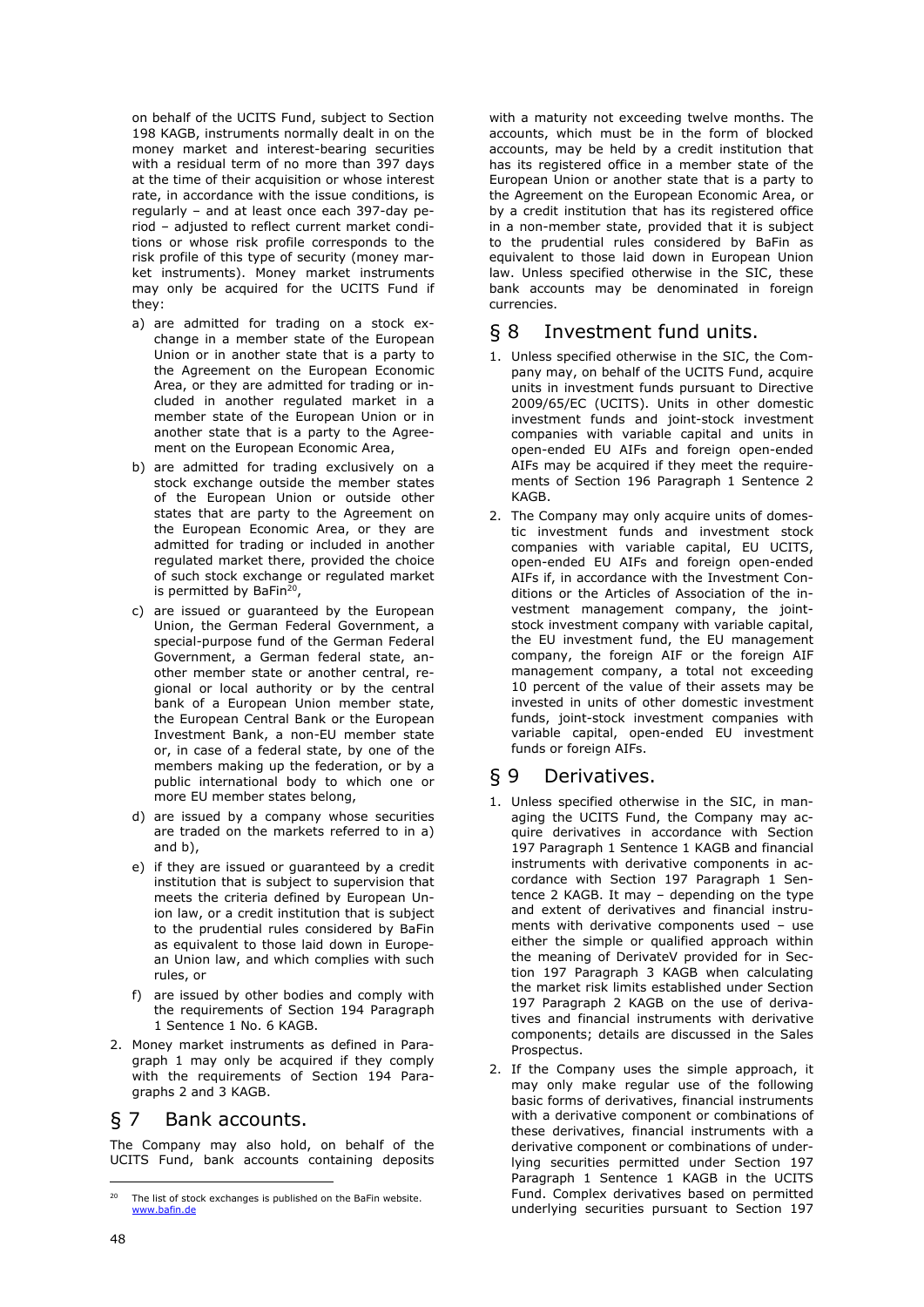Paragraph 1 Sentence 1 KAGB may only be used for a negligible proportion. The weighted market risk attributable to the UCITS Fund, to be calculated as provided for in Section 16 DerivateV, may at no time exceed the value of the UCITS Fund.

The basic forms of derivatives are:

- a) Forward contracts on the underlying values pursuant to Section 197 Paragraph 1 KAGB with the exception of investment units pursuant to Section 196 KAGB;
- b) Options or warrants on the underlying securities pursuant to Section 197 Paragraph 1 KAGB with the exception of investment fund units pursuant to Section 196 KAGB and on futures contracts as defined in letter a), if they have the following characteristics:
- aa) exercising is possible either during the entire term or at the end of the term and
- bb) at the time of being exercised, the option value is linearly based on the positive or negative difference between the underlying price and the market price of the underlying security and becomes nil if the difference has the other leading sign;
- c) Interest rate swaps, currency swaps or interest rate/currency swaps;
- d) Options on swaps according to letter c), to the extent that they display the characteristics described in letter b) under letters aa) and bb) (swaptions);
- e) Credit default swaps relating to a single underlying security (single-name credit default swaps).
- 3. If the Company uses the qualified approach, it may invest, subject to a suitable risk management system, in any financial instruments with a derivative component or derivatives that are derived from an underlying security that is permitted under Section 197 Paragraph 1 Sentence 1 KAGB.

The potential risk amount for the market risk ("risk exposure") attributable to the UCITSFund may at no time exceed two times the potential risk amount for the market risk of the associated benchmark assets pursuant to Section 9 DerivateV. Alternatively, the risk exposure may at no time exceed 20 percent of the value of the UCITS Fund.

- 4. In these transactions, the Company may under no circumstances deviate from the investment policies and limits listed in the GIC and the SIC or in the Sales Prospectus.
- 5. The Company will use the derivatives and financial instruments with a derivative component for the purpose of hedging, more efficient portfolio management and to produce additional returns, when and to the extent that it considers this to be in the interests of the investors.
- 6. In calculating the market risk limit for the use of derivatives and financial instruments with a derivative component, the Company may at any time switch between the simple and the qualified approach pursuant to Section 6 Sentence 3 DerivateV. The change does not require the approval of BaFin. However, the Company must report the change to BaFin without delay

and announce it in the next semi-annual or annual report.

7. The Company will observe the guidelines of DerivateV when derivatives and financial instruments with derivative components are used.

# § 10 Other investment instruments.

Unless specified otherwise in the SIC, the Company may invest up to 10 percent of the value of a UCITS fund in other investment instruments pursuant to Section 198 KAGB on behalf of the UCITS Fund; this limit includes investments in companies that are not admitted for trading on a stock exchange nor admitted to another regulated market or included in such market.

The investments in a company acquired under Section 198 KAGB must not exceed 10 percent of the capital of that company.

### § 11 Issuer and investment limits.

- 1. In its management of assets, the Company must comply with the limitations and restrictions specified in the KAGB, DerivateV and in the Investment Conditions.
- 2. The Company may invest up to 20 percent of the assets of the UCITS fund in securities from a single issuer (debtor).
- 3. The limit specified in Paragraph 2 may be increased to up to 35 percent of the value of the UCITS Fund for securities from a single issuer. An investment up to the limit specified in Sentence 1 above is permissible only for one individual issuer (debtor).
- 4. For assets based on the Underlying Index, the market price of the index securities shall be attributed to the respective issuer limits on a pro rata basis. The same applies for assets based on a single index security or on a basket of index securities. Derivatives and financial instruments with derivative components pursuant to Section 197 Paragraph 1 KAGB shall be attributed to the issuer limits in accordance with Sections 23 and 24 DerivateV.
- 5. The Company may invest up to 5 percent of the assets of the UCITS Fund in bank accounts and money market instruments as defined in Sections 6 and 7, unless otherwise specified in the SIC.
- 6. The Company may invest no more than 10 percent of the value of the UCITS Fund in a units of investment funds pursuant to Section 8, unless
	- a) the following requirements with respect to such units are met:

the UCITS, the AIF or the manager of the AIF of which the units are acquired, is subject to supervision on assets for collective investments in the country in which it has its registered office. The business purpose of the UCITS Fund is limited to investment in accordance with a defined investment policy as part of a collective asset management approach using the funds deposited in it; operational functions and the active en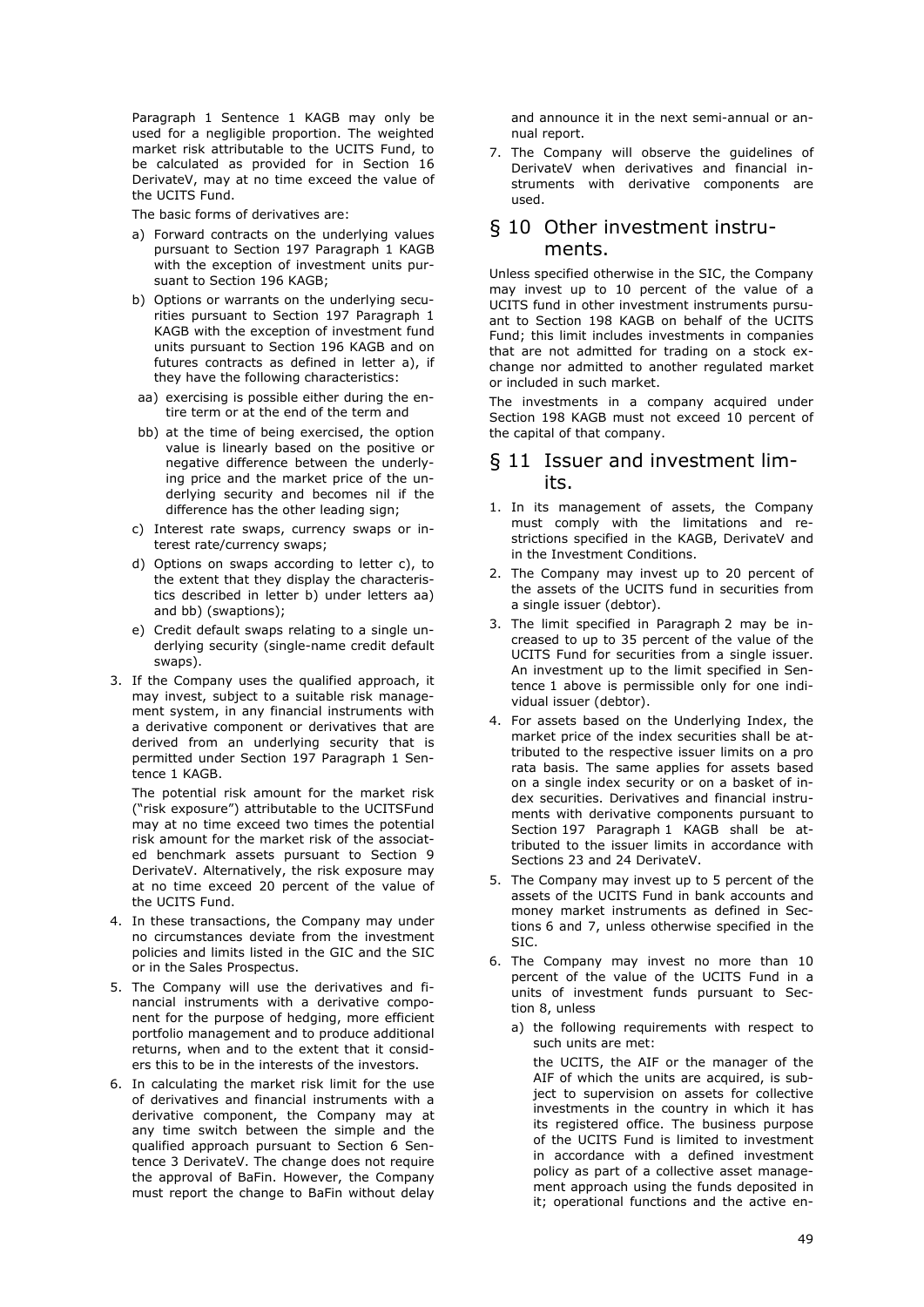trepreneurial management of assets held are excluded.

Investors may, in principle, exercise the right to redeem their units or shares at any time.

The respective investment assets will be invested directly or indirectly based on the principle of risk diversification.

At least 90 percent of the investments of the respective Investment Fund are made in the following assets:

- (i) Securities
- (ii) Money market instruments
- (iii) Derivatives
- (iv) Bank accounts
- (v) Units or shares in domestic and foreign investment funds which comply with the requirements of this paragraph 6 a) or b) ("Investment Funds")
- (vi) Investments in companies, if the market value of these investments can be determined, and
- (vii) Unsecuritised loan receivables for which a promissory note is issued.

Under the regulatory and contractual investment limits applying to the Investment Fund, no more than 20 percent of the value of the assets are invested in companies that are not admitted for trading on a stock exchange nor admitted to another regulated market or included in such market.

The level of investment of the assets in a company must be less than 10 percent of the capital of that company.

Only a short-term loan may be taken out and only up to 10 percent of the value of the investment assets.

For AIF, the investment conditions of the Investment Fund must reflect the above requirements, and for UCITS they must reflect the relevant regulatory requirements, or

- b) the Investment Fund is subject to grandfathering protection under tax law with regard to investment tax law.
- 7. The Company may invest no more than 20 percent of the value of the UCITS Fund in units of a single investment fund pursuant to Section 196 Paragraph 1 KAGB. The Company may invest no more than 30 percent of the value of the UCITS Fund in investment fund units pursuant to Section 196 Paragraph 1 Sentence 2 KAGB. The Company may acquire on behalf of the UCITS Fund no more than 25 percent of issued units of another open-ended domestic, EU or foreign investment fund that invests in assets in accordance with the principle of risk diversification as defined in Sections 192 to 198 KAGB. The limits under Paragraph 6 are not affected.
- 8. Unless specified otherwise in the SIC, the UCITS Fund must invest a minimum of 95 percent in assets based on a Security Index in accordance with Section 4 Paragraph 2 Sentence 1.

# § 12 Merger

- 1. In accordance with Sections 181 to 191 KAGB, the Company may
	- a) transfer all assets and liabilities of this UCITS Fund to another domestic UCITS Fund or a new domestic UCITS Fund created thereby, an EU UCITS or a UCITS investment stock corporation with variable capital, or
	- b) absorb all the assets and liabilities of another open-ended investment fund, an EU UCITS or a joint-stock company with variable capital into this UCITS Fund.
- 2. The merger requires the approval of the competent supervisory authority. Sections 181 to 191 KAGB provide details on the process.
- 3. The UCITS Fund may only be merged with an investment fund that is not a UCITS if the acquiring or newly formed investment fund remains a UCITS. In addition, the merger of an EU UCITS into the UCITS Fund may take place in accordance with the provisions of Article 2 Paragraph 1p (iii) of Directive 2009/65/EC.

### § 13 Securities loan.

- 1. The Company may grant a securities loan, which can be terminated at any time, on behalf of the UCITS Fund to a securities borrower at a market rate after transfer of sufficient collateral pursuant to Section 200 Paragraph 2 KAGB. The market value of securities to be lent, combined with the market value of those securities already lent on behalf of the UCITS Fund to the same securities borrower, including its group companies within the meaning of Section 290 of the German Commercial Code (Handelsgesetzbuch), may not exceed 10 percent of the value of the UCITS Fund's assets.
- 2. If the collateral for the securities transferred by the securities borrower is provided as credit balances, the credit balances must be maintained in blocked accounts in accordance with Section 200 Paragraph 2 Sentence 3 No. 1 KAGB. Alternatively, the Company may make use of the option to invest these credit balances in the currency of the credit balance in the following assets:
	- a) in high-quality bonds issued or guaranteed by the German Federal Government, a German state, the European Union, a member state of the European Union or its local authorities, another state that is a party to the Agreement on the European Economic Area or another state,
	- b) in short-term money market funds in accordance with the guidelines adopted by BaFin on the basis of Section 4 Paragraph 2 KAGB, or
	- c) by way of a repurchase agreement with a financial institution that guarantees the repayment of the accrued balance at any time.

The UCITS Fund receives the income from the invested collateral.

3. The Company may also make use of an organised system for brokerage and settlement of securities loans provided by a central deposito-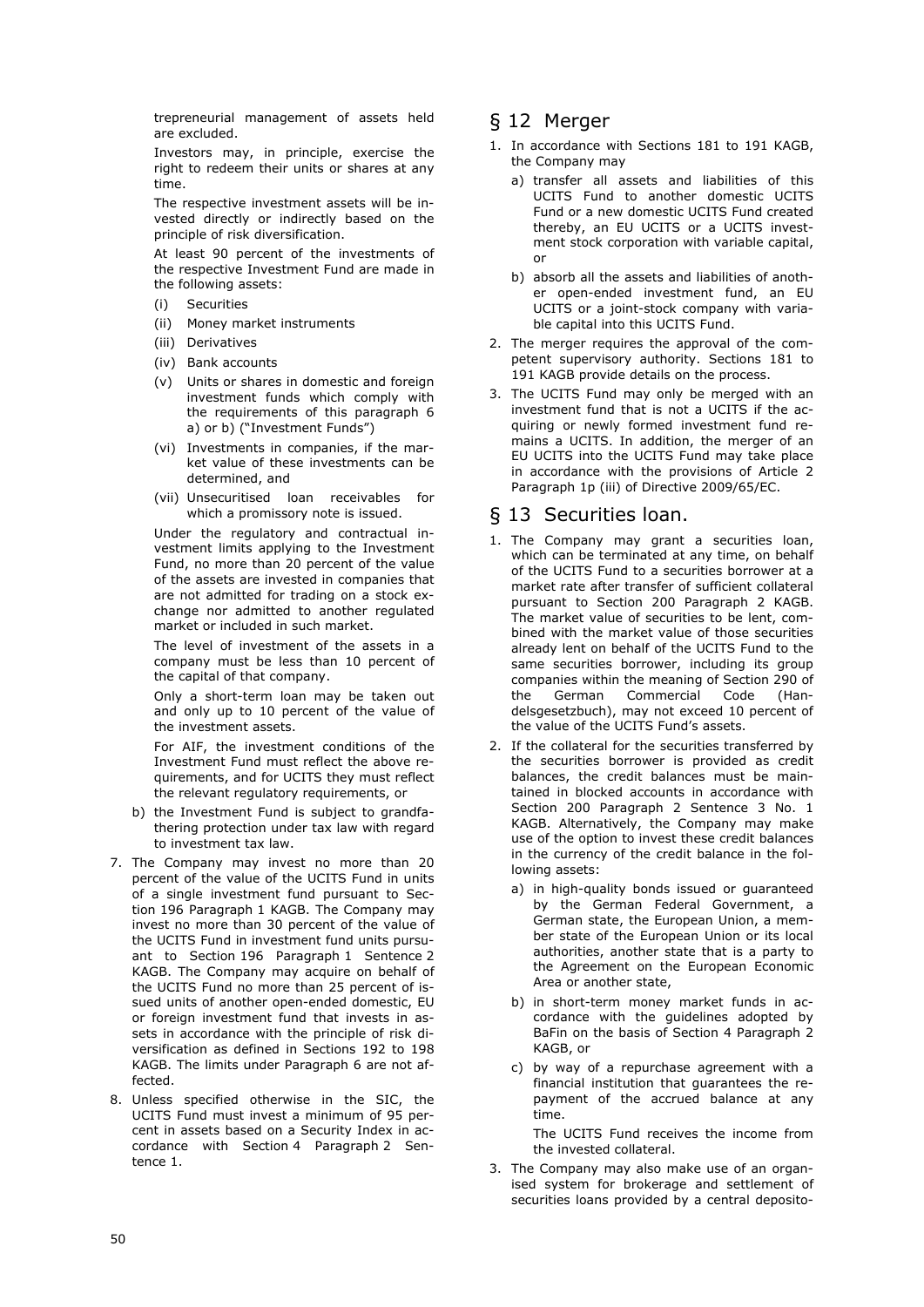ry for securities or by another company specified in the SIC whose corporate objective is the settlement of international securities transactions for third parties, and which deviates from the requirements of Sections 200 and 201 KAGB, if the regulations governing this system guarantee that investors' interests are upheld and the right of termination at any time under Paragraph 1 remains unaffected.

4. Unless specified otherwise in the SIC, the Company may also grant securities loans in relation to money market instruments and investment units, provided such assets may be acquired for the UCITS Fund. The provisions of Paras. 1 to 3 apply analogously.

# § 14 Securities repurchase agreements.

- 1. The Company may conclude securities repurchase agreements, which can be terminated at any time, with credit institutions or financial services institutions for valuable consideration as specified under Section 340 b Paragraph 2 of the German Commercial Code (HGB) on behalf of the UCITS Fund on the basis of standardised master agreements.
- 2. The securities repurchase agreements must be based on securities that may be acquired by the UCITS Fund in accordance with its Investment Conditions.
- 3. The repurchase agreements must have a maximum term of twelve months.
- 4. Unless specified otherwise in the SIC, the Company may also grant securities repurchase agreements in relation to money market instruments and investment units, provided such assets may be acquired for the UCITS Fund. The provisions of Paras. 1 to 3 apply analogously.

# § 15 Borrowing.

Short-term borrowing by the Company on behalf of all the investors of amounts of up to 10 percent of the value of the UCITS Fund is permissible if the terms of the borrowing are at market rates and the Custodian Bank approves the borrowing.

# § 16 Unit certificates.

- 1. The unit certificates are bearer certificates, each of them representing one or more Investment Fund units.
- 2. The units may differ, in particular, with respect to appropriation of income, issue premiums, redemption fees, management fees, minimum investment amount, currency of account, unit value, hedging transactions, or a combination of these characteristics (unit classes). The details are specified in the SIC.
- 3. At a minimum, the unit certificates bear the handwritten or facsimile signatures of the Company and the Custodian Bank.
- 4. The units are transferable. When a unit certificate is transferred, the rights attached thereto are also transferred. The Company will always assume that the holder of the unit certificate is the genuine owner.

5. The rights of investors and the rights of investors of a unit class will be represented by a global certificate. The right to demand issuance of individual certificates shall be excluded.

# § 17 Issue and redemption of unit certificates, suspension of redemption.

- 1. In principle, the number of units issued and of the corresponding unit certificates is not restricted. The Company reserves the right to temporarily suspend or terminate the issue of units.
- 2. Units may be acquired from the Company, the Custodian Bank, or from or through third parties.
- 3. Investors may request the redemption of their units by the Company. The Company is obligated to redeem the units on behalf of the UCITS Fund at the currently valid redemption price. The Custodian Bank is the redemption agent.
- 4. The Company nevertheless retains the right to suspend the redemption of units pursuant to Section 98 Paragraph 2 KAGB in exceptional circumstances when suspension appears necessary to protect the interests of the investors.
- 5. The Company shall inform investors of the suspension in accordance with Paragraph 4 and the resumption of the redemption of units by way of a notice in the Bundesanzeiger and, in addition, in a financial or daily newspaper with sufficient circulation or in the electronic information media designated in the Sales Prospectus. Investors shall be informed of the suspension and the resumption of redemption of units immediately after the announcement in the Bundesanzeiger by means of a durable medium.

# § 18 Issue and redemption prices.

- 1. For the calculation of unit issue and redemption prices, the market values of the assets (net asset value) belonging to the UCITS Fund less borrowings undertaken and other liabilities (net asset value) is determined and divided by the number of units in circulation (unit value). If special unit classes for the UCITS Fund are introduced in accordance with Section 16, Paragraph 2, then the unit value and the issue and redemption prices shall be determined separately. The assets are valued in accordance with Sections 168 and 169 KAGB and the Regulation on the Content, Scope and Presentation of Accounting for Funds, Investment Stock Corporations and Investment Limited Partnerships and on the Valuation of Assets held by Investment Funds (Investment Accounting and Valuation Ordinance - KARBV).
- 2. The issue price is the unit value of the UCITS Fund plus any issue premium established in the SIC pursuant to Section 165, Paragraph 2 (8) KAGB. The redemption price is the unit value of the UCITS Fund plus any redemption fee established in the SIC pursuant to Section 165, Paragraph 2 (8) KAGB.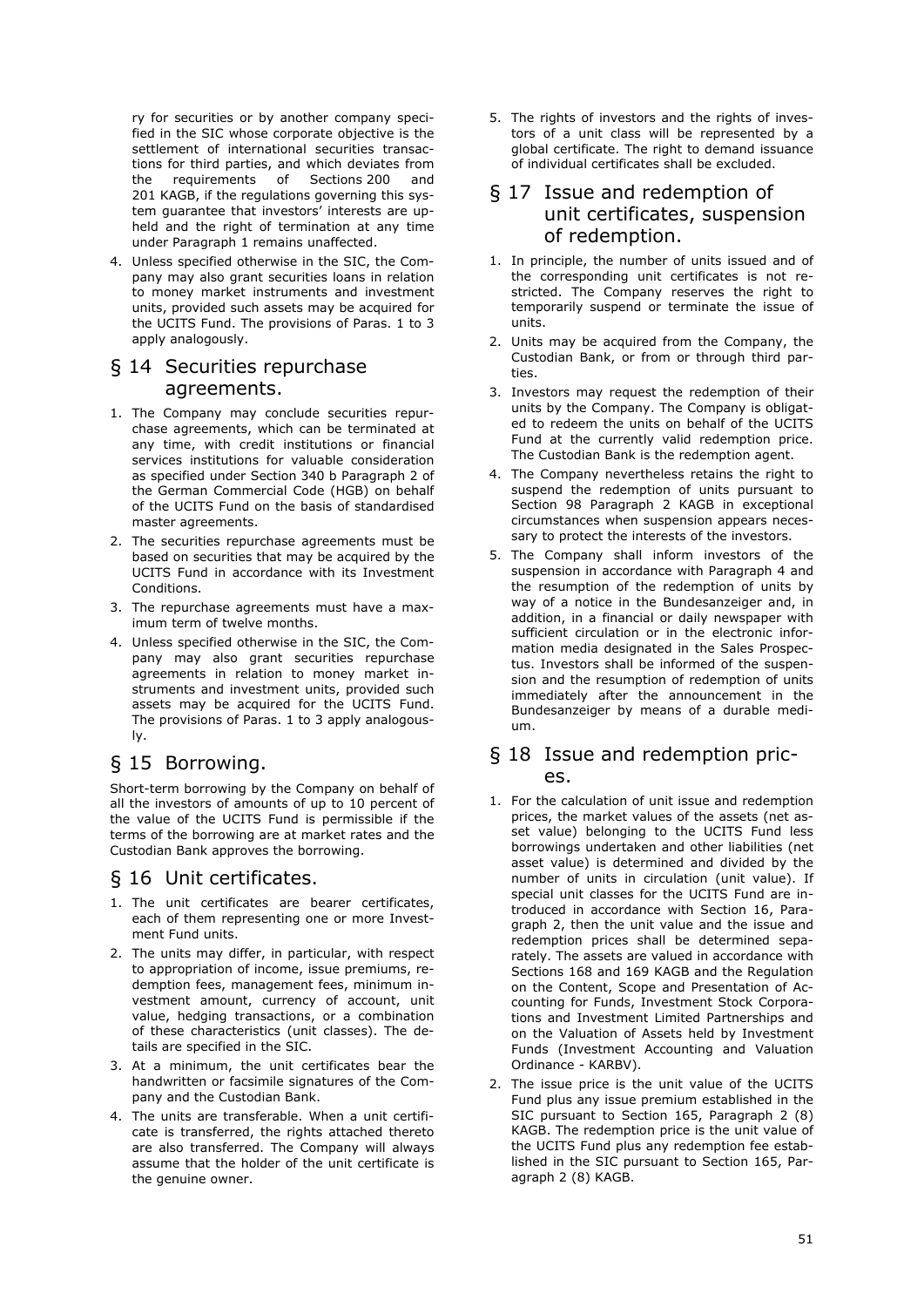- 3. The settlement date for purchase and redemption orders is no later than the next valuation date following the receipt of the purchase or redemption order, unless specified otherwise in the SIC.
- 4. Issue and redemption prices will be determined on each exchange trading day. Unless specified otherwise in the SIC, on public holidays that are exchange trading days, as well as on 24 and 31 December each year, the Company and the Custodian Bank may refrain from determining the value; details are discussed in the Sales Prospectus.

# § 19 Expenses.

Fees and other expenses payable to the Company, the Custodian Bank and third parties, which can be charged to the UCITS Fund, are specified in the SIC. The SIC detail the manner, the amount, and the calculation basis for any fees in excess of those specified in the preceding sentence.

# § 20 Accounting.

- 1. The Company publishes an annual report with a statement of income and expenses no later than four months after the end of the financial year of the UCITS Fund in accordance with Section 101 Paras. 1, 2 and 4 KAGB.
- 2. The Company publishes a semi-annual report no later than two months after the end of the first half of the financial year in accordance with Section 103 KAGB.
- 3. If the right to manage the UCITS Fund is transferred to another investment management company during the financial year or the UCITS Fund is merged into another UCITS fund or an EU investment fund, the Company must prepare an interim report for the period ending on the transfer date that meets the requirements of an annual report in accordance with Paragraph 1.
- 4. If a UCITS Fund is liquidated, the Custodian Bank shall prepare a liquidation report annually, and on the date on which the liquidation is completed, that meets the requirements of an annual report in accordance with Paragraph 1.
- 5. The reports can be obtained from the Company and the Custodian Bank and other locations to be listed in the Sales Prospectus and the Key Investor Information; they will also be published in the Bundesanzeiger.

### § 21 Termination and winding-up of the UCITS Fund.

- 1. The Company may, with six months' notice, cease management of the UCITS Fund through publication of this intention in the Bundesanzeiger and in the annual report or semi-annual report. Investors must be informed immediately by means of a durable medium of the announcement of a termination in accordance with Sentence 1.
- 2. The right of the Company to manage the UCITS Fund lapses when the termination becomes effective. In this case, the UCITS Fund or the right of disposal of the UCITS Fund is transferred to the Custodian Bank, which will wind it up and distribute it to investors. During the

winding-up period, the Custodian Bank may claim fees due for its settlement activities and the reimbursement of expenses incurred in the winding-up. With the approval of BaFin, the Custodian Bank can refrain from this assignment, in which case management of the UCITS Fund shall be transferred to another investment management company in accordance with the existing Investment Conditions.

3. The Company must prepare a liquidation report for the period ending on the date on which its right to manage lapses pursuant to Section 99 KAGB; this liquidation report must fulfil the requirements of an annual report in accordance with Section 20 Paragraph 1.

# § 22 Change of the investment management company and the Custodian Bank

- 1. The Company may transfer the management and disposal rights over the Fund to another investment management company. The transfer is subject to the prior approval of BaFin.
- 2. The approved transfer shall be published in the Bundesanzeiger and in the annual report or the semi-annual report. Investors must be informed immediately by means of a durable medium of the announcement of a transfer in accordance with sentence 1. The transfer shall take effect no earlier than three months after its publication in the Bundesanzeiger.
- 3. The Company may change the Custodian Bank for the Fund. The change must be approved by BaFin.

# § 23 Changes to the Investment Conditions.

- 1. The Company is entitled to change the Investment Conditions.
- 2. Amendments to the Investment Conditions require the prior approval of BaFin. To the extent that the changes set forth in Sentence 1 above affect the UCITS Fund's investment principles, they require the prior approval of the Supervisory Board of the Company.
- 3. All planned amendments shall be published in the Bundesanzeiger and, in addition, in a financial or daily newspaper with sufficient circulation or in the electronic information media designated in the Sales Prospectus. The planned changes and their effective dates must be stated in any publication made in accordance with Sentence 1. In the event of amendments to costs as defined in Section 162 Paragraph 2 (11) KAGB, amendments to the investment principles of the UCITS Fund as defined in Section 163 Paragraph 3 KAGB or amendments related to significant investor rights, investors must be informed simultaneously with the publication pursuant to Sentence 1 of the significant contents of the proposed amendments to the Investment Conditions and the background thereto, as well as information on their rights pursuant to Section 163 Paragraph 3 KAGB by means of a durable medium and in an understandable way in accordance with Section 163 Paragraph 4 KAGB.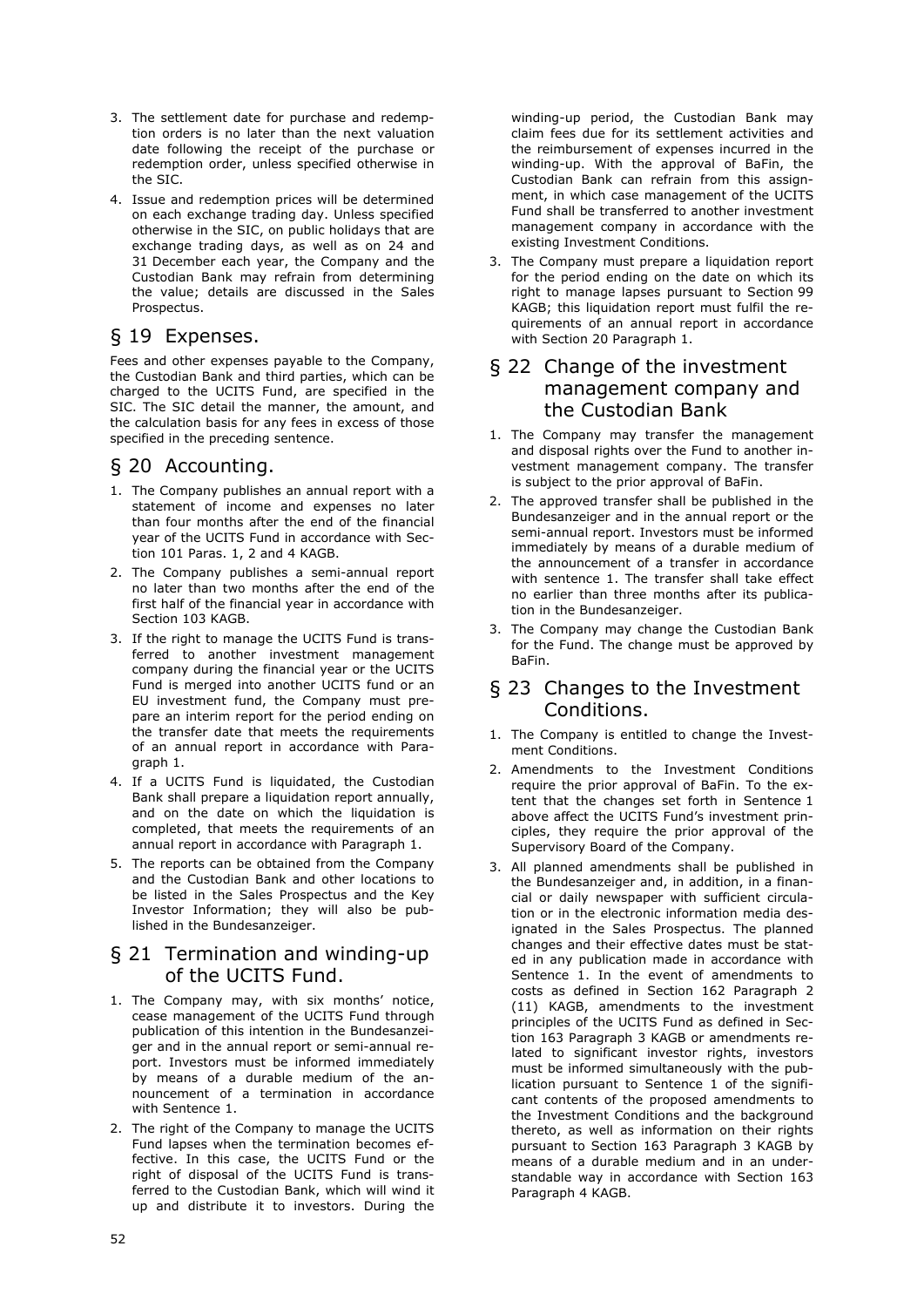4. The amendments enter into force at the earliest on the day after their publication in the Bundesanzeiger; amendments to costs and to the investment principles, however, do not enter into force until three months after the corresponding publication.

# § 24 Place of performance, jurisdiction.

- 1. The place of performance is the registered office of the Company.
- 2. If the investor has no general place of jurisdiction in Germany, the non-exclusive place of jurisdiction shall be the registered office of the Company.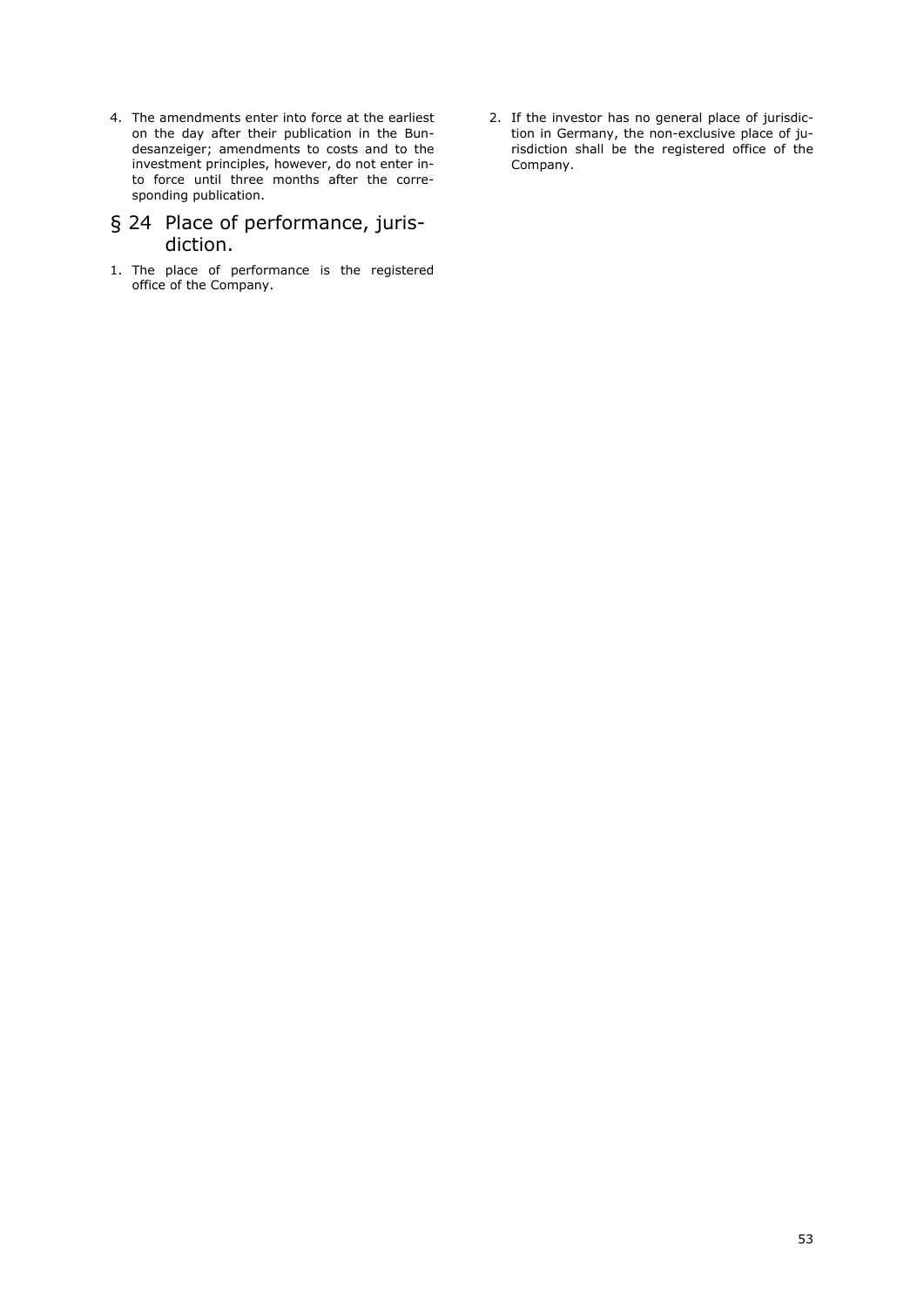# Special Investment Conditions for the UCITS Investment Fund iShares STOXX Europe 600 UCITS ETF (DE).

Special Investment Conditions governing the legal relationship between the investors and BlackRock Asset Management Deutschland AG, Munich, Germany (hereinafter referred to as the "Company"), for the Directive-Compliant Security Index Investment Fund **iShares STOXX Europe 600 UCITS ETF (DE)** (hereinafter referred to as the "UCITS Fund") set up by the Company. These "Special Investment Conditions" are valid only in combination with the "General Investment Conditions" (hereinafter referred to as "GIC") that have been established by the Company for each investment fund.

# Investment policies and restrictions.

# § 1 Assets.

The Company may acquire the following assets for the UCITS Fund:

- a) Securities pursuant to Section 5 of the GIC,
- b) Money market instruments pursuant to Section 6 of the GIC,
- c) Bank accounts pursuant to Section 7 of the GIC,
- d) Derivatives pursuant to Section 9 GIC,
- e) Other investment instruments pursuant to Section 10 GIC,
- f) Investment fund units pursuant to Section 8 of the GIC.

The Company may – subject to a suitable risk management system - only use futures contracts that are based on the Underlying Index and futures contracts that are based on individual stocks of the Underlying Index as well as warrants that are based on the Underlying Index and warrants that are based on individual stocks of the Underlying Index for the UCITS Fund.

The purpose of the equity and equity index certificate selection for the UCITS Fund is to replicate the STOXX® Europe 600 (price index) (hereinafter referred to as the "Underlying Index") while maintaining an appropriate diversification of risk.

# § 2 Securities lending and repurchase agreements.

With regard to the investment principles and restrictions, Sections 13 and 14 of the GIC must be

followed and they apply by analogy to other nonsecurities assets that may be acquired for the UCITS Fund. The securities and other assets purchased under repurchase agreements shall be counted towards the investment restrictions in accordance with Section 209 KAGB.

# § 3 Investment restrictions.

- 1. With regard to the investment restrictions, Section 11 of the GIC must be followed.
- 2. No derivatives transactions may be made for purposes of hedging. Section 4 Paragraph 4 is unaffected.

# Unit classes.

# § 4 Unit classes.

- 1. Unit classes as defined in Section 16 Paragraph 2 of the GIC may be formed for the UCITS Fund; these differ with respect to appropriation of income, issue premiums, redemption fees, management fees, minimum investment amount, currency, unit value, hedging or a combination of these characteristics. The creation of unit classes is permitted at any time and is at the discretion of the Company.
- 2. The unit value is calculated separately for each unit class by allocating the costs of launching new unit classes, the distributions (including any taxes that may be payable from the fund's assets), the management fee including income adjustment if applicable, exclusively to this unit class.
- 3. The existing unit classes are listed individually in the Sales Prospectus and in the annual and semi-annual reports. The structural characteristics defining the unit classes (appropriation of income, issue premiums, redemption fees, management fees, minimum investment amount, currency, unit value, hedging or a combination of these characteristics) are described in detail in the Sales Prospectus and in the annual and semi-annual reports.
- 4. Currency hedge transactions may only be concluded for a single currency unit class. The only permissible currency hedge instruments are foreign currency forward transactions, currency futures, currency option transactions and currency swaps, as well as other currency hedge transactions to the extent that they are analogous to the derivatives pursuant to Section 197 Paragraph 1 KAGB. Expenses and income based on a currency hedge transaction shall be allocated exclusively to the respective currency unit class.

# Unit certificates, issue price, redemption price, redemption of units and expenses.

# § 5 Unit certificates.

- 1. The rights of the investors are registered exclusively in unit certificates when the UCITS Fund is created.
- 2. The investors own an equity interest in the assets of the UCITS Fund as co-owners in proportion to the number of units held.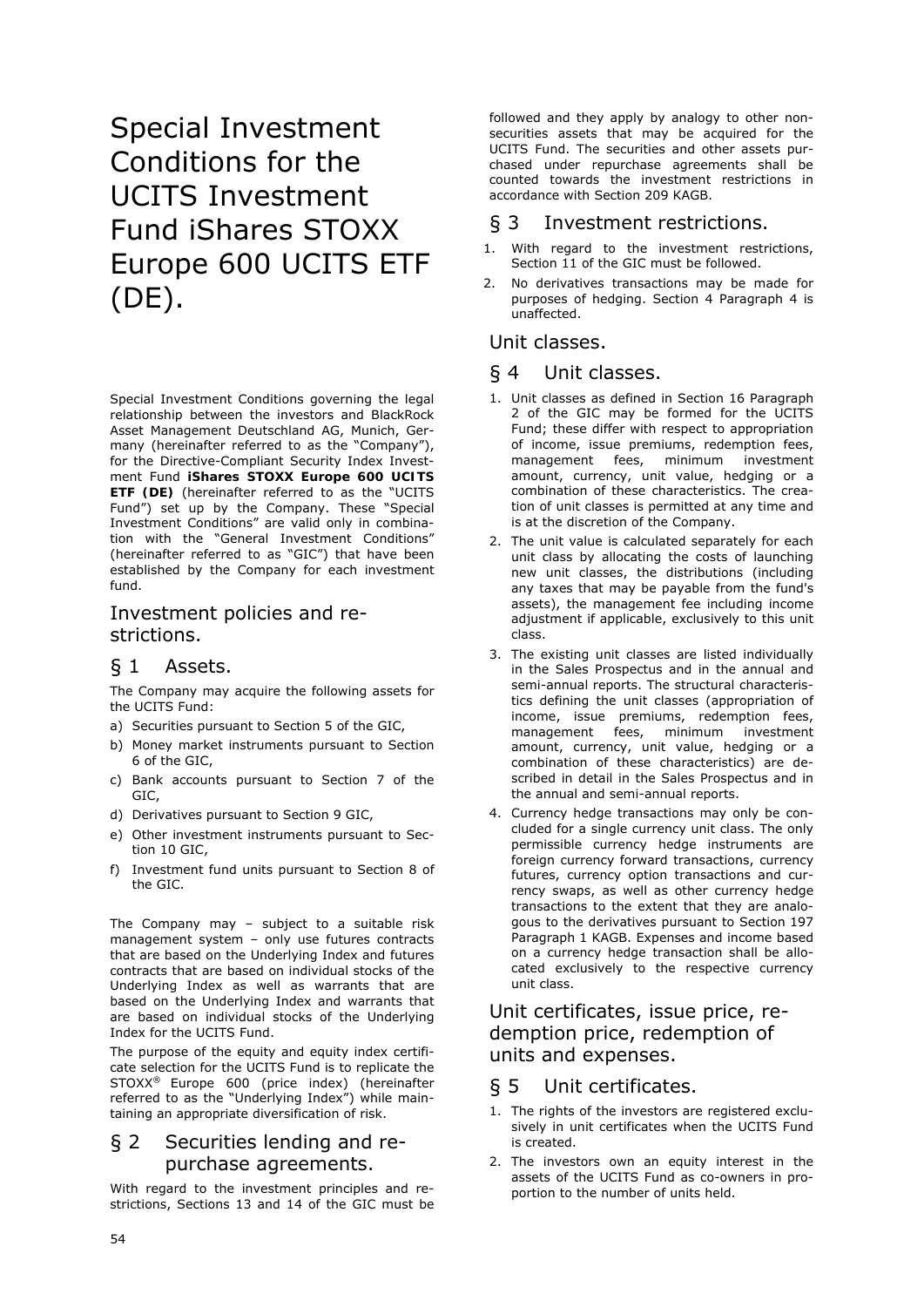# § 6 Issue and redemption prices.

- 1. The Company indicates the issue premiums and redemption fees charged for each unit class in the Sales Prospectus, the Key Investor Information and in the annual and semi-annual reports.
- 2. Depending on the unit class, the issue premium is up to 2 percent of the unit value. The Company is free to charge a lower issue premium for one or more unit classes, or all of them. The Company shall provide information on the redemption fee in the Sales Prospectus in accordance with Section 165 Paragraph 3 KAGB.
- 3. Depending on the unit class, the redemption fee is up to 1 percent of the unit value. The Company is free to charge a lower redemption fee for one or more unit classes, or all of them. The Company shall receive the redemption fee. The Company shall provide information on the issue premium in the Sales Prospectus in accordance with Section 165 Paragraph 3 KAGB.

# § 7 Expenses.

- 1. For managing the UCITS Fund, the Company receives from the assets of the UCITS Fund a fee of up to 0.19 percent per annum of the net asset value, depending on the unit class determined each exchange trading day in accordance with Section 18 Paragraph 1 of the GIC. The Company is free to charge a lower management fee for one or more unit classes, or all of them. The Company indicates the management fee charged for each unit class in the Sales Prospectus and in the annual and semi-annual reports. The management fee will be paid in advance in monthly instalments out of the UCITS Fund.
- 2. The management fee specified in Paragraph 1 shall cover services rendered by the Company for the UCITS Fund, including the expenses of the Custodian Bank, legally required printing, mailings, and publications associated with the UCITS Fund, and for annual report audits conducted by auditors of the Company.
- 3. The following expenses are not covered by Paragraph 1:
	- a) Expenses resulting from the purchase and sale of assets (transaction costs);
	- b) Customary bank custody fees, including the customary bank charges for the custody of foreign securities abroad and related taxes, if applicable;
	- c) Expenses related to day-to-day account management;
	- d) Expenses incurred in the assertion and enforcement of the legal claims of the UCITS Fund;
	- e) Expenses for providing information to investors of the UCITS Fund by means of a durable medium, with the exception of expenses for providing information in the case of fund mergers.

Such expenses may be charged to the UCITS Fund in addition to the management fee charged in accordance with Paragraph 1.

- 4. The Company may receive up to 40 percent of the income from the conclusion of securities lending transactions on the account of the UCITS Fund as an overall fixed fee to cover expenses incurred in the preparation and execution of such securities lending transactions.
- 5. The Company may receive up to 30 percent of the net settlement, net damages and/or net compensation payments arising from participation in domestic and foreign securities classaction suits or similar suits as a fixed overall fee to cover expenses incurred by the Company in connection with such suits.
- 6. The Company has to publish in the annual report and in the semi-annual report the amount of the issue premiums and redemption fees that have been charged to the UCITS Fund during the reporting period for the purchase and redemption of shares as defined in Section 196 KAGB. When units are purchased that are managed, directly or indirectly, by the Company itself or by any other company with which the Company is affiliated through a significant direct or indirect equity interest, the Company or the other company may not levy issue premiums or redemption fees for the purchase or redemption. The Company publishes in the annual report and in the semi-annual report the fees charged as management fees for the units held in the UCITS Fund when such fees are charged by the Company itself, by another investment management company, a joint-stock investment company or another company with which the Company is affiliated through a significant direct or indirect equity interest, or by a foreign investment company, including its management company.

# Appropriation of income and financial year.

# § 8 Distribution.

- 1. In the case of the distributing unit classes, the Company generally distributes, net of costs, the proportionate interest, dividends and income from investment fund units, as well as fees from loans and securities repurchase agreements received on behalf of the UCITS Fund during the financial year, taking into account the appropriate income netting. Capital gains and other income - taking into account the appropriate income equalisation - can also be used proportionally for distributions.
- 2. The final distribution takes place within four months after the close of the financial year. In addition, the Company may carry out interim distributions during the year.
- 3. The interim distribution amount is at the discretion of the Company. The Company is not obliged to distribute all distributable income pursuant to Paragraph 1 accumulated up to the date of the interim distribution; it may carry ordinary income forward to the next distribution date.
- 4. Interim distributions are intended to minimise any discrepancy between the performance of the UCITS Fund and that of the Underlying Index.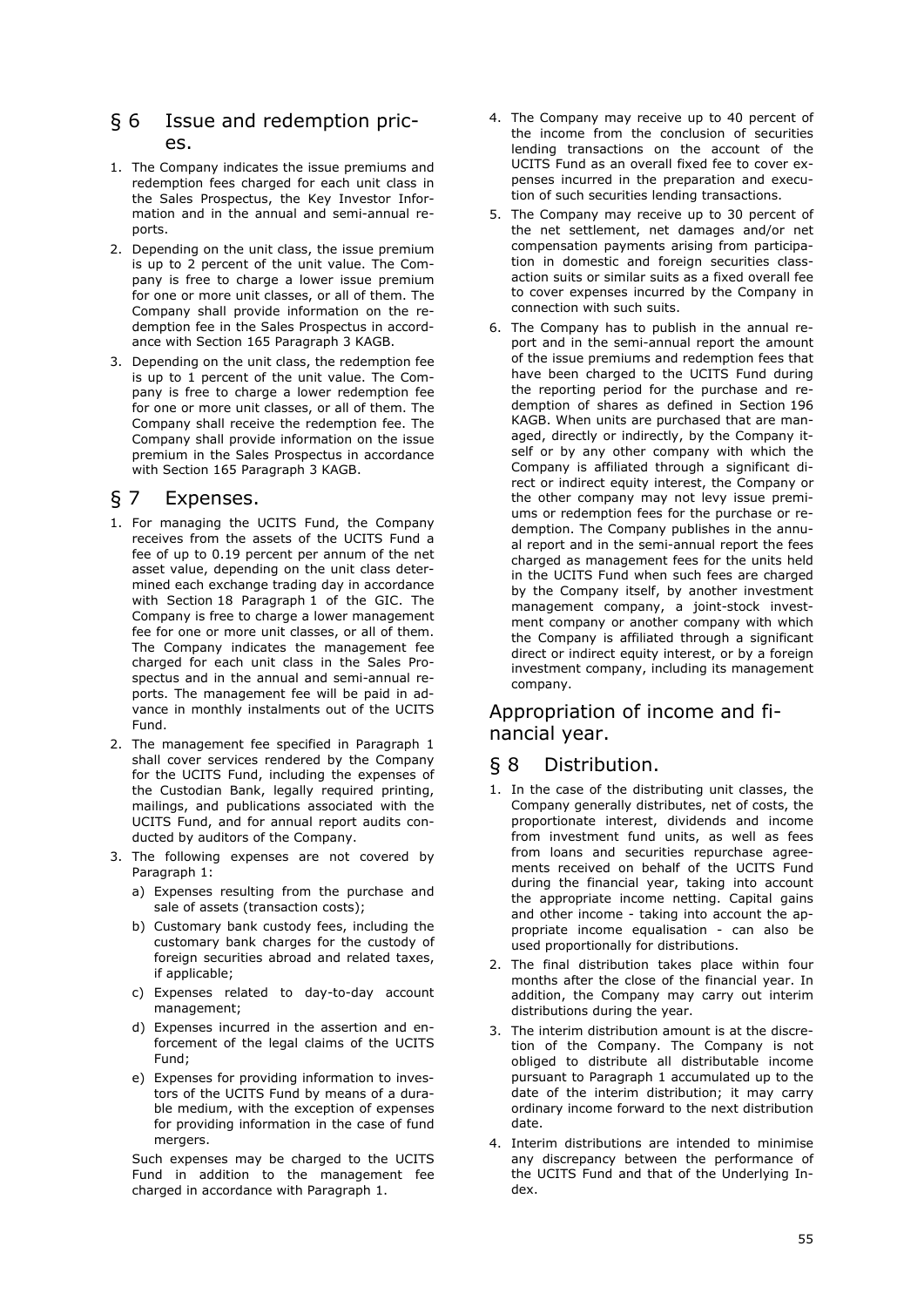- 5. Distributable pro rata income pursuant to Paragraph 1 may be carried forward for distribution in subsequent financial years if the amount of the income carried forward does not exceed 15 percent of the respective value of the UCITS Fund at the end of the financial year. Income from short financial years may be carried forward in its entirety.
- 6. In the interests of maintaining equity, some pro rata income, or in exceptional cases, all income, may be set aside for accumulation in the UCITS Fund.
- 7. If no unit classes are formed, the income is distributed.

# § 9 Reinvestment.

In the case of accumulating unit classes, the Company reinvests in the UCITS Fund the interest, dividends and other income obtained on behalf of the UCITS Fund during the financial year and not used to cover costs, taking into account the appropriate income netting, as well as the capital gains from the accumulating unit classes on a pro rata basis.

# § 10 Financial year.

The financial year of the UCITS Fund begins on 1 May and ends on 30 April.

### § 11 Name.

The rights of unitholders who acquired units originally named "Dow Jones STOXX<sup>SM</sup> 600<sup>EX"</sup>, "iShares DJ STOXX 600 (DE)" or "iShares STOXX Europe 600 (DE)" remain unaffected.